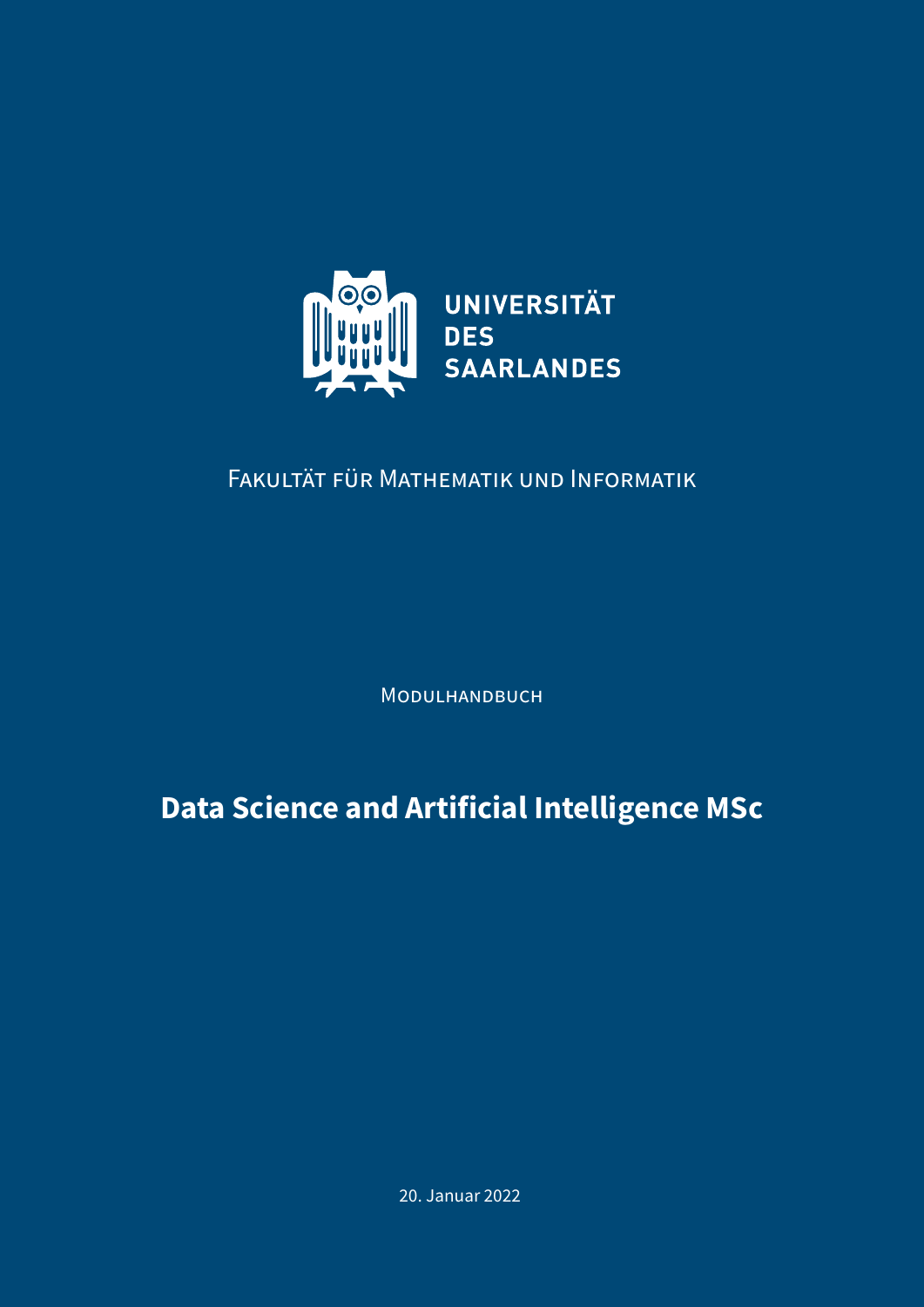# **Liste der Modulbereiche und Module**

| 1              |      | Stammvorlesungen Informatik                                                                                                                                                                                                    | 3              |
|----------------|------|--------------------------------------------------------------------------------------------------------------------------------------------------------------------------------------------------------------------------------|----------------|
|                | 1.1  |                                                                                                                                                                                                                                | $\overline{4}$ |
|                | 1.2  |                                                                                                                                                                                                                                | 5              |
|                | 1.3  | Complexity Theory (all contacts and contacts are contact as a contact of the contact of the contact of the contact of the contact of the contact of the contact of the contact of the contact of the contact of the contact of | 6              |
|                | 1.4  |                                                                                                                                                                                                                                | $\overline{7}$ |
|                | 1.5  | Computer Graphics (also contained a series and contained a series and computer Graphics (also contained a series of the series of the series of the series of the series of the series of the series of the series of the seri | $^{\circ}$ 8   |
|                | 1.6  |                                                                                                                                                                                                                                |                |
|                | 1.7  |                                                                                                                                                                                                                                |                |
|                | 1.8  |                                                                                                                                                                                                                                |                |
|                | 1.9  |                                                                                                                                                                                                                                |                |
|                | 1.10 |                                                                                                                                                                                                                                |                |
|                | 1.11 | Geometric Modelling (and all and all and all and all and all and all and all and all and all and all and all a                                                                                                                 |                |
|                | 1.12 |                                                                                                                                                                                                                                |                |
|                | 1.13 |                                                                                                                                                                                                                                |                |
|                | 1.14 | Operating Systems (also not also not also not also not also not also not also not also not also not also not a                                                                                                                 |                |
|                | 1.15 |                                                                                                                                                                                                                                |                |
|                |      |                                                                                                                                                                                                                                |                |
|                |      |                                                                                                                                                                                                                                |                |
|                |      |                                                                                                                                                                                                                                |                |
| $\overline{2}$ |      | Stammvorlesungen DSAI                                                                                                                                                                                                          | 29             |
|                | 2.1  |                                                                                                                                                                                                                                | 30             |
|                | 2.2  |                                                                                                                                                                                                                                |                |
|                | 2.3  |                                                                                                                                                                                                                                |                |
|                | 2.4  | Image Processing and Computer Vision (a) contained a series and service contained a state of the state of the                                                                                                                  |                |
|                | 2.5  |                                                                                                                                                                                                                                | -37            |
|                | 2.6  | Machine Learning (and a series of the series of the series of the series and series are series and the Machine                                                                                                                 | 38             |
|                | 2.7  |                                                                                                                                                                                                                                | 39             |
| 3              |      | Vertiefungsvorlesungen DSAI                                                                                                                                                                                                    | 40             |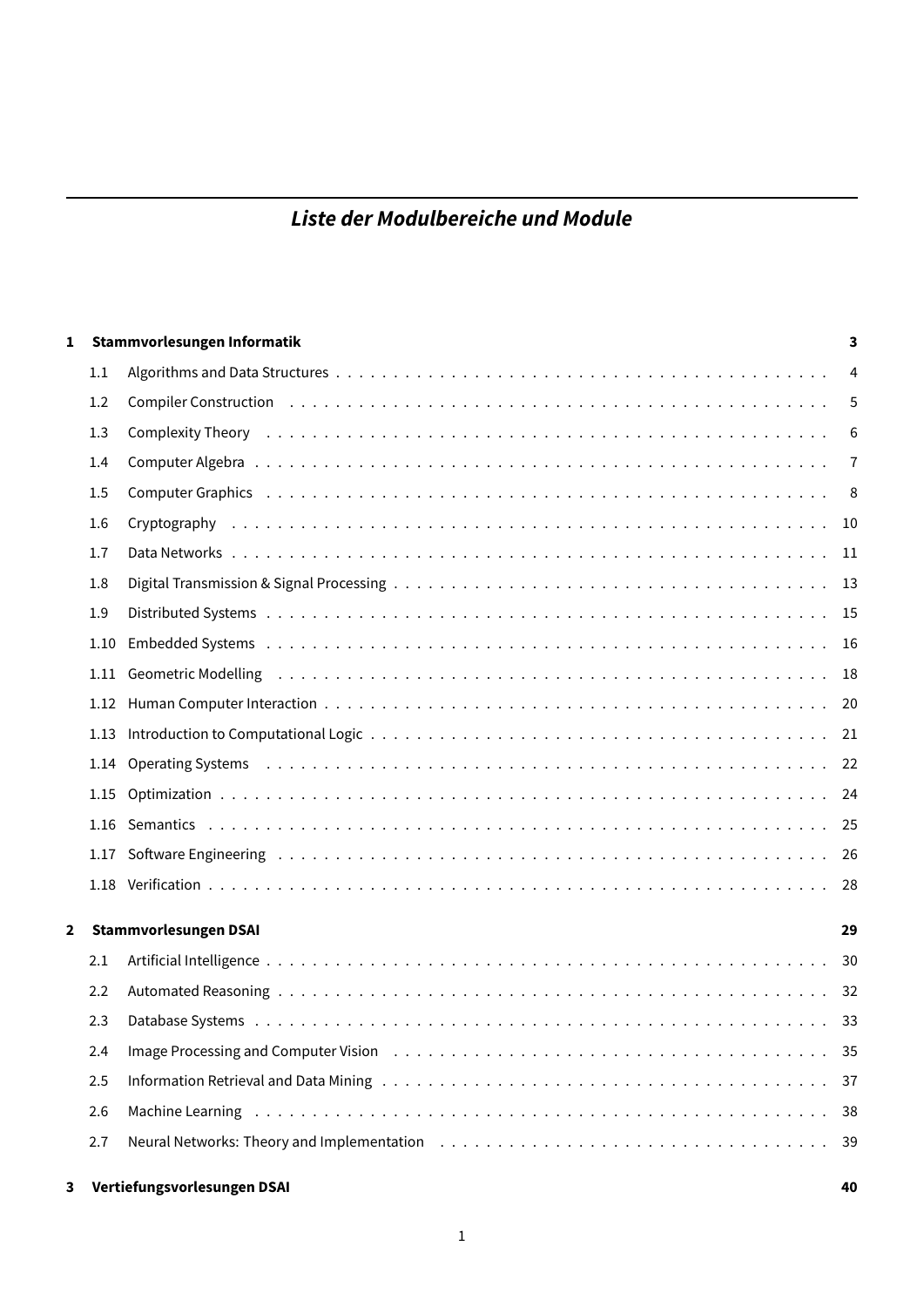|    | 3.1              |                                   |    |
|----|------------------|-----------------------------------|----|
|    | $3.2^{\circ}$    |                                   |    |
|    | 3.3 <sub>2</sub> |                                   |    |
|    | 3.4              |                                   |    |
|    | 3.5              |                                   |    |
|    | 3.6              |                                   |    |
|    |                  |                                   |    |
|    |                  |                                   |    |
| 4  |                  | <b>Seminar DSAI</b>               | 48 |
|    | 4.1              |                                   |    |
|    |                  |                                   |    |
| 5. |                  | <b>Master-Seminar und -Arbeit</b> | 51 |
|    | 5.1              |                                   |    |
|    | 5.2              |                                   |    |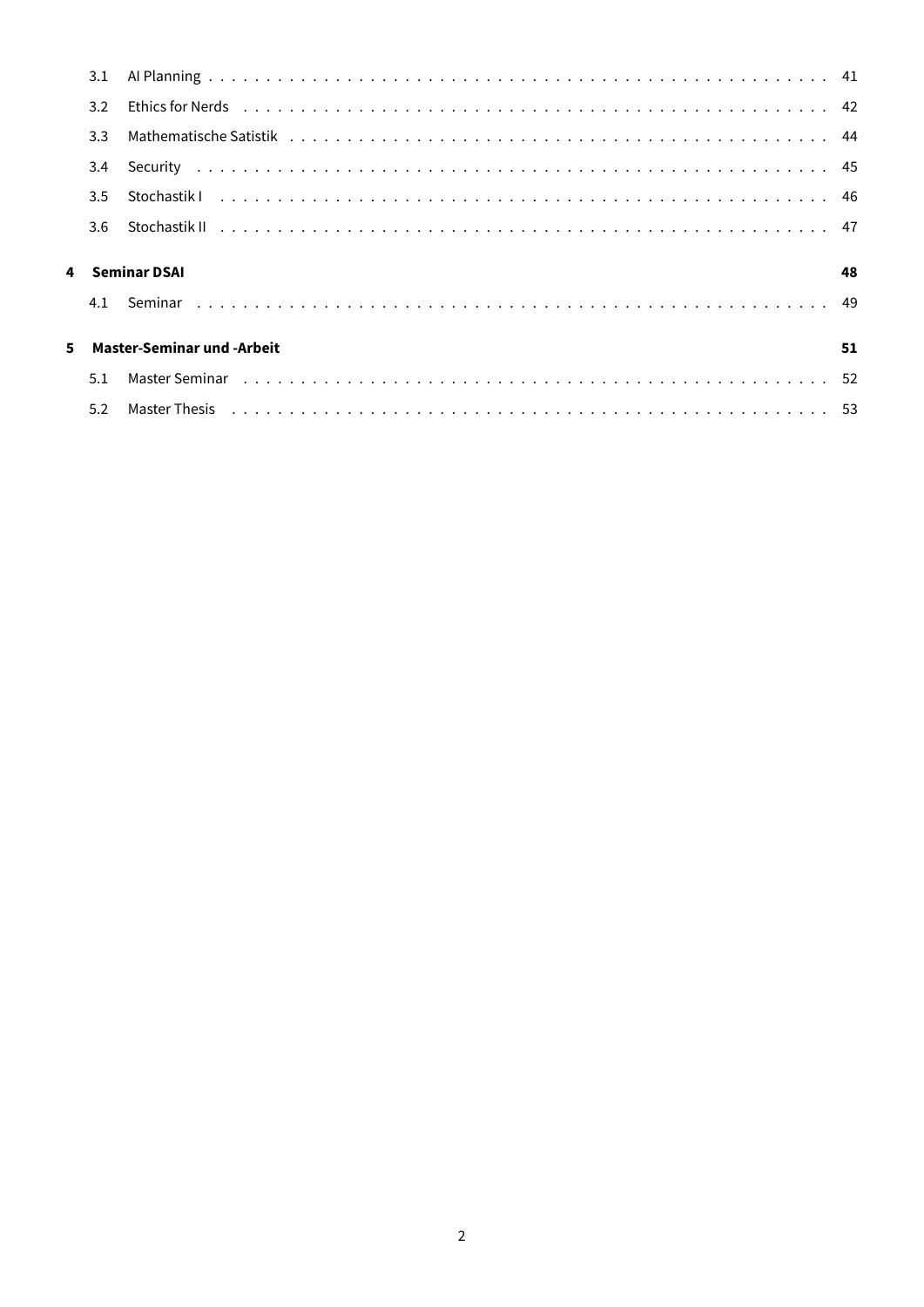<span id="page-3-0"></span>**Modulbereich 1**

**Stammvorlesungen Informatik**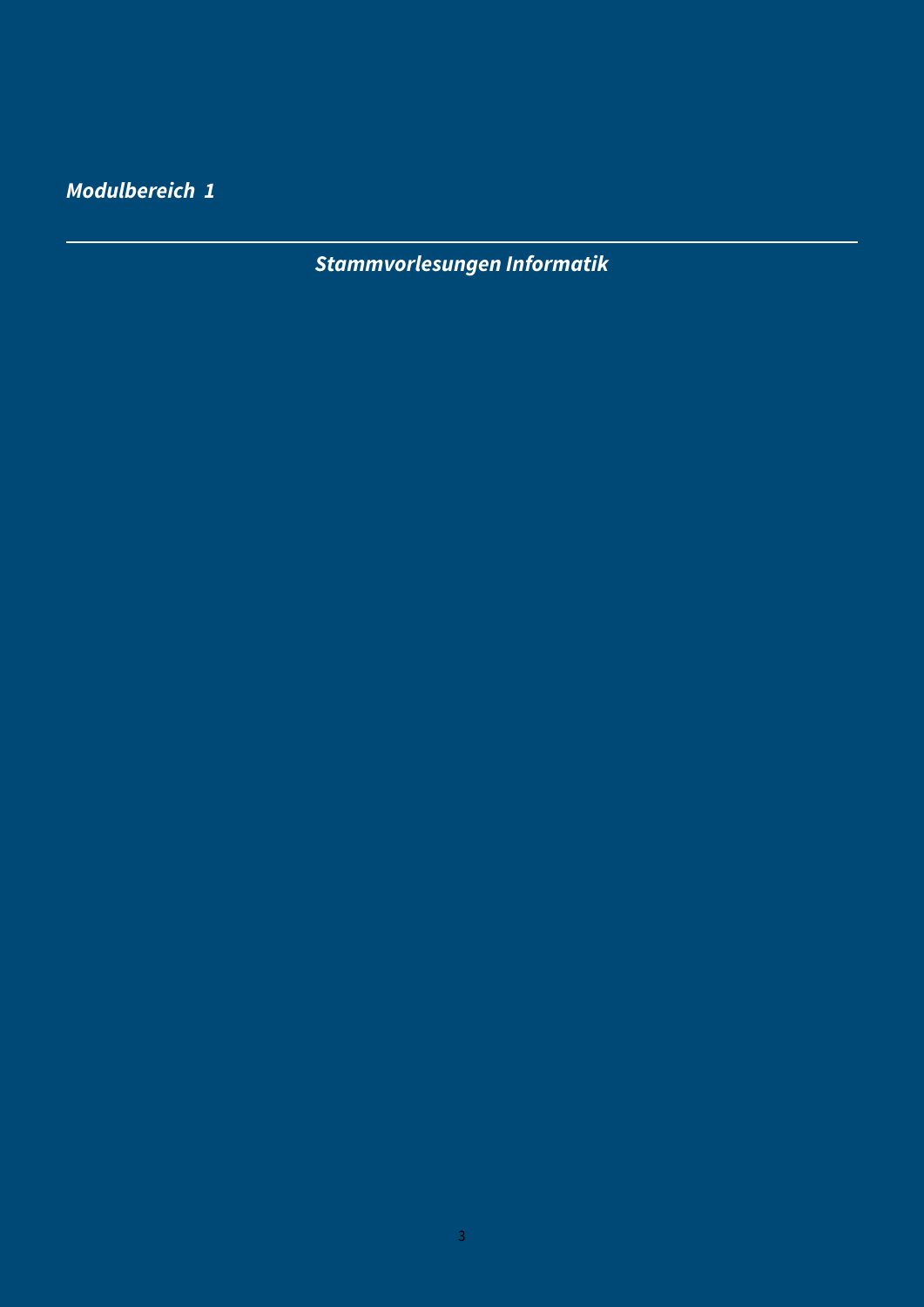# <span id="page-4-0"></span>**Algorithms and Data Structures Algorithms and Data Structures Algorithms and Data Algorithms and Data Structures**

| Studiensem. | Regelst.sem.                                                                                                                                                                                                                                 | <b>Turnus</b>                                                                                                                                                    | <b>Dauer</b> | <b>SWS</b> | <b>ECTS</b> |
|-------------|----------------------------------------------------------------------------------------------------------------------------------------------------------------------------------------------------------------------------------------------|------------------------------------------------------------------------------------------------------------------------------------------------------------------|--------------|------------|-------------|
|             | $\boldsymbol{\varDelta}$                                                                                                                                                                                                                     | at least every two years                                                                                                                                         | 1 semester   | 6          | 9           |
|             |                                                                                                                                                                                                                                              | Modulverantwortliche/r Prof. Dr. Kurt Mehlhorn                                                                                                                   |              |            |             |
|             |                                                                                                                                                                                                                                              | Dozent/inn/en Prof. Dr. Raimund Seidel<br>Prof. Dr. Kurt Mehlhorn                                                                                                |              |            |             |
|             |                                                                                                                                                                                                                                              | Zulassungsvoraussetzungen For graduate students: C, C++, Java                                                                                                    |              |            |             |
|             | Leistungskontrollen / Prüfungen<br>• Regular attendance of classes and tutorials<br>• Passing the midterm and the final exam<br>• A re-exam takes place during the last two weeks before the start of lectures<br>in the following semester. |                                                                                                                                                                  |              |            |             |
|             | Lehrveranstaltungen / SWS                                                                                                                                                                                                                    | 4 h lectures<br>+ 2 h tutorial<br>$= 6 h$ (weekly)                                                                                                               |              |            |             |
|             | Arbeitsaufwand                                                                                                                                                                                                                               | 90 h of classes<br>+ 180 h private study<br>$= 270$ h (= 9 ECTS)                                                                                                 |              |            |             |
|             |                                                                                                                                                                                                                                              | Modulnote Will be determined from performance in exams, exercises and practical tasks. The<br>exact modalities will be announced at the beginning of the module. |              |            |             |
|             | <b>Sprache</b> English                                                                                                                                                                                                                       |                                                                                                                                                                  |              |            |             |

### **Lernziele / Kompetenzen**

The students know standard algorithms for typical problems in the area's graphs, computational geometry, strings and optimization. Furthermore, they master a number of methods and data-structures to develop efficient algorithms and analyze their running times.

### **Inhalt**

- graph algorithms (shortest path, minimum spanning trees, maximal flows, matchings, etc.)
- computational geometry (convex hull, Delaunay triangulation, Voronoi diagram, intersection of line segments, etc.)
- strings (pattern matching, suffix trees, etc.)
- generic methods of optimization (tabu search, simulated annealing, genetic algorithms, linear programming, branchand-bound, dynamic programming, approximation algorithms, etc.)
- data-structures (Fibonacci heaps, radix heaps, hashing, randomized search trees, segment trees, etc.)
- methods for analyzing algorithms (amortized analysis, average-case analysis, potential methods, etc.

### **Literaturhinweise**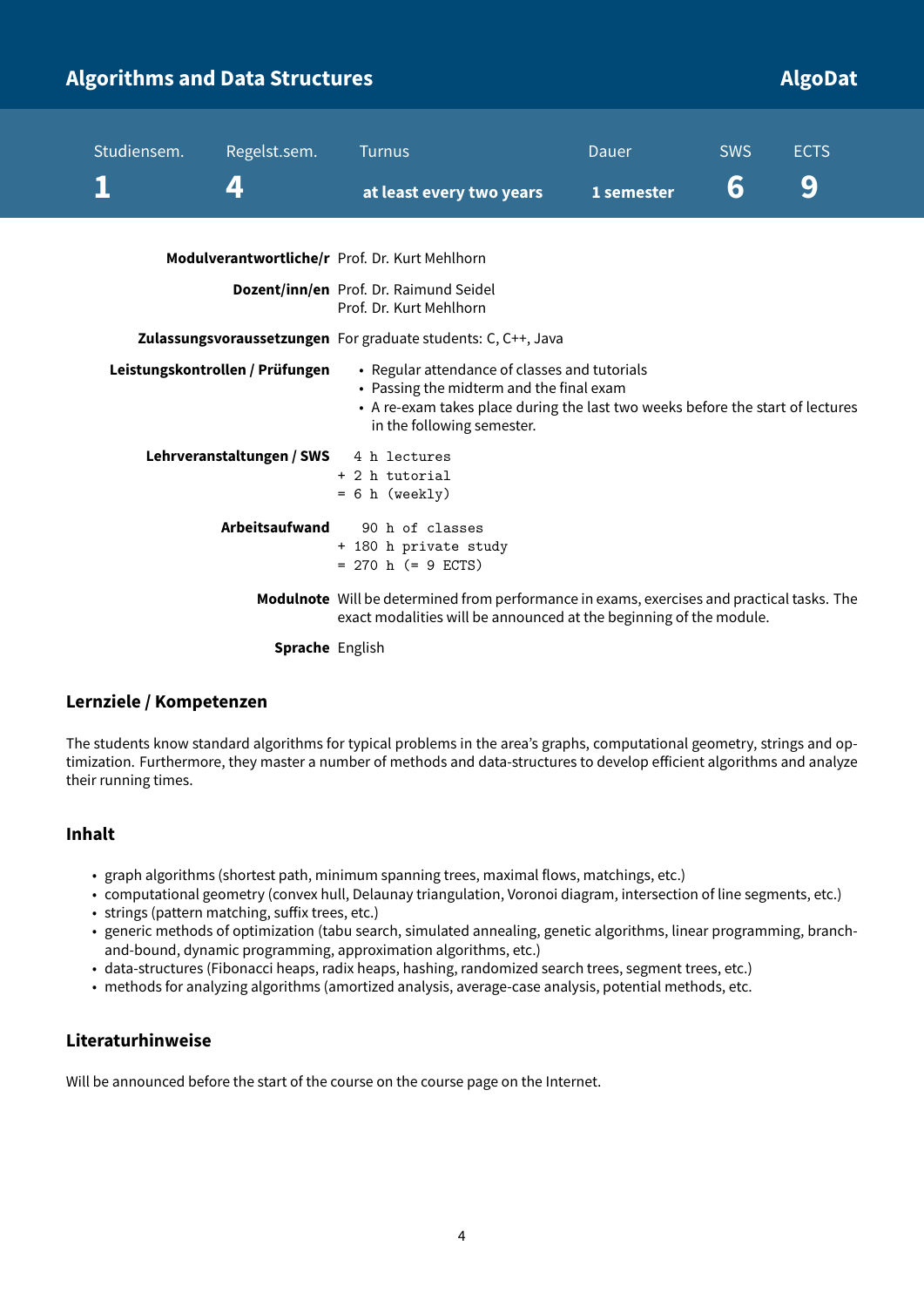# <span id="page-5-0"></span>**Compiler Construction CCC COMPILER CONSTRUCTION**

| Studiensem. | Regelst.sem.                           | <b>Turnus</b>                                                                                                                                                                                                                                                         | Dauer      | <b>SWS</b> | <b>ECTS</b> |  |
|-------------|----------------------------------------|-----------------------------------------------------------------------------------------------------------------------------------------------------------------------------------------------------------------------------------------------------------------------|------------|------------|-------------|--|
|             | 4                                      | at least every two years                                                                                                                                                                                                                                              | 1 semester | 6          | 9           |  |
|             |                                        | Modulverantwortliche/r Prof. Dr. Sebastian Hack                                                                                                                                                                                                                       |            |            |             |  |
|             |                                        | Dozent/inn/en Prof. Dr. Sebastian Hack                                                                                                                                                                                                                                |            |            |             |  |
|             |                                        | Zulassungsvoraussetzungen For graduate students: none                                                                                                                                                                                                                 |            |            |             |  |
|             | Leistungskontrollen / Prüfungen        | • Regular attendance of classes and tutorials<br>• Written exam at the end of the course, theoretical exercises, and compiler-<br>laboratory project.<br>• A re-exam takes place during the last two weeks before the start of lectures<br>in the following semester. |            |            |             |  |
|             | Lehrveranstaltungen / SWS 4 h lectures | + 2 h tutorial<br>$= 6 h$ (weekly)                                                                                                                                                                                                                                    |            |            |             |  |
|             | Arbeitsaufwand                         | 90 h of classes<br>+ 180 h private study<br>$= 270$ h (= 9 ECTS)                                                                                                                                                                                                      |            |            |             |  |
|             |                                        | Modulnote Will be determined from performance in exams, exercises and practical tasks. The<br>exact modalities will be announced at the beginning of the module.                                                                                                      |            |            |             |  |
|             | <b>Sprache</b> English                 |                                                                                                                                                                                                                                                                       |            |            |             |  |

### **Lernziele / Kompetenzen**

The students learn, how a source program is lexically, syntactically, and semantically analyzed, and how they are translated into semantically equivalent machine programs. They learn how to increase the efficiency by semantics-preserving transformations. They understand the automata-theoretic foundations of these tasks and learn, how to use the corresponding tools.

### **Inhalt**

Lexical, syntactic, semantic analysis of source programs, code generationfor abstract and realmachines, efficiency-improving program transformations, foundations of program analysis.

### **Literaturhinweise**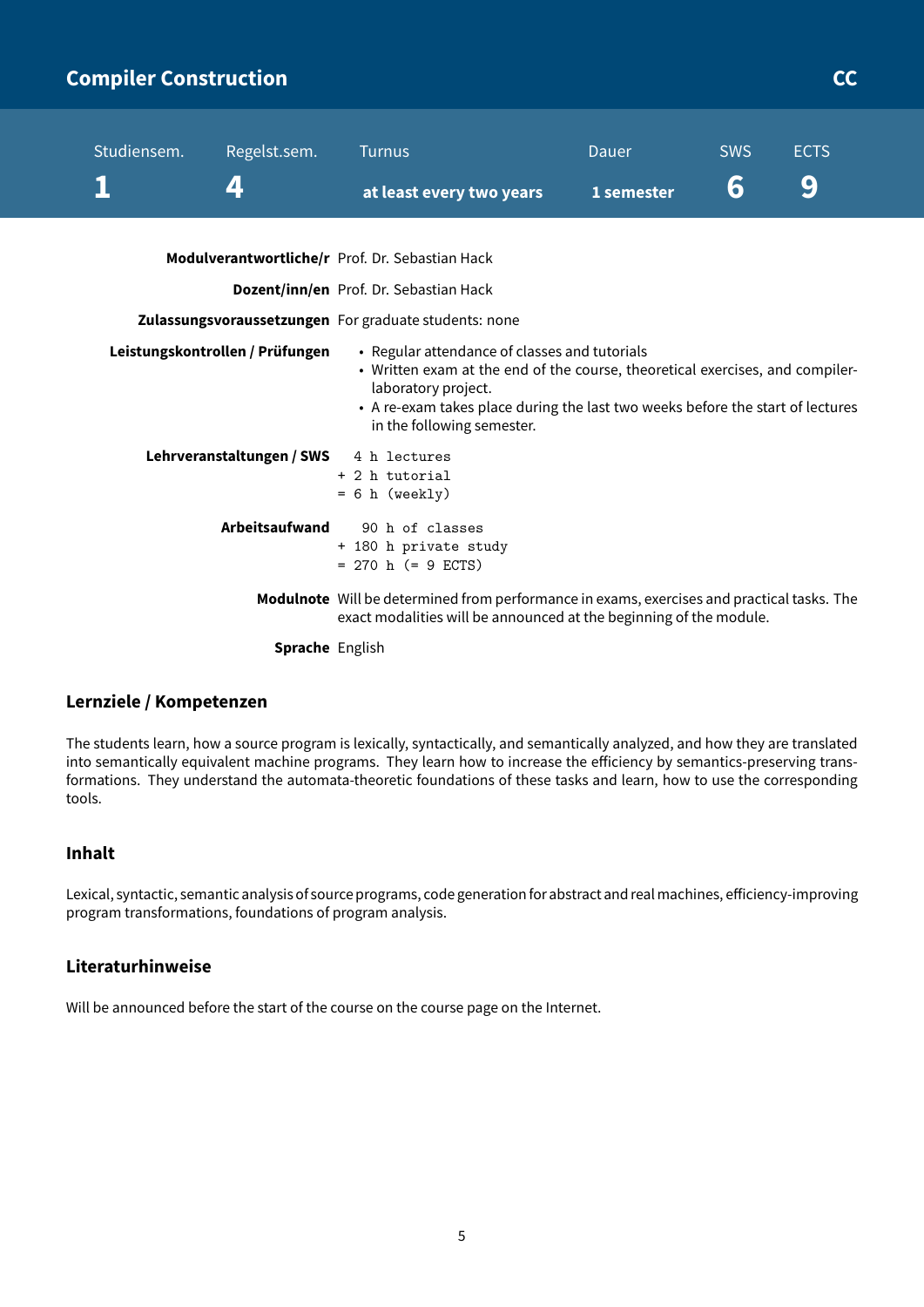# <span id="page-6-0"></span>**Complexity Theory CT COMPLEXITY COMPLEXITY CT**

| Studiensem. | Regelst.sem.                    | <b>Turnus</b>                                                                                                                                   | Dauer      | <b>SWS</b> | <b>ECTS</b> |
|-------------|---------------------------------|-------------------------------------------------------------------------------------------------------------------------------------------------|------------|------------|-------------|
|             | 4                               | at least every two years                                                                                                                        | 1 semester | 6          | 9           |
|             |                                 | Modulverantwortliche/r Prof. Dr. Markus Bläser                                                                                                  |            |            |             |
|             |                                 | Dozent/inn/en Prof. Dr. Raimund Seidel<br>Prof. Dr. Markus Bläser                                                                               |            |            |             |
|             |                                 | Zulassungsvoraussetzungen undergraduate course on theory of computation (e.g. Grundzüge der Theoretis-<br>chen Informatik) is highly recommend. |            |            |             |
|             | Leistungskontrollen / Prüfungen | • Regular attendance of classes and tutorials<br>• assignments<br>• exams (written or oral)                                                     |            |            |             |
|             | Lehrveranstaltungen / SWS       | 4 h lectures<br>+ 2 h tutorial<br>$= 6 h$ (weekly)                                                                                              |            |            |             |
|             | Arbeitsaufwand                  | 90 h of classes<br>+ 180 h private study<br>$= 270$ h ( $= 9$ ECTS)                                                                             |            |            |             |
|             |                                 | Modulnote Will be calculated from the results in the assignments and/or exams, as announced<br>by the Lecturer at the beginning of the course   |            |            |             |
|             | <b>Sprache</b> English          |                                                                                                                                                 |            |            |             |

### **Lernziele / Kompetenzen**

The aim of this lecture is to learn important concepts and methods of computational complexity theory. The student shall be enabled to understand recent topics and results in computational complexity theory.

### **Inhalt**

Relation among resources like time, space, determinism, nondeterminism, complexity classes, reduction and completeness, circuits and nonuniform complexity classes, logarithmic space and parallel complexity classes, Immerman-Szelepcsenyi theorem, polynomial time hierarchy, relativization, parity and the polynomial methods, Valiant-Vazirani theorem, counting problems and classes, Toda's theorem, probabilistic computations, isolation lemma and parallel algorithms for matching, circuit identity testing, graph isomorphism and interactive proofs.

### **Literaturhinweise**

Arora, Barak: Computational Complexity – A Modern Approach, Cambridge University Press Oded Goldreich: Computational Complexity – A Conceptual Approach, Cambridge University Press Dexter Kozen: Theory of Computation, Springer Schöning, Pruim: Gems of Theoretical Computer Science, Springer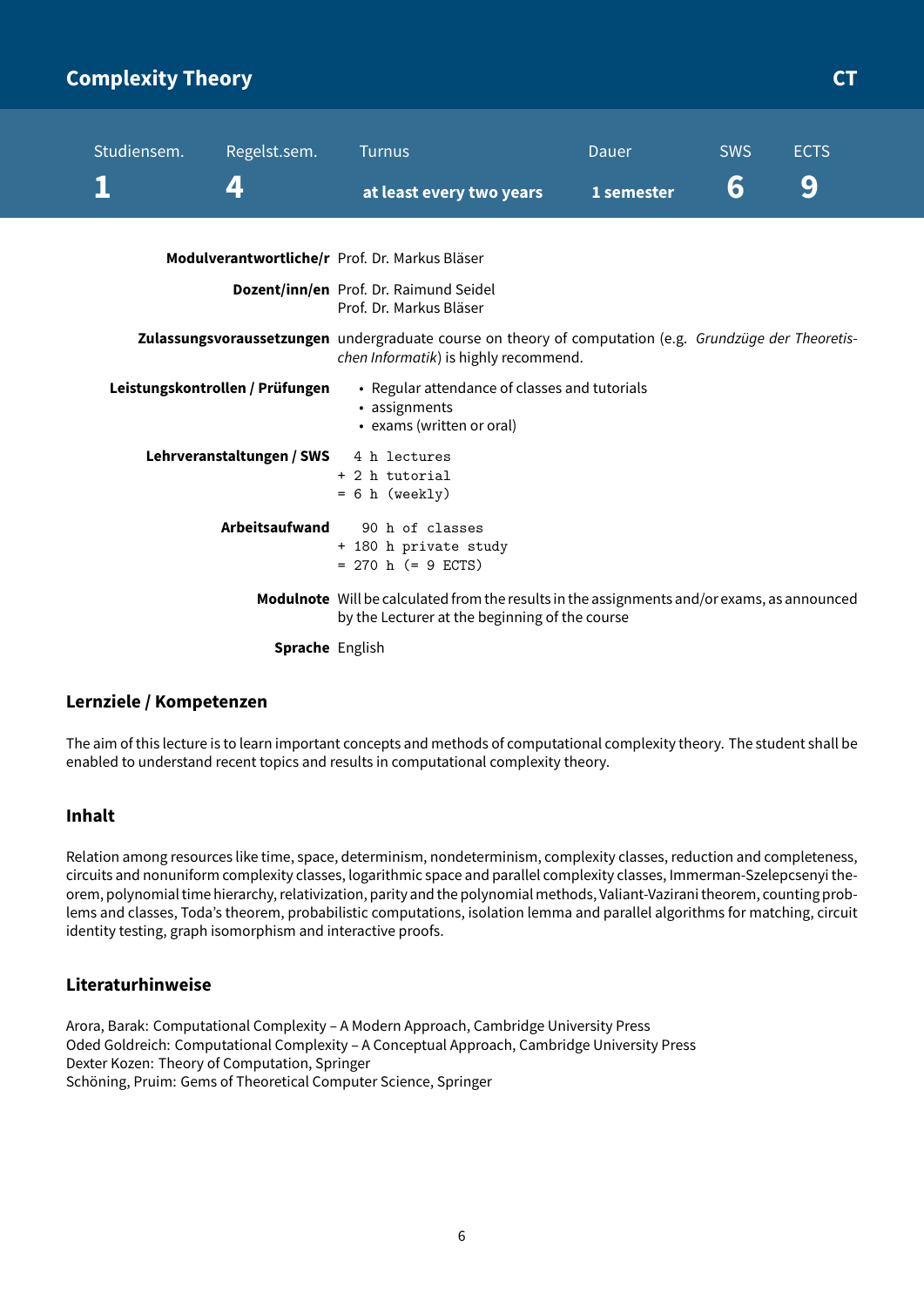# <span id="page-7-0"></span>**Computer Algebra CA**

| Studiensem. | Regelst.sem.                    | <b>Turnus</b>                                                                                                                                                    | Dauer      | <b>SWS</b> | <b>ECTS</b> |
|-------------|---------------------------------|------------------------------------------------------------------------------------------------------------------------------------------------------------------|------------|------------|-------------|
|             | 4                               | at least every two years                                                                                                                                         | 1 semester | 6          | 9           |
|             |                                 | Modulverantwortliche/r Prof. Dr. Frank-Olaf Schreyer                                                                                                             |            |            |             |
|             |                                 | <b>Dozent/inn/en</b> Prof. Dr. Frank-Olaf Schreyer                                                                                                               |            |            |             |
|             |                                 | Zulassungsvoraussetzungen For graduate students: none                                                                                                            |            |            |             |
|             | Leistungskontrollen / Prüfungen | • Regular attendance of classes and tutorials<br>• Solving the exercises, passing the midterm and the final exam.                                                |            |            |             |
|             | Lehrveranstaltungen / SWS       | 4 h lectures<br>+ 2 h tutorial<br>$= 6 h$ (weekly)                                                                                                               |            |            |             |
|             | <b>Arbeitsaufwand</b>           | 90 h of classes<br>+ 180 h private study<br>$= 270$ h (= 9 ECTS)                                                                                                 |            |            |             |
|             |                                 | Modulnote Will be determined from performance in exams, exercises and practical tasks. The<br>exact modalities will be announced at the beginning of the module. |            |            |             |
|             | <b>Sprache</b> English          |                                                                                                                                                                  |            |            |             |

### **Lernziele / Kompetenzen**

Solving problems occuring in computer algebra praxis The theory behind algorithms

### **Inhalt**

Arithmetic and algebraic systems of equations in geometry, engineering and natural sciences

- integer and modular arithmetics, prime number tests
- polynomal arithmetics and factorization
- fast Fourier-transformation, modular algorithms
- resultants, Gröbnerbasen
- homotopy methods for numerical solving
- real solutions, Sturm chains and other rules for algebraic signs Arithmetic and algebraic systems of equations in geometry, engineering and natural sciences
- integer and modular arithmetics, prime number tests
- polynomal arithmetics and factorization
- fast Fourier-transformation, modular algorithms
- resultants, Gröbnerbasen
- homotopy methods for numerical solving
- real solutions, Sturm chains and other rules for algebraic signs

### **Literaturhinweise**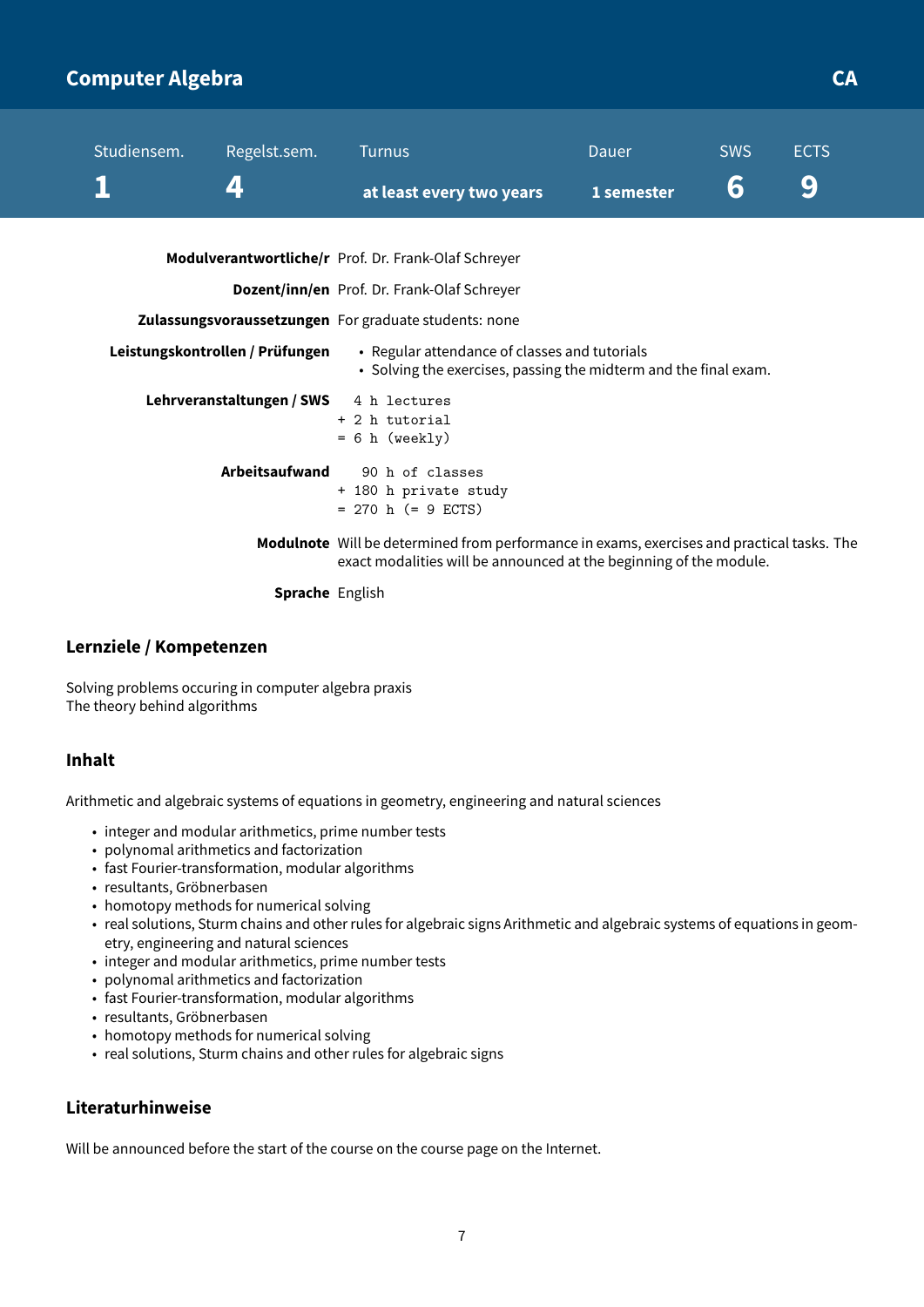## <span id="page-8-0"></span>**Computer Graphics CG**

| Studiensem. | Regelst.sem.                           | <b>Turnus</b>                                                                                                                                                                                                                                                                                                                                                              | Dauer      | <b>SWS</b> | <b>ECTS</b> |
|-------------|----------------------------------------|----------------------------------------------------------------------------------------------------------------------------------------------------------------------------------------------------------------------------------------------------------------------------------------------------------------------------------------------------------------------------|------------|------------|-------------|
|             | 4                                      | at least every two years                                                                                                                                                                                                                                                                                                                                                   | 1 semester | 6          | 9           |
|             |                                        | Modulverantwortliche/r Prof. Dr. Philipp Slusallek                                                                                                                                                                                                                                                                                                                         |            |            |             |
|             |                                        | <b>Dozent/inn/en</b> Prof. Dr. Philipp Slusallek                                                                                                                                                                                                                                                                                                                           |            |            |             |
|             |                                        | Zulassungsvoraussetzungen Solid knowledge of linear algebra is recommended.                                                                                                                                                                                                                                                                                                |            |            |             |
|             | Leistungskontrollen / Prüfungen        | • Successful completion of weekly exercises (30% of final grade)<br>• Successful participation in rendering competition (10%)<br>• Mid-term written exam (20%, final exam prerequisite)<br>• Final written exam (40%)<br>• In each of the above a minimum of 50% is required to pass<br>A re-exam typically takes place during the last two weeks before the start of lec- |            |            |             |
|             | Lehrveranstaltungen / SWS 4 h lectures | tures in the following semester.<br>+ 2 h tutorial<br>$= 6 h$ (weekly)                                                                                                                                                                                                                                                                                                     |            |            |             |
|             | Arbeitsaufwand                         | 90 h of classes<br>+ 180 h private study<br>$= 270$ h $(= 9$ ECTS)                                                                                                                                                                                                                                                                                                         |            |            |             |
|             |                                        | Modulnote The grade is derived from the above assessments. Possible changes will be an-<br>nounced at the beginnning of each semester.                                                                                                                                                                                                                                     |            |            |             |

**Sprache** English

### **Lernziele / Kompetenzen**

This course provides the theoretical and practical foundation for computer graphics. It gives a wide overview of topics, techniques, and approaches used in various aspects of computer graphics but has some focus on image synthesis or rendering. The first part of the course uses ray tracing as a driving applications to discuss core topics of computer graphics, from vector algebra all the way to sampling theory, the human visual system, sampling theory, and spline curves and surfaces. A second part then uses rasterization approach as a driving example, introducing the camera transformation, clipping, the OpenGL API and shading langue, plus advanced techniques.

As part of the practical exercises the students incrementally build their own ray tracing system. Once the basics have been covered, the students participate in a rendering competition. Here they can implement their favorite advanced algorithm and are asked to generate a high-quality rendered image that shows their techniques in action.

### **Inhalt**

- Introduction
- Overview of Ray Tracing and Intersection Methods
- Spatial Index Structures
- Vector Algebra, Homogeneous Coordinates, and Transformations
- Light Transport Theory, Rendering Equation
- BRDF, Materials Models, and Shading
- Texturing Methods
- Spectral Analysis, Sampling Theory
- Filtering and Anti-Aliasing Methods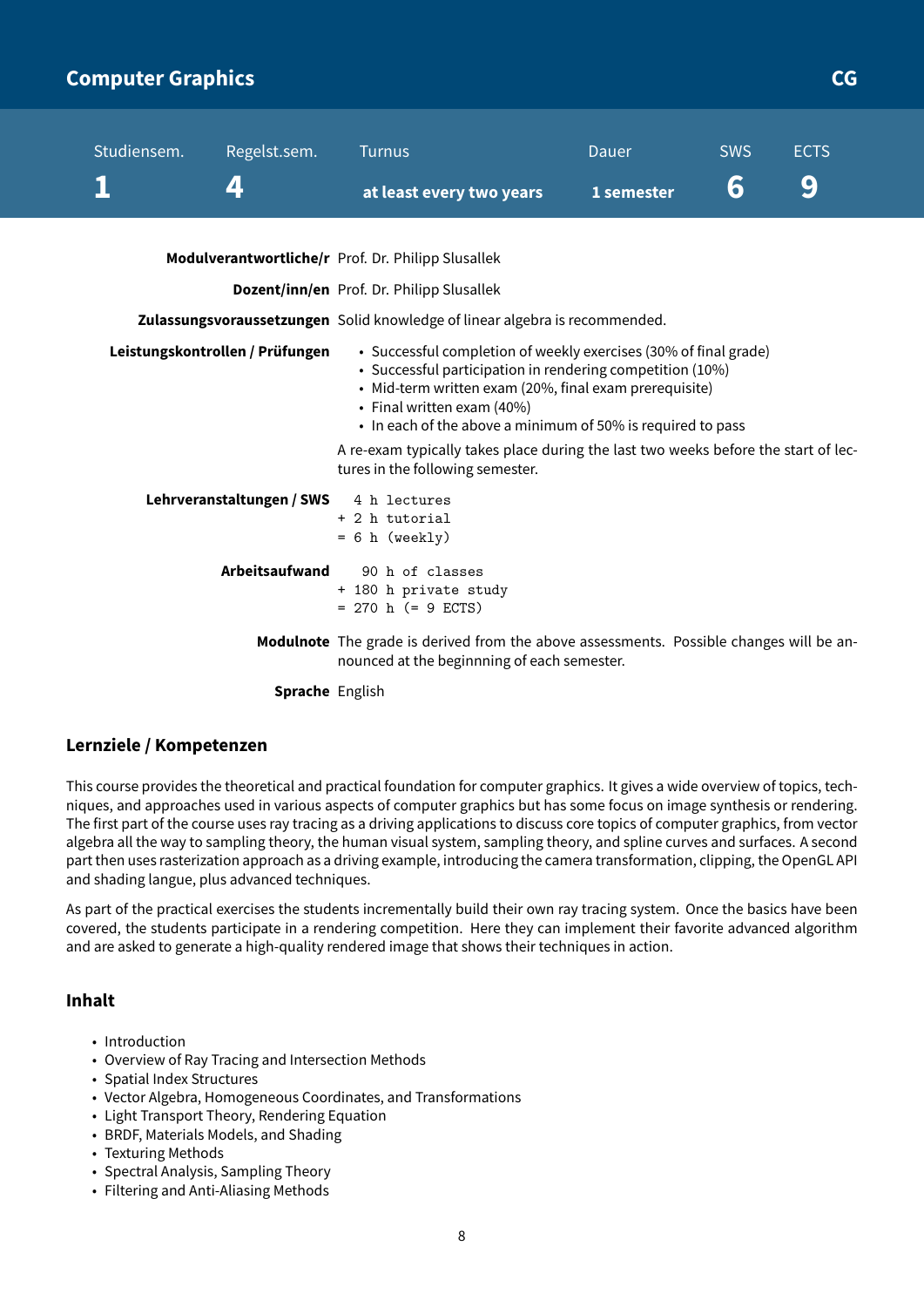- Recursive Ray Tracing & Distribution Ray-Tracing
- Human Visual System & Color Models
- Spline Curves and Surfaces
- Camera Transformations & Clipping
- Rasterization Pipeline
- OpenGL API & GLSL Shading
- Volume Rendering (opt.)

### **Literaturhinweise**

Will be announced in the lecture.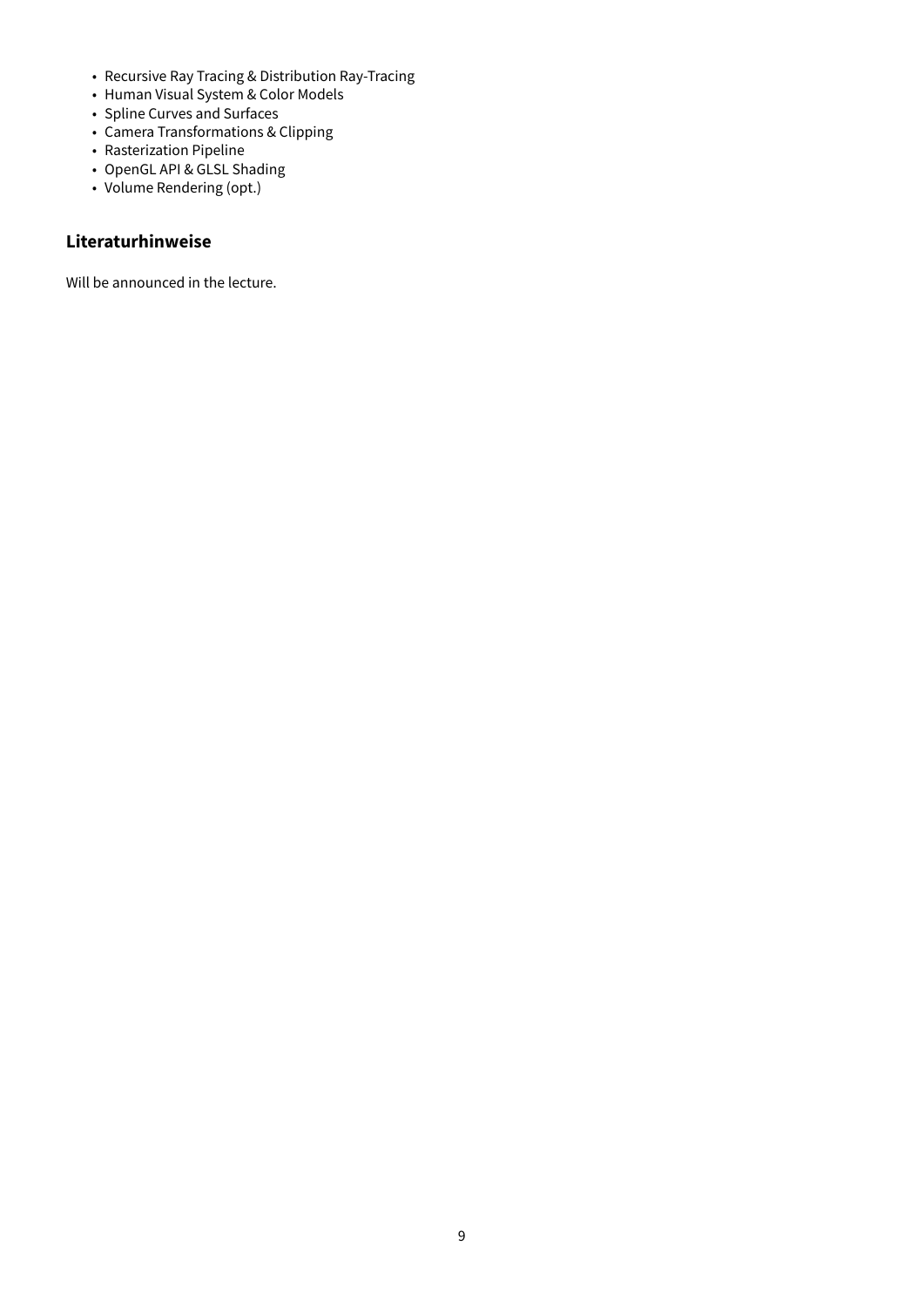<span id="page-10-0"></span>

| Cryptography |                                          |                                                                                                                                                                                   |            |            | Crypto      |
|--------------|------------------------------------------|-----------------------------------------------------------------------------------------------------------------------------------------------------------------------------------|------------|------------|-------------|
| Studiensem.  | Regelst.sem.                             | <b>Turnus</b>                                                                                                                                                                     | Dauer      | <b>SWS</b> | <b>ECTS</b> |
|              | 4                                        | at least every two years                                                                                                                                                          | 1 semester | 6          | 9           |
|              | Modulverantwortliche/r Dr. Nico Döttling |                                                                                                                                                                                   |            |            |             |
|              |                                          | Dozent/inn/en Prof. Dr. Cas Cremers<br>Dr. Nico Döttling<br>Dr. Antoine Joux<br>Dr. Lucjan Hanzlik<br>Dr. Julian Loss                                                             |            |            |             |
|              |                                          | Zulassungsvoraussetzungen For graduate students: Basic knowledge in theoretical computer science required,<br>background knowledge in number theory and complexity theory helpful |            |            |             |
|              | Leistungskontrollen / Prüfungen          | • Oral / written exam (depending on the number of students)<br>• A re-exam is normally provided (as written or oral examination).                                                 |            |            |             |
|              | Lehrveranstaltungen / SWS                | 4 h lectures<br>+ 2 h tutorial<br>$= 6 h$ (weekly)                                                                                                                                |            |            |             |
|              | <b>Arbeitsaufwand</b>                    | 90 h of classes<br>+ 180 h private study<br>$= 270$ h (= 9 ECTS)                                                                                                                  |            |            |             |
|              |                                          | Modulnote Will be determined from performance in exams, exercises and practical tasks. The<br>exact modalities will be announced at the beginning of the module.                  |            |            |             |
|              | Sprache English                          |                                                                                                                                                                                   |            |            |             |

### **Lernziele / Kompetenzen**

The students will acquire a comprehensive knowledge of the basic concepts of cryptography and formal definitions. They will be able to prove the security of basic techniques.

### **Inhalt**

- Symmetric and asymmetric encryption
- Digital signatures and message authentication codes
- Information theoretic and complexity theoretic definitions of security, cryptographic reduction proofs
- Cryptographic models, e.g. random oracle model
- Cryptographic primitives, e.g. trapdoor-one-way functions, pseudo random generators, etc.
- Cryptography in practice (standards, products)
- Selected topics from current research

### **Literaturhinweise**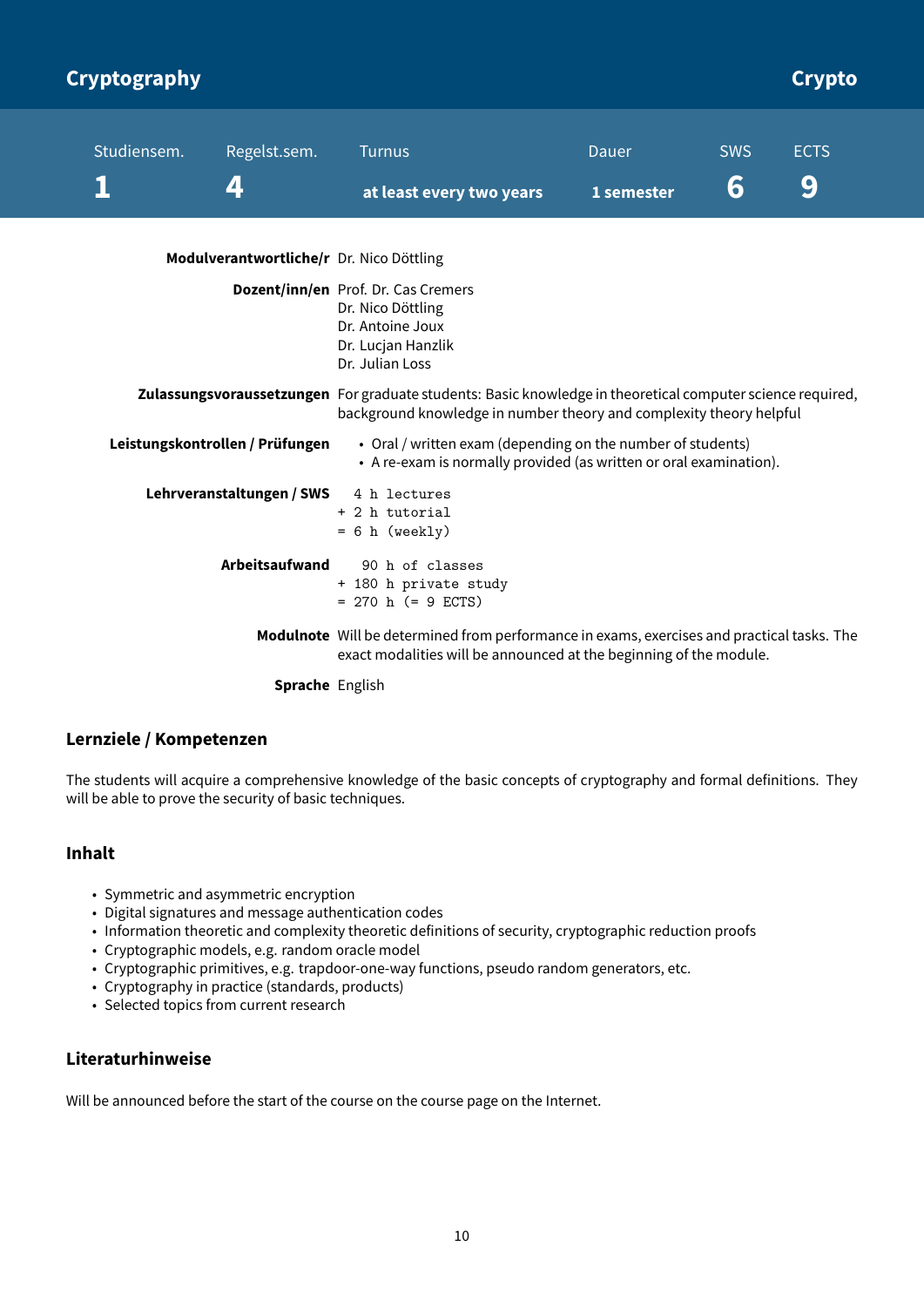### <span id="page-11-0"></span>**Data Networks DN**

| Studiensem. | Regelst.sem.                    | <b>Turnus</b>                                                                                                                                                                                                                                                                                                       | Dauer      | <b>SWS</b> | <b>ECTS</b> |
|-------------|---------------------------------|---------------------------------------------------------------------------------------------------------------------------------------------------------------------------------------------------------------------------------------------------------------------------------------------------------------------|------------|------------|-------------|
|             | 4                               | at least every two years                                                                                                                                                                                                                                                                                            | 1 semester | 6          | 9           |
|             |                                 | Modulverantwortliche/r Prof. Dr.-Ing. Holger Hermanns                                                                                                                                                                                                                                                               |            |            |             |
|             |                                 | Dozent/inn/en Prof. Dr.-Ing. Holger Hermanns<br>Prof. Dr. Anja Feldmann                                                                                                                                                                                                                                             |            |            |             |
|             |                                 | Zulassungsvoraussetzungen For graduate students: none                                                                                                                                                                                                                                                               |            |            |             |
|             | Leistungskontrollen / Prüfungen | • Regular attendance of classes and tutorials<br>• Qualification for final exam through mini quizzes during classes<br>• Possibility to get bonus points through excellent homework<br>• Final exam<br>• A re-exam takes place during the last two weeks before the start of lectures<br>in the following semester. |            |            |             |
|             | Lehrveranstaltungen / SWS       | 4 h lectures<br>+ 2 h tutorial<br>$= 6 h$ (weekly)                                                                                                                                                                                                                                                                  |            |            |             |
|             | Arbeitsaufwand                  | 90 h of classes<br>+ 180 h private study<br>$= 270$ h (= 9 ECTS)                                                                                                                                                                                                                                                    |            |            |             |
|             |                                 | Modulnote Will be determined from performance in exams, exercises and practical tasks. The<br>exact modalities will be announced at the beginning of the module.                                                                                                                                                    |            |            |             |
|             | <b>Sprache English</b>          |                                                                                                                                                                                                                                                                                                                     |            |            |             |

### **Lernziele / Kompetenzen**

After taking the course students have

- a thorough knowledge regarding the basic principles of communication networks,
- the fundamentals of protocols and concepts of protocol,
- Insights into fundamental motivations of different pragmatics of current network solutions,
- Introduction to practical aspects of data networks focusing on internet protocol hierarchies

### **Inhalt**

Introduction and overview

Cross section:

- Stochastic Processes, Markov models,
- Fundamentals of data network performance assessment
- Principles of reliable data transfer
- Protokols and their elementary parts
- Graphs and Graphalgorithms (maximal flow, spanning tree)
- Application layer:
- Services and protocols
- FTP, Telnet
- Electronic Mail (Basics and Principles, SMTP, POP3, ..)
- World Wide Web (History, HTTP, HTML)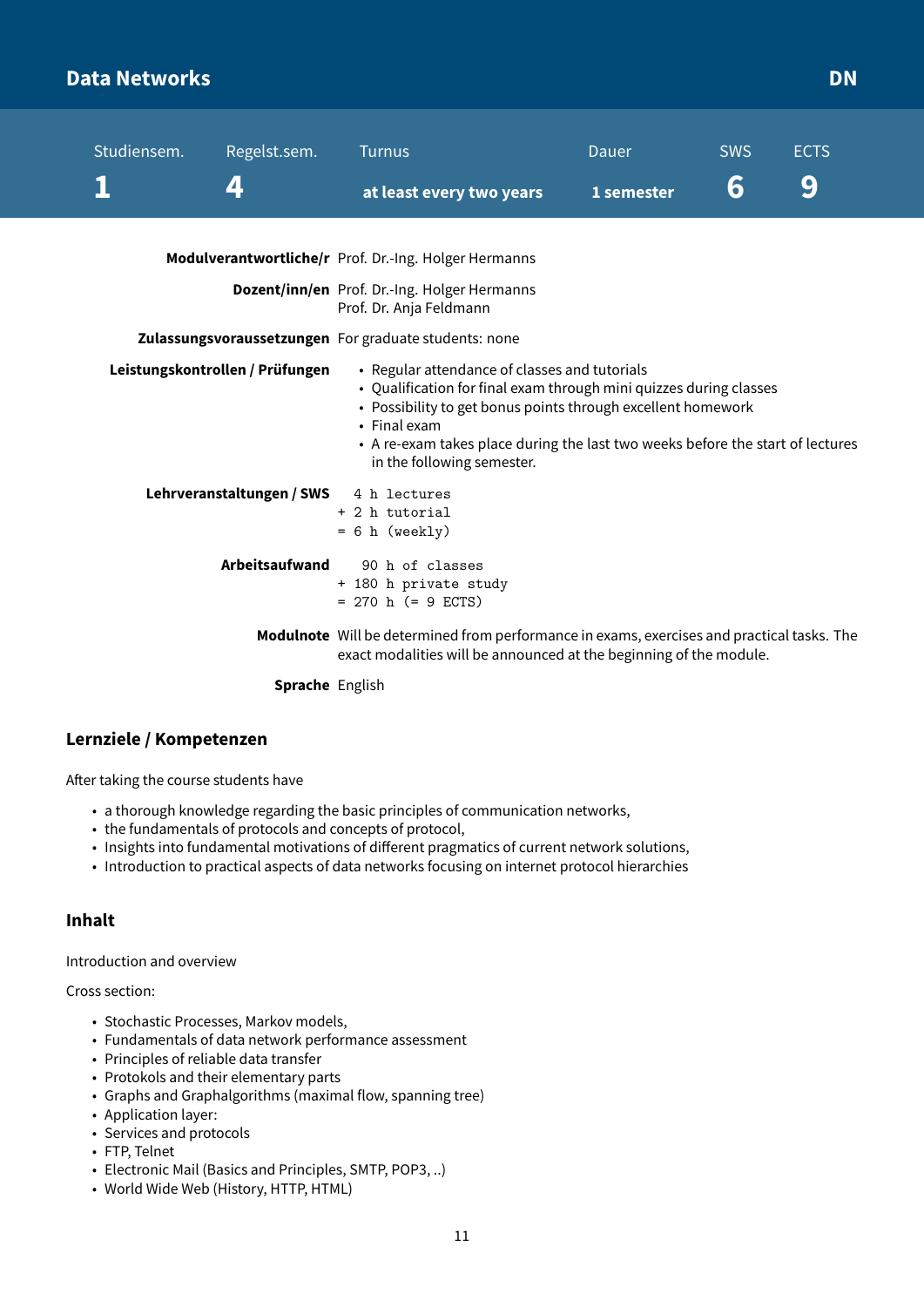- Transport Layer:
- Services and protocols
- Addressing
- Connections and ports
- Flow control
- QoS
- Transport Protocols (UDP, TCP, SCTP, Ports)
- Network layer:
- Services and protocols
- Routing algorithms
- Congestion Control
- Addressing
- Internet protocol (IP)
- Data link layer:
- Services and protocols
- Medium access protocols: Aloha, CSMA (-CD/CA), Token passing
- Error correcting codes
- Flow control
- Applications: LAN, Ethernet, Token Architectures, WLAN, ATM
- Physical layer
- Peer-to-Peer and Ad-hoc Networking Principles

### **Literaturhinweise**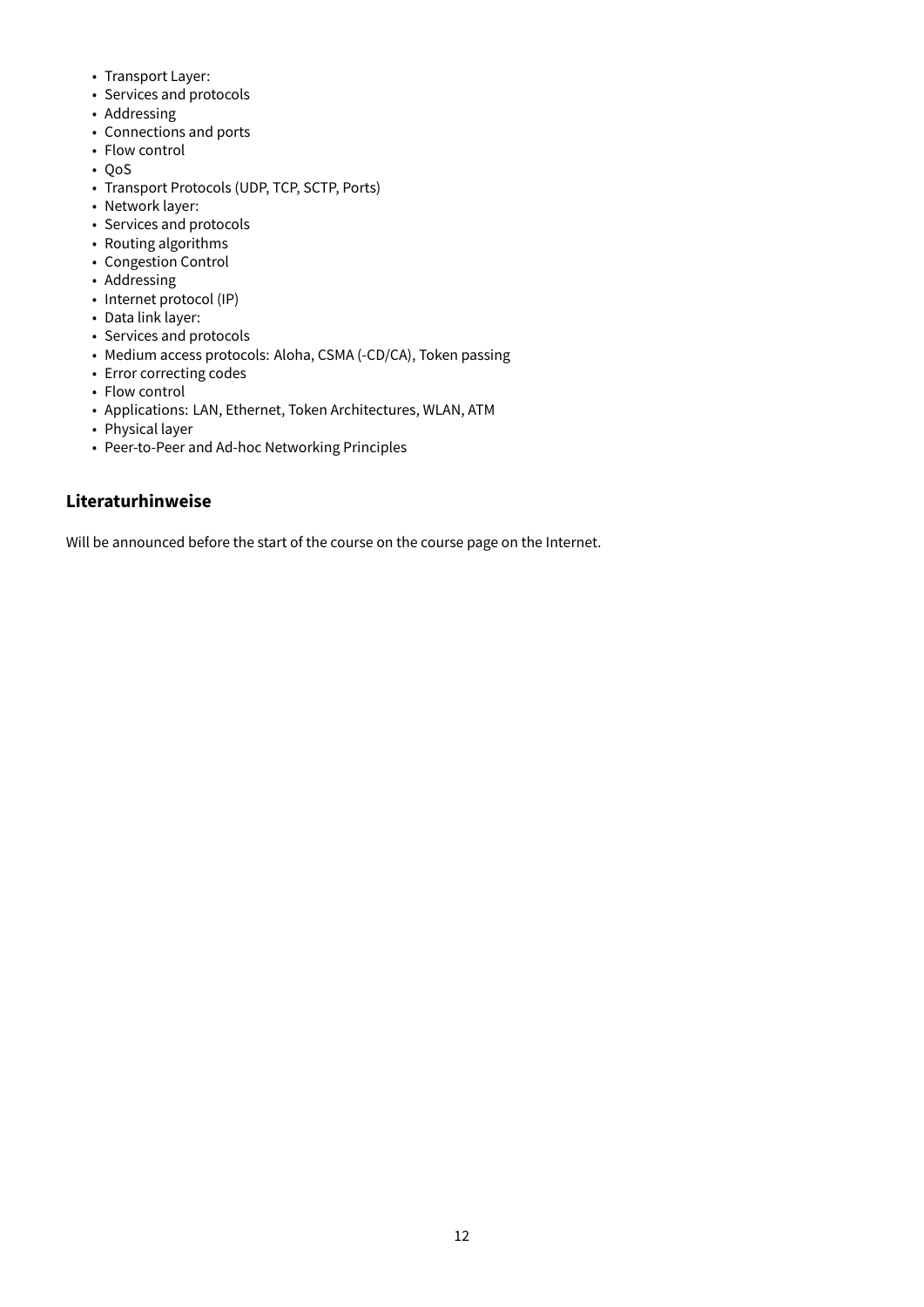# <span id="page-13-0"></span>**Digital Transmission & Signal Processing DTSP** DTSP

| Studiensem. | Regelst.sem.              | <b>Turnus</b><br>at least every two years                                                                                                                                                                                                                                                                                                                                        | Dauer<br>1 semester | <b>SWS</b><br>6 | <b>ECTS</b><br>$\left( 0\right)$ |
|-------------|---------------------------|----------------------------------------------------------------------------------------------------------------------------------------------------------------------------------------------------------------------------------------------------------------------------------------------------------------------------------------------------------------------------------|---------------------|-----------------|----------------------------------|
|             |                           | Modulverantwortliche/r Prof. Dr.-Ing. Thorsten Herfet                                                                                                                                                                                                                                                                                                                            |                     |                 |                                  |
|             |                           | Dozent/inn/en Prof. Dr.-Ing. Thorsten Herfet                                                                                                                                                                                                                                                                                                                                     |                     |                 |                                  |
|             |                           | Zulassungsvoraussetzungen The lecture requires a solid foundation of mathematics (differential and integral<br>calculus) and probability theory. The course will, however, refresh those areas in-<br>dispensably necessary for telecommunications and potential intensification courses<br>and by this open this potential field of intensification to everyone of you.         |                     |                 |                                  |
|             |                           | Leistungskontrollen / Prüfungen Regular attendance of classes and tutorials<br>Passing the final exam in the 2nd week after the end of courses.<br>Eligibility: Weekly exercises / task sheets, grouped into two blocks corresponding<br>to first and second half of the lecture. Students must provide min. 50% grade in<br>each of the two blocks to be eligible for the exam. |                     |                 |                                  |
|             | Lehrveranstaltungen / SWS | 4 h lectures<br>+ 2 h tutorial<br>$= 6 h$ (weekly)                                                                                                                                                                                                                                                                                                                               |                     |                 |                                  |
|             | Arbeitsaufwand            | 90 h of classes<br>+ 180 h private study<br>$= 270$ h (= 9 ECTS)                                                                                                                                                                                                                                                                                                                 |                     |                 |                                  |
|             |                           | <b>Modulnote</b> Final exam mark                                                                                                                                                                                                                                                                                                                                                 |                     |                 |                                  |
|             | <b>Sprache English</b>    |                                                                                                                                                                                                                                                                                                                                                                                  |                     |                 |                                  |

### **Lernziele / Kompetenzen**

Digital Signal Transmission and Signal Processing refreshes the foundation laid in "Signals and Systems" [Modulkennung]. Including, however, the respective basics so that the various facets of the introductory study period (Bachelor in Computer Science, Vordiplom Computer- und Kommunikationstechnik, Elektrotechnik or Mechatronik) and the potential main study period (Master in Computer Science, Diplom-Ingenieur Computer- und Kommunikationstechnik or Mechatronik) will be paid respect to.

### **Inhalt**

As the basic principle, the course will give an introduction into the various building blocks that modern telecommunication systems do incorporate. Sources, sinks, source and channel coding, modulation and multiplexing are the major keywords, but we will also deal with dedicated pieces like A/D- and D/A-converters and quantizers in a little bit more depth.

The course will refresh the basic transformations (Fourier, Laplace) that give access to system analysis in the frequency domain, it will introduce derived transformations (z, Hilbert) for the analysis of discrete systems and modulation schemes and it will briefly introduce algebra on finite fields to systematically deal with error correction schemes that play an important role in modern communication systems.

### **Literaturhinweise**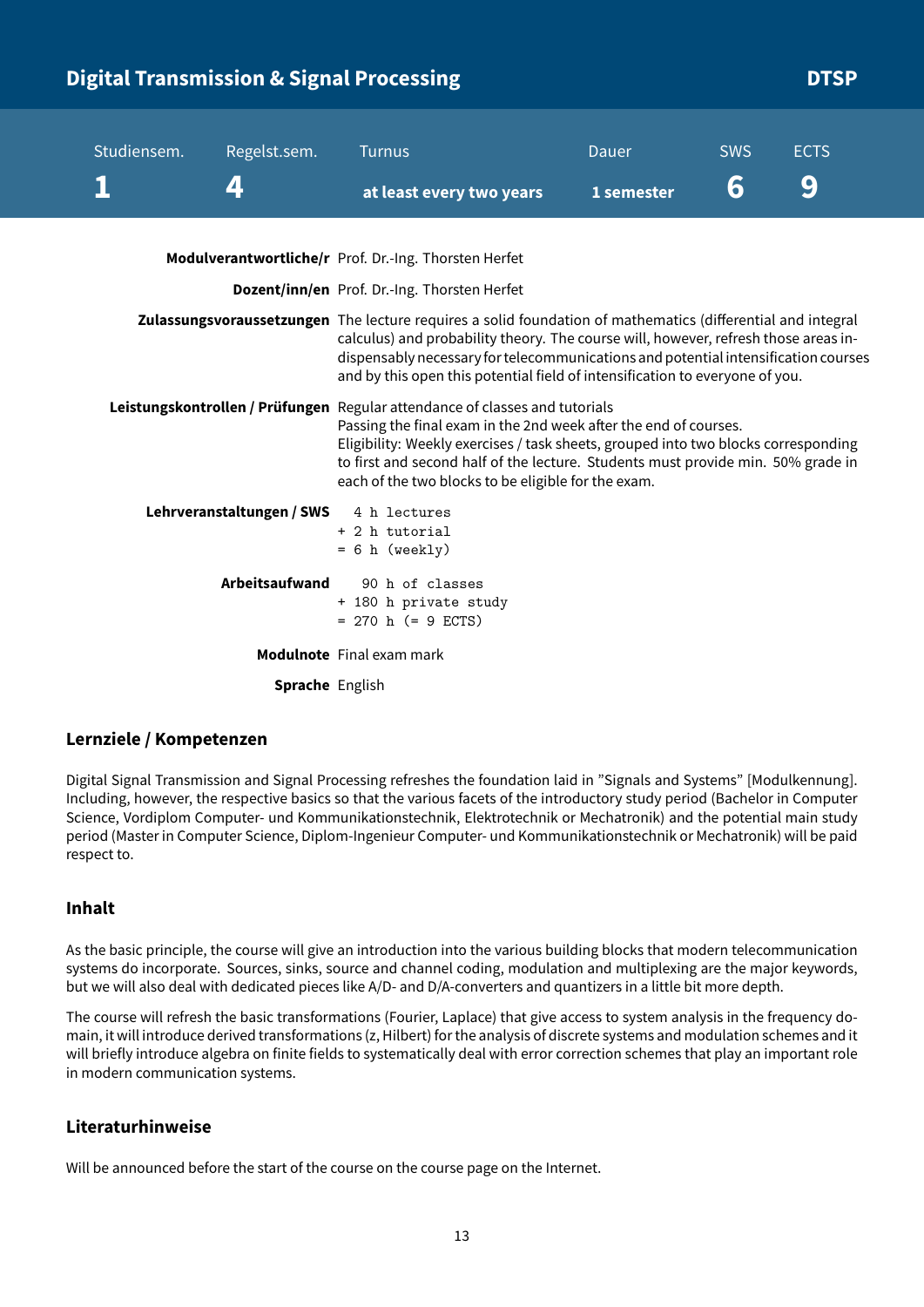### **Weitere Informationen**

This module was formerly also known as Telecommunications I.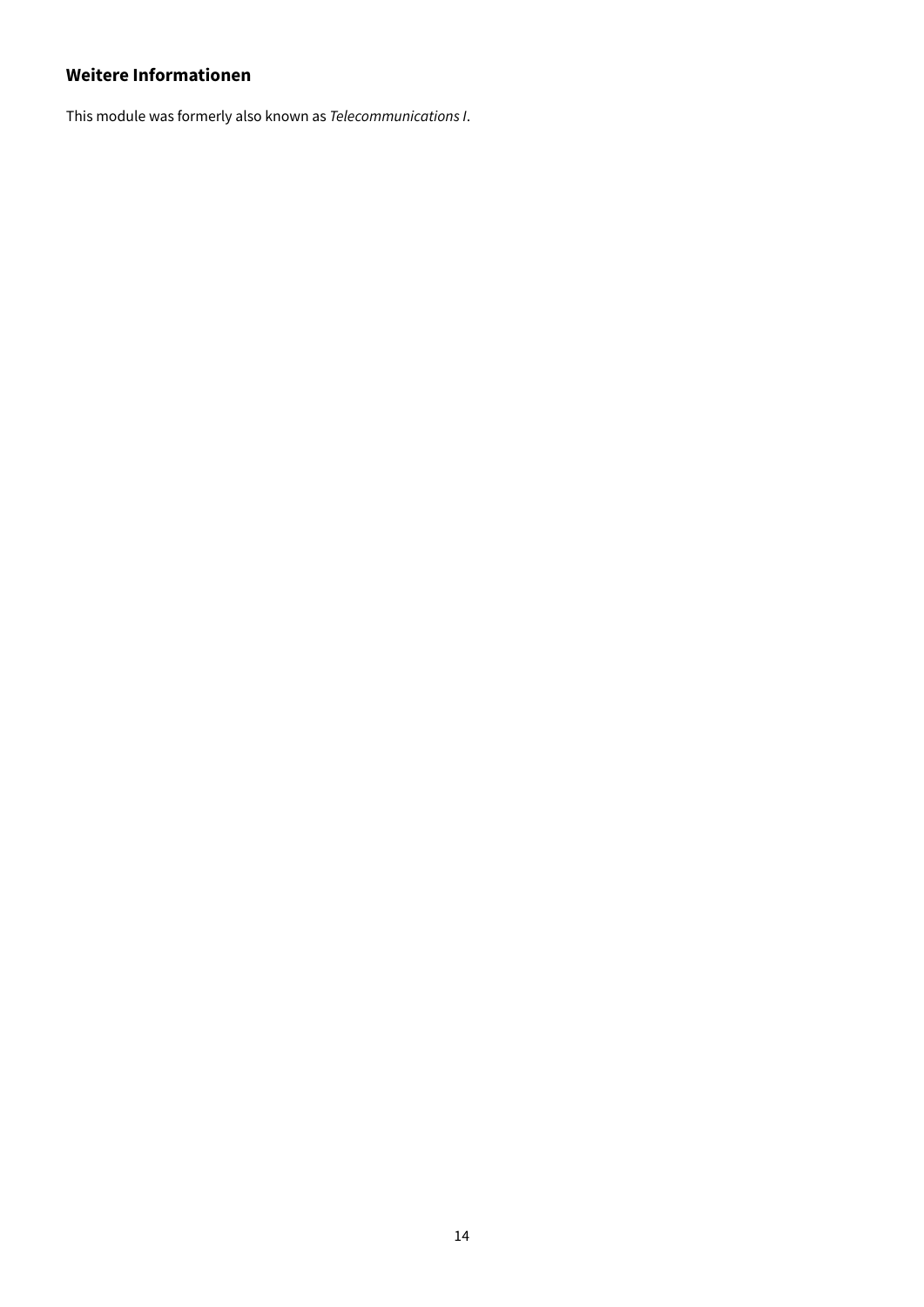# <span id="page-15-0"></span>**Distributed Systems DS**

| Studiensem. | Regelst.sem.                    | <b>Turnus</b>                                                                                                                                                                                                                                                                                                                                                                                                                                 | Dauer      | <b>SWS</b> | <b>ECTS</b> |
|-------------|---------------------------------|-----------------------------------------------------------------------------------------------------------------------------------------------------------------------------------------------------------------------------------------------------------------------------------------------------------------------------------------------------------------------------------------------------------------------------------------------|------------|------------|-------------|
|             | 4                               | at least every two years                                                                                                                                                                                                                                                                                                                                                                                                                      | 1 semester | 6          | 9           |
|             |                                 | Modulverantwortliche/r Prof. Peter Druschel, Ph.D.                                                                                                                                                                                                                                                                                                                                                                                            |            |            |             |
|             |                                 | Dozent/inn/en Prof. Peter Druschel, Ph.D.<br>Allen Clement, Ph.D                                                                                                                                                                                                                                                                                                                                                                              |            |            |             |
|             |                                 | Zulassungsvoraussetzungen Operating Systems or Concurrent Programming                                                                                                                                                                                                                                                                                                                                                                         |            |            |             |
|             | Leistungskontrollen / Prüfungen | • Regular attendance at classes and tutorials.<br>• Successful completion of a course project in teams of 2 students. (Project<br>assignments due approximately every 2 weeks.)<br>• Passing grade on 2 out of 3 written exams: midterm, final exam, and a re-<br>exam that takes place during the last two weeks before the start of lectures<br>in the following semester.<br>• Final course grade: 50% project, 50% best 2 out of 3 exams. |            |            |             |
|             | Lehrveranstaltungen / SWS       | 4 h lectures<br>+ 2 h tutorial<br>$= 6 h$ (weekly)                                                                                                                                                                                                                                                                                                                                                                                            |            |            |             |
|             | Arbeitsaufwand                  | 90 h of classes<br>+ 180 h private study<br>$= 270$ h (= 9 ECTS)                                                                                                                                                                                                                                                                                                                                                                              |            |            |             |
|             |                                 | Modulnote Will be determined from performance in exams, exercises and practical tasks. The<br>exact modalities will be announced at the beginning of the module.                                                                                                                                                                                                                                                                              |            |            |             |
|             | <b>Sprache English</b>          |                                                                                                                                                                                                                                                                                                                                                                                                                                               |            |            |             |

### **Lernziele / Kompetenzen**

Introduction to the principles, design, and implementation of distributed systems.

#### **Inhalt**

- Communication: Remote procedure call, distributed objects, event notification, Inhalt dissemination, group communication, epidemic protocols.
- Distributed storage systems: Caching, logging, recovery, leases.
- Naming. Scalable name resolution.
- Synchronization: Clock synchronization, logical clocks, vector clocks, distributed snapshots.
- Fault tolerance: Replication protocols, consistency models, consistency versus availability trade-offs, state machine replication, consensus, Paxos, PBFT.
- Peer-to-peer systems: consistent hashing, self-organization, incentives, distributed hash tables, Inhalt distribution networks.
- Data centers. Architecture and infrastructure, distributed programming, energy efficiency.

### **Literaturhinweise**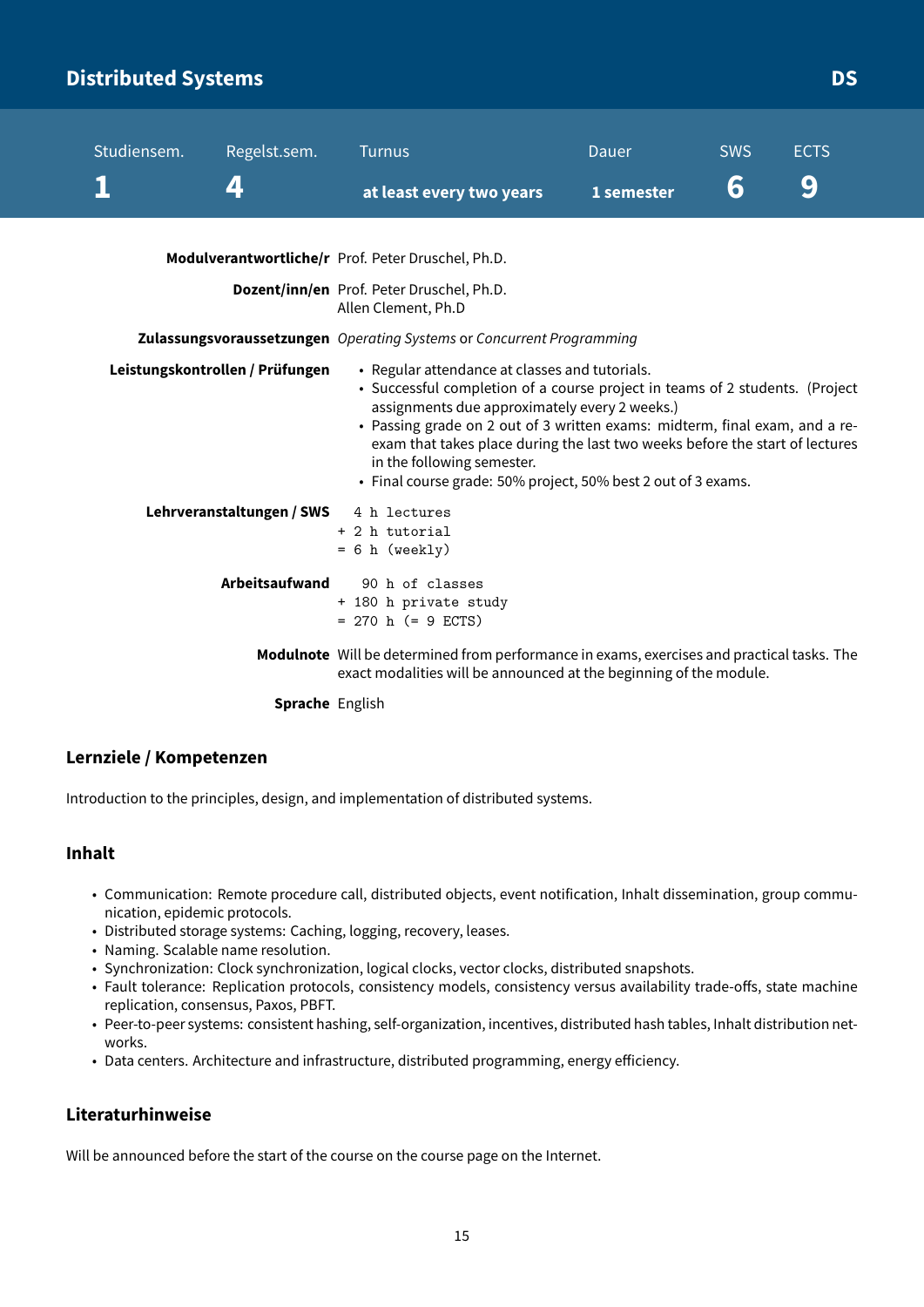### <span id="page-16-0"></span>**Embedded Systems ES**

| Studiensem. | Regelst.sem.                    | <b>Turnus</b>                                                                                                                                                                                          | <b>Dauer</b> | <b>SWS</b> | <b>ECTS</b> |
|-------------|---------------------------------|--------------------------------------------------------------------------------------------------------------------------------------------------------------------------------------------------------|--------------|------------|-------------|
|             | 4                               | at least every two years                                                                                                                                                                               | 1 semester   | 6          | 9           |
|             |                                 | Modulverantwortliche/r Prof. Bernd Finkbeiner, Ph.D                                                                                                                                                    |              |            |             |
|             |                                 | Dozent/inn/en Prof. Bernd Finkbeiner, Ph.D<br>Prof. Dr. Martina Maggio                                                                                                                                 |              |            |             |
|             | Zulassungsvoraussetzungen keine |                                                                                                                                                                                                        |              |            |             |
|             | Leistungskontrollen / Prüfungen | • Written exam at the end of the course.<br>• Demonstration of the implemented system.<br>• A re-exam takes place during the last two weeks before the start of lectures<br>in the following semester. |              |            |             |
|             | Lehrveranstaltungen / SWS       | 4 h lectures<br>+ 2 h tutorial<br>$= 6 h$ (weekly)                                                                                                                                                     |              |            |             |
|             |                                 | The course is accompanied by a laboratory project, in which a non-trivial embed-<br>ded system has to be realized.                                                                                     |              |            |             |
|             | Arbeitsaufwand                  | 90 h of classes<br>+ 180 h private study<br>$= 270$ h $(= 9$ ECTS)                                                                                                                                     |              |            |             |
|             |                                 | Modulnote Will be determined from performance in exams, exercises and practical tasks. The<br>exact modalities will be announced at the beginning of the module.                                       |              |            |             |
|             | <b>Sprache English</b>          |                                                                                                                                                                                                        |              |            |             |

### **Lernziele / Kompetenzen**

The students should learn methods for the design, the implementation, and the validation of safety-critical embedded systems.

#### **Inhalt**

Embedded Computer Systems are components of a technical system, e.g. an air plane, a car, a household machine, a production facility. They control some part of this system, often called the plant, e.g. the airbag controller in a car controls one or several airbags. Controlling means obtaining sensor values and computing values of actuator signals and sending them.

Most software taught in programming courses is transformational, i.e. it is started on some input, computes the corresponding output and terminates. Embedded software is reactive, i.e. it is continuously active waiting for signals from the plant and issuing signals to the plant.

Many embedded systems control safety-critical systems, i.e. malfunctioning of the system will in general cause severe damage. In addition, many have to satisfy real-time requirements, i.e. their reactions to input have to be produced within fixed deadlines.

According to recent statistics, more than 99% of all processors are embedded. Processors in the ubiquitous PC are a negligible minority. Embedded systems have a great economical impact as most innovations in domains like avionics, automotive are connected to advances in computer control. On the other hand, failures in the design of such systems may have disastrous consequences for the functioning of the overall system. Therefore, formal specification techniques and automatic synthesis of software are used more than in other domains.

The course will cover most aspects of the design and implementation of embedded systems, e.g. specification mechanisms, embedded hardware, operating systems, scheduling, validation methods.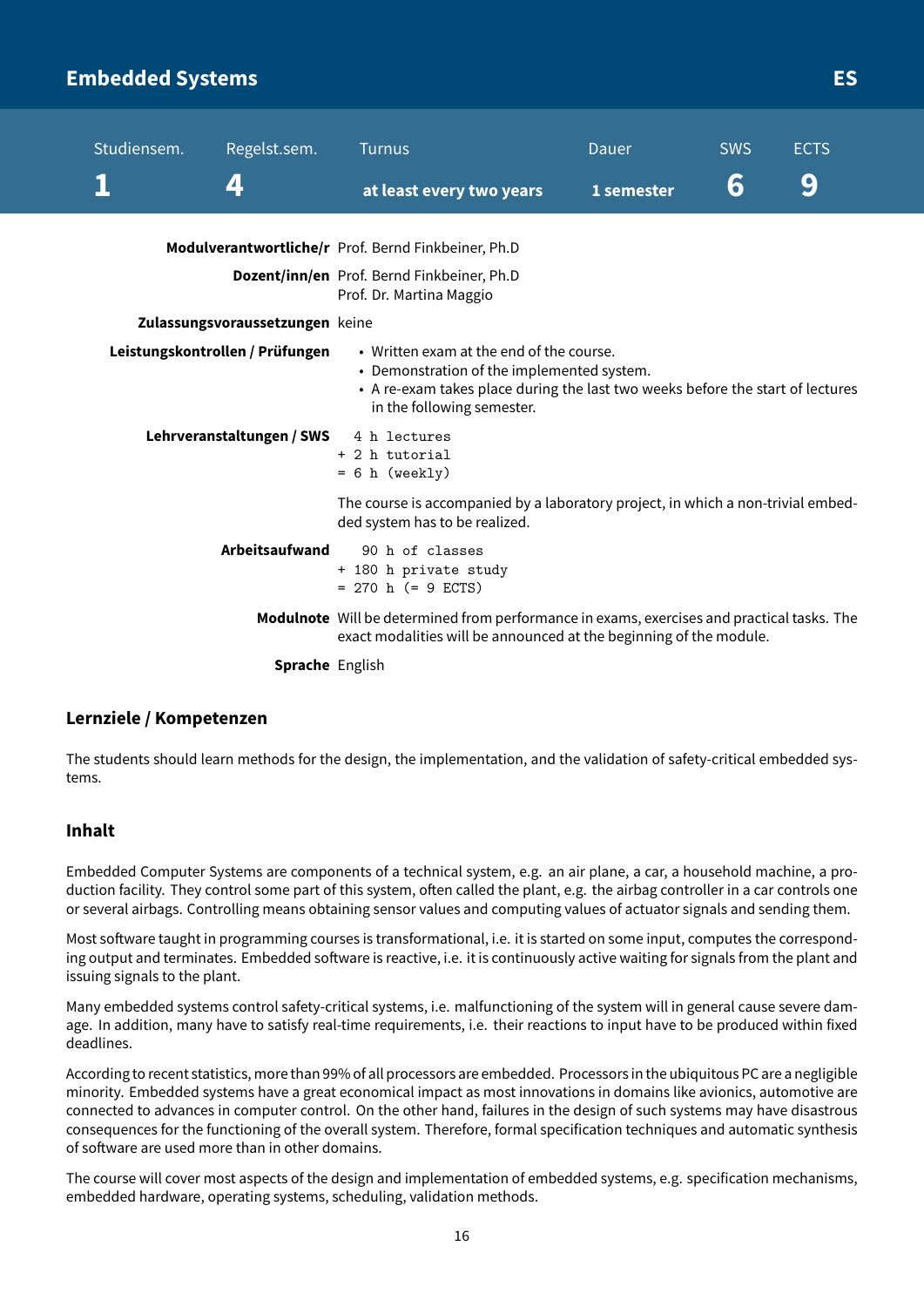# **Literaturhinweise**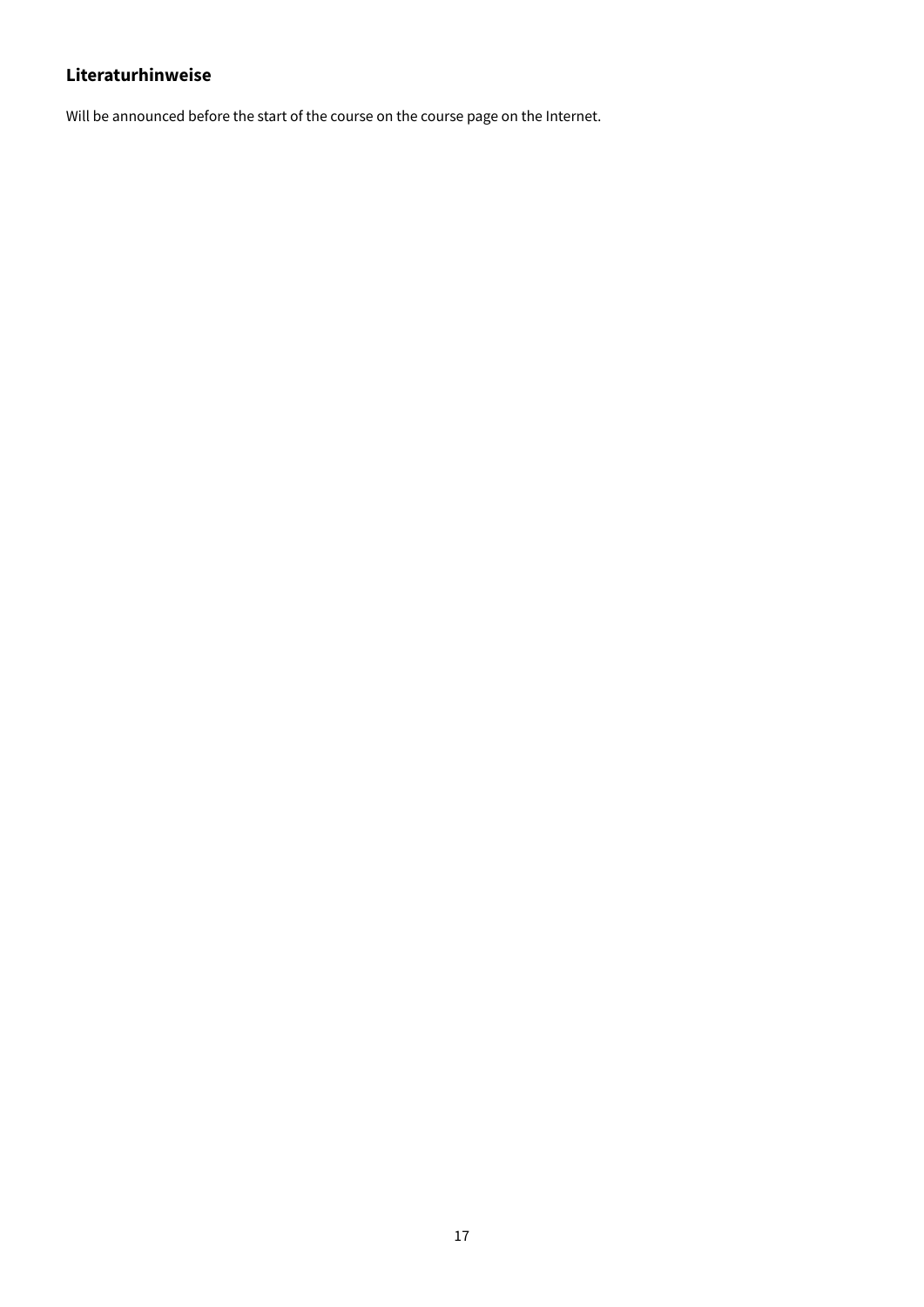### <span id="page-18-0"></span>**Geometric Modelling GMA GMA GMA GMA GMA GMA**

| Studiensem. | Regelst.sem.                           | <b>Turnus</b>                                                                                                                                                                                                                                                                                                                                                                                                                                  | Dauer      | <b>SWS</b> | <b>ECTS</b> |
|-------------|----------------------------------------|------------------------------------------------------------------------------------------------------------------------------------------------------------------------------------------------------------------------------------------------------------------------------------------------------------------------------------------------------------------------------------------------------------------------------------------------|------------|------------|-------------|
|             | 4                                      | at least every two years                                                                                                                                                                                                                                                                                                                                                                                                                       | 1 semester | 6          | 9           |
|             |                                        | Modulverantwortliche/r Prof. Dr. Hans-Peter Seidel                                                                                                                                                                                                                                                                                                                                                                                             |            |            |             |
|             |                                        | Dozent/inn/en Prof. Dr. Hans-Peter Seidel<br>Dr. Rhaleb Zayer                                                                                                                                                                                                                                                                                                                                                                                  |            |            |             |
|             |                                        | Zulassungsvoraussetzungen calculus and basic programming skills                                                                                                                                                                                                                                                                                                                                                                                |            |            |             |
|             | Leistungskontrollen / Prüfungen        | • Regular attendance and participation.<br>• Weekly Assignments (10% bonus towards the course grade; bonus points can<br>only improve the grade; they do not affect passing)<br>• Passing the written exams (mid-term and final exam).<br>• The mid-term and the final exam count for 50% each, but 10% bonus from<br>assignments will be added.<br>• A re-exam takes place at the end of the semester break or early in the next<br>semester. |            |            |             |
|             | Lehrveranstaltungen / SWS 4 h lectures | + 2 h tutorial<br>$= 6 h$ (weekly)                                                                                                                                                                                                                                                                                                                                                                                                             |            |            |             |
|             |                                        | Practical assignments in groups of 3 students (practice)<br>Tutorials consists of a mix of theoretical + practical assignments.                                                                                                                                                                                                                                                                                                                |            |            |             |
|             | Arbeitsaufwand                         | 90 h of classes<br>+ 180 h private study<br>$= 270$ h (= 9 ECTS)                                                                                                                                                                                                                                                                                                                                                                               |            |            |             |
|             |                                        | Modulnote Will be based on the performance in exams, exercises and practical tasks. The de-<br>tailed terms will be announced by the module coordinator.                                                                                                                                                                                                                                                                                       |            |            |             |
|             | Sprache English                        |                                                                                                                                                                                                                                                                                                                                                                                                                                                |            |            |             |

### **Lernziele / Kompetenzen**

Gaining knowledge of the theoretical aspect of geometric modelling problems, and the practical solutions used for modelling and manipulating curves and surfaces on a computer. From a broader perspective: Learning how to represent and interact with geometric models in a discretized, digital form (geometric representations by functions and samples; design of linear function spaces; finding "good" functions with respect to a geometric modelling task in such spaces).

### **Inhalt**

- Differential geometry Fundamentals
- Interpolation and Approximation
- Polynomial Curves
- Bezier and Rational Bezier Curves
- B-splines, NURBS
- Spline Surfaces
- Subdivision and Multiresolution Modelling
- Mesh processing
- Approximation of differential operators
- Shape Analysis and Geometry Processing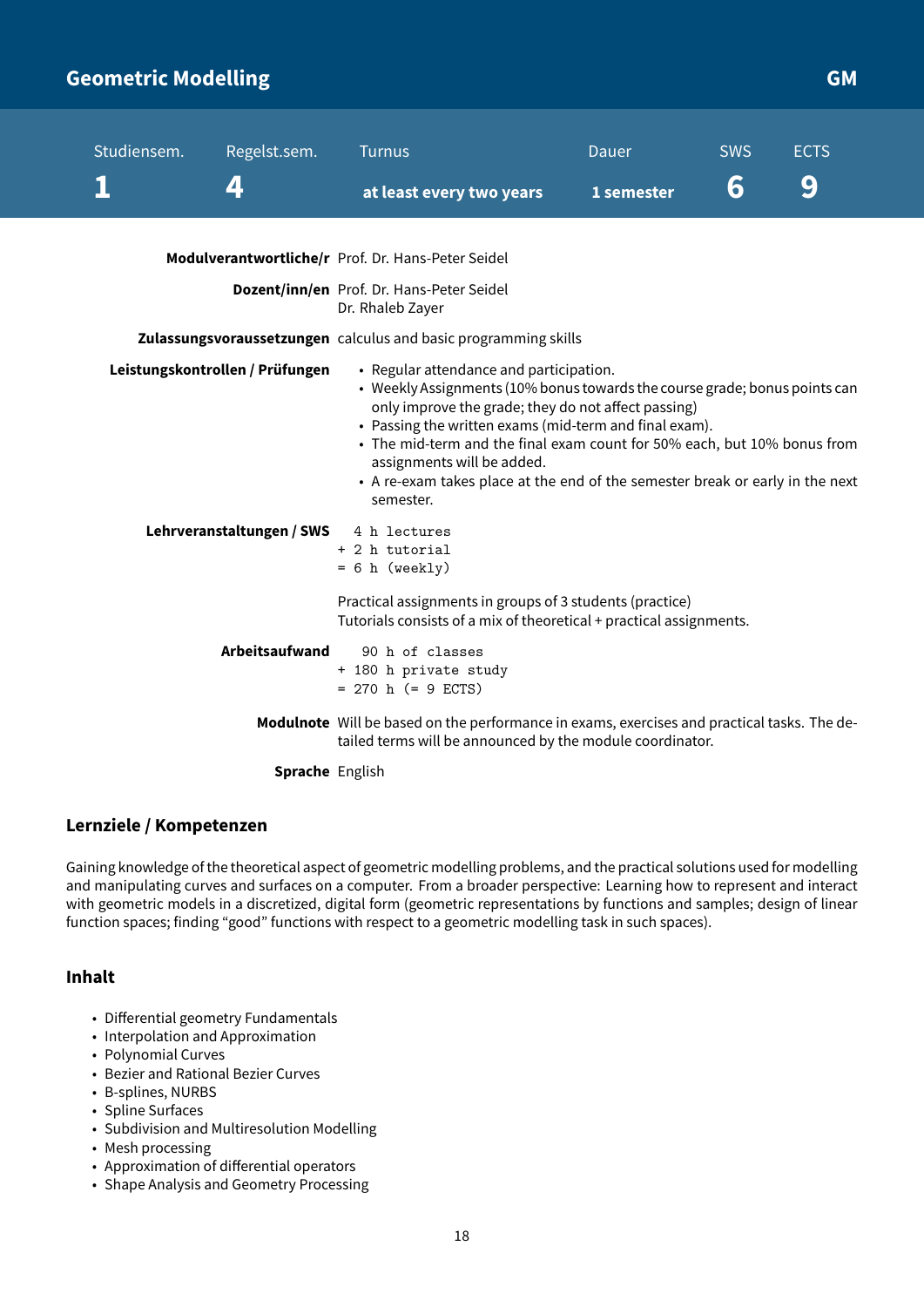# **Literaturhinweise**

Will be announced before the term begins on the lecture website.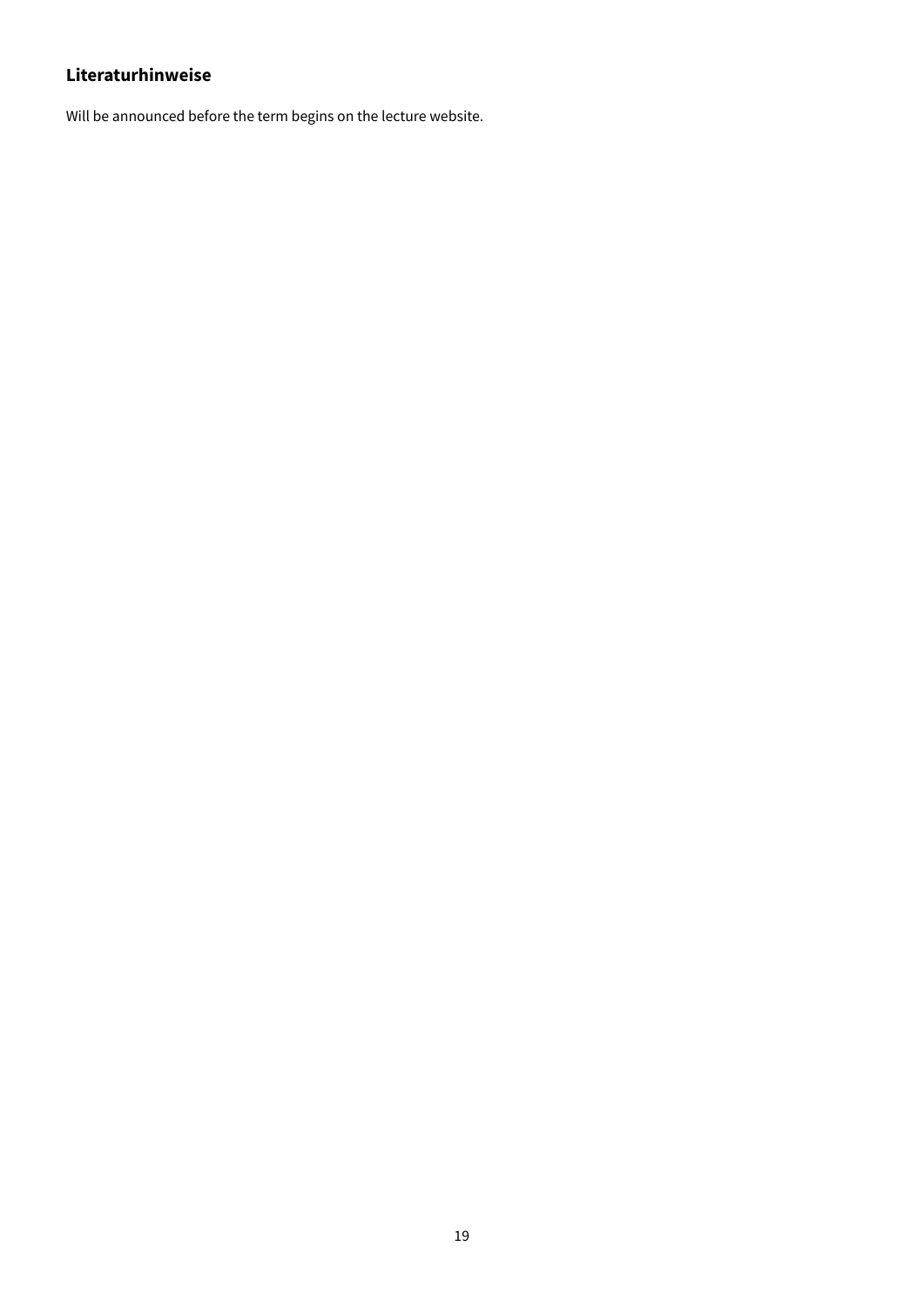# <span id="page-20-0"></span>**Human Computer Interaction According to the CI development of the CI development of the HCI**

| Studiensem. | Regelst.sem.              | <b>Turnus</b>                                                                                                                                                                                                 | <b>Dauer</b> | <b>SWS</b> | <b>ECTS</b> |
|-------------|---------------------------|---------------------------------------------------------------------------------------------------------------------------------------------------------------------------------------------------------------|--------------|------------|-------------|
|             | 4                         | at least every two years                                                                                                                                                                                      | 1 semester   | 6          | 9           |
|             |                           | Modulverantwortliche/r Prof. Dr. Jürgen Steimle                                                                                                                                                               |              |            |             |
|             |                           | Dozent/inn/en Prof. Dr. Jürgen Steimle                                                                                                                                                                        |              |            |             |
|             |                           | Zulassungsvoraussetzungen undergraduate students: Programmierung 1 and 2<br>graduate students: none                                                                                                           |              |            |             |
|             |                           | Leistungskontrollen / Prüfungen Regular attendance of classes and tutorials<br>Successful completion of exercises and course project<br>Final exam<br>A re-exam takes place (as written or oral examination). |              |            |             |
|             | Lehrveranstaltungen / SWS | 4 h lectures<br>+ 2 h tutorial<br>$= 6 h$ (weekly)                                                                                                                                                            |              |            |             |
|             | Arbeitsaufwand            | 90 h of classes<br>+ 180 h private study<br>$= 270$ h (= 9 ECTS)                                                                                                                                              |              |            |             |
|             |                           | Modulnote Will be determined from performance in exams, exercises and practical tasks. The<br>exact modalities will be announced at the beginning of the module.                                              |              |            |             |
|             | <b>Sprache</b> English    |                                                                                                                                                                                                               |              |            |             |

### **Lernziele / Kompetenzen**

This course teaches the theoretical and practical foundations for human computer interaction. It covers a wide overview of topics, techniques and approaches used for the design and evaluation of modern user interfaces.

The course covers the principles that underlie successful user interfaces, provides an overview of input and output devices and user interface types, and familiarizes students with the methods for designing and evaluating user interfaces. Students learn to critically assess user interfaces, to design user interfaces themselves, and to evaluate them in empirical studies.

### **Inhalt**

- Fundamentals of human-computer interaction
- User interface paradigms, input and output devices
- Desktop & graphical user interfaces
- Mobile user interfaces
- Natural user interfaces
- User-centered interaction design
- Design principles and guidelines
- Prototyping

### **Literaturhinweise**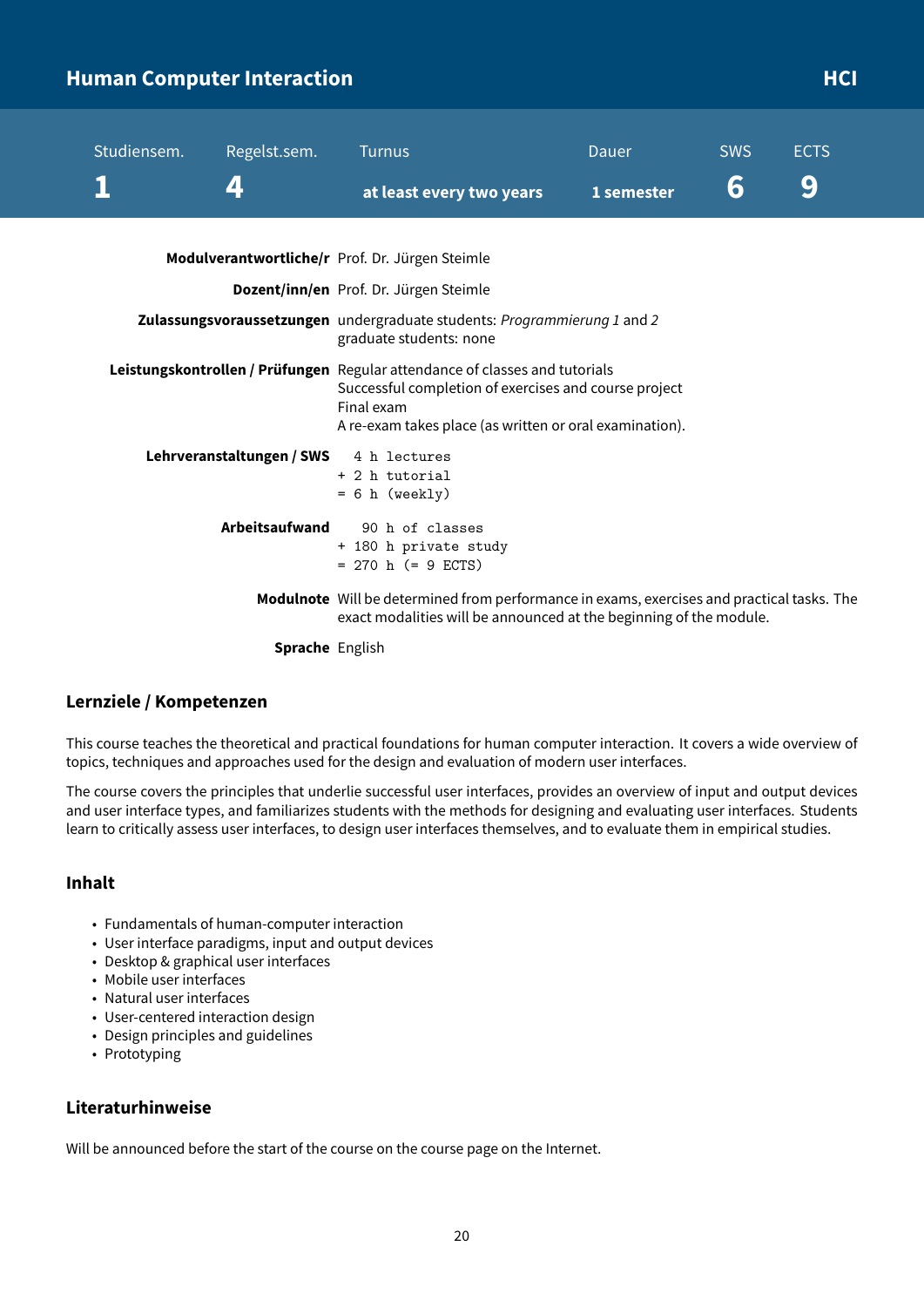# <span id="page-21-0"></span>**Introduction to Computational Logic Computational Logic Computational Logic Computational CL**

| Studiensem.<br>Regelst.sem.<br>4                                   | <b>Turnus</b><br>at least every two years                                                                                                                        | Dauer<br>1 semester | <b>SWS</b><br>6 | <b>ECTS</b><br>9 |
|--------------------------------------------------------------------|------------------------------------------------------------------------------------------------------------------------------------------------------------------|---------------------|-----------------|------------------|
| Modulverantwortliche/r Prof. Dr. Gert Smolka                       | Dozent/inn/en Prof. Dr. Gert Smolka                                                                                                                              |                     |                 |                  |
| Zulassungsvoraussetzungen keine<br>Leistungskontrollen / Prüfungen | • Regular attendance of classes and tutorials.<br>• Passing the midterm and the final exam.                                                                      |                     |                 |                  |
| Lehrveranstaltungen / SWS                                          | 4 h lectures<br>+ 2 h tutorial<br>$= 6$ h (weekly)                                                                                                               |                     |                 |                  |
| Arbeitsaufwand                                                     | 90 h of classes<br>+ 180 h private study<br>$= 270$ h ( $= 9$ ECTS)                                                                                              |                     |                 |                  |
| <b>Sprache English</b>                                             | Modulnote Will be determined from performance in exams, exercises and practical tasks. The<br>exact modalities will be announced at the beginning of the module. |                     |                 |                  |

### **Lernziele / Kompetenzen**

- structure of logic languages based on type theory
- distinction notation / syntax / semantics
- structure and formal representation of mathematical statements
- structure and formal representation of proofs (equational and natural deduction)
- solving Boolean equations
- proving formulas with quantifiers
- implementing syntax and deduction

### **Inhalt**

Type Theory:

- functional representation of mathematical statements
- simply typed lambda calculus, De Bruijn representation and substitution, normalization, elimination of lambdas
- Interpretations and semantic consequence
- Equational deduction, soundness and completeness
- Propositional Logic
- Boolean Axioms, completeness for 2-valued interpretation
- resolution of Boolean equations, canonical forms based on decision trees and resolution

Predicate Logic (higher-order):

- quantifier axioms
- natural deduction
- prenex and Skolem forms

### **Literaturhinweise**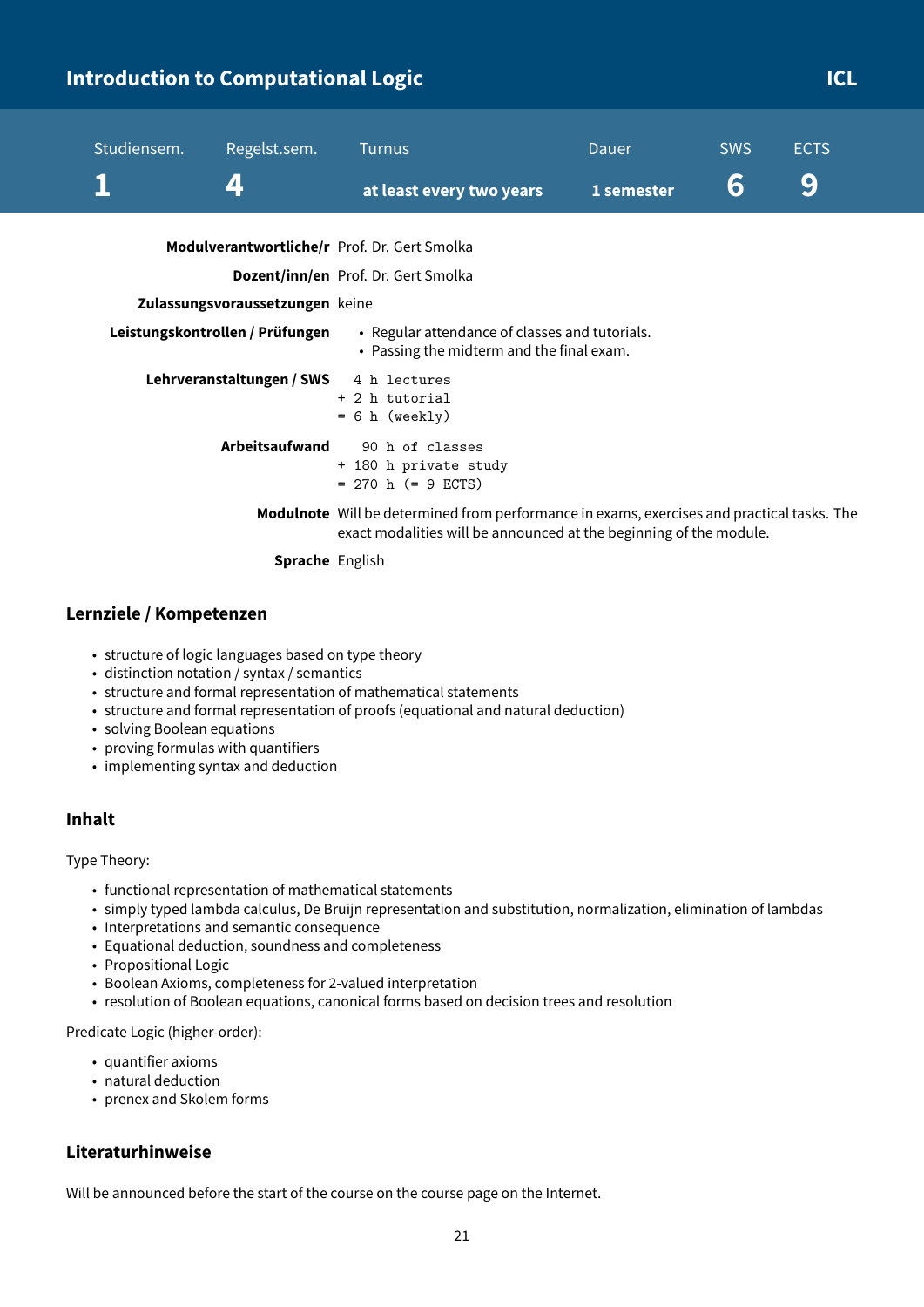# <span id="page-22-0"></span>**Operating Systems Contract Contract Contract Contract Contract Contract Contract Contract Contract Contract Contract Contract Contract Contract Contract Contract Contract Contract Contract Contract Contract Contract Contr**

| Studiensem. | Regelst.sem.                           | <b>Turnus</b>                                                                                                                                                                                                                                                                                                     | Dauer      | <b>SWS</b> | <b>ECTS</b> |  |
|-------------|----------------------------------------|-------------------------------------------------------------------------------------------------------------------------------------------------------------------------------------------------------------------------------------------------------------------------------------------------------------------|------------|------------|-------------|--|
|             | 4                                      | at least every two years                                                                                                                                                                                                                                                                                          | 1 semester | 6          | 9           |  |
|             |                                        | Modulverantwortliche/r Prof. Peter Druschel, Ph.D.                                                                                                                                                                                                                                                                |            |            |             |  |
|             |                                        | Dozent/inn/en Prof. Peter Druschel, Ph.D.<br>Björn Brandenburg, Ph.D                                                                                                                                                                                                                                              |            |            |             |  |
|             |                                        | Zulassungsvoraussetzungen For graduate students: none                                                                                                                                                                                                                                                             |            |            |             |  |
|             |                                        | Leistungskontrollen / Prüfungen Regular attendance at classes and tutorials<br>Successful completion of a course project in teams of 2 students<br>Passing 2 written exams (midterm and final exam)<br>A re-exam takes place during the last two weeks before the start of lectures in the<br>following semester. |            |            |             |  |
|             | Lehrveranstaltungen / SWS 4 h lectures | + 2 h tutorial<br>$= 6 h$ (weekly)                                                                                                                                                                                                                                                                                |            |            |             |  |
|             | Arbeitsaufwand                         | 90 h of classes<br>+ 180 h private study<br>$= 270$ h (= 9 ECTS)                                                                                                                                                                                                                                                  |            |            |             |  |
|             |                                        | Modulnote Will be determined from performance in exams, exercises and practical tasks. The<br>exact modalities will be announced at the beginning of the module.                                                                                                                                                  |            |            |             |  |
|             | Capacha Facile                         |                                                                                                                                                                                                                                                                                                                   |            |            |             |  |

**Sprache** English

### **Lernziele / Kompetenzen**

Introduction to the principles, design, and implementation of operating systems

### **Inhalt**

Process management:

- Threads and processes, synchronization
- Multiprogramming, CPU Scheduling
- Deadlock

Memory management:

- Dynamic storage allocation
- Sharing main memory
- Virtual memory

I/O management:

- File storage management
- Naming
- Concurrency, Robustness, Performance

Virtual machines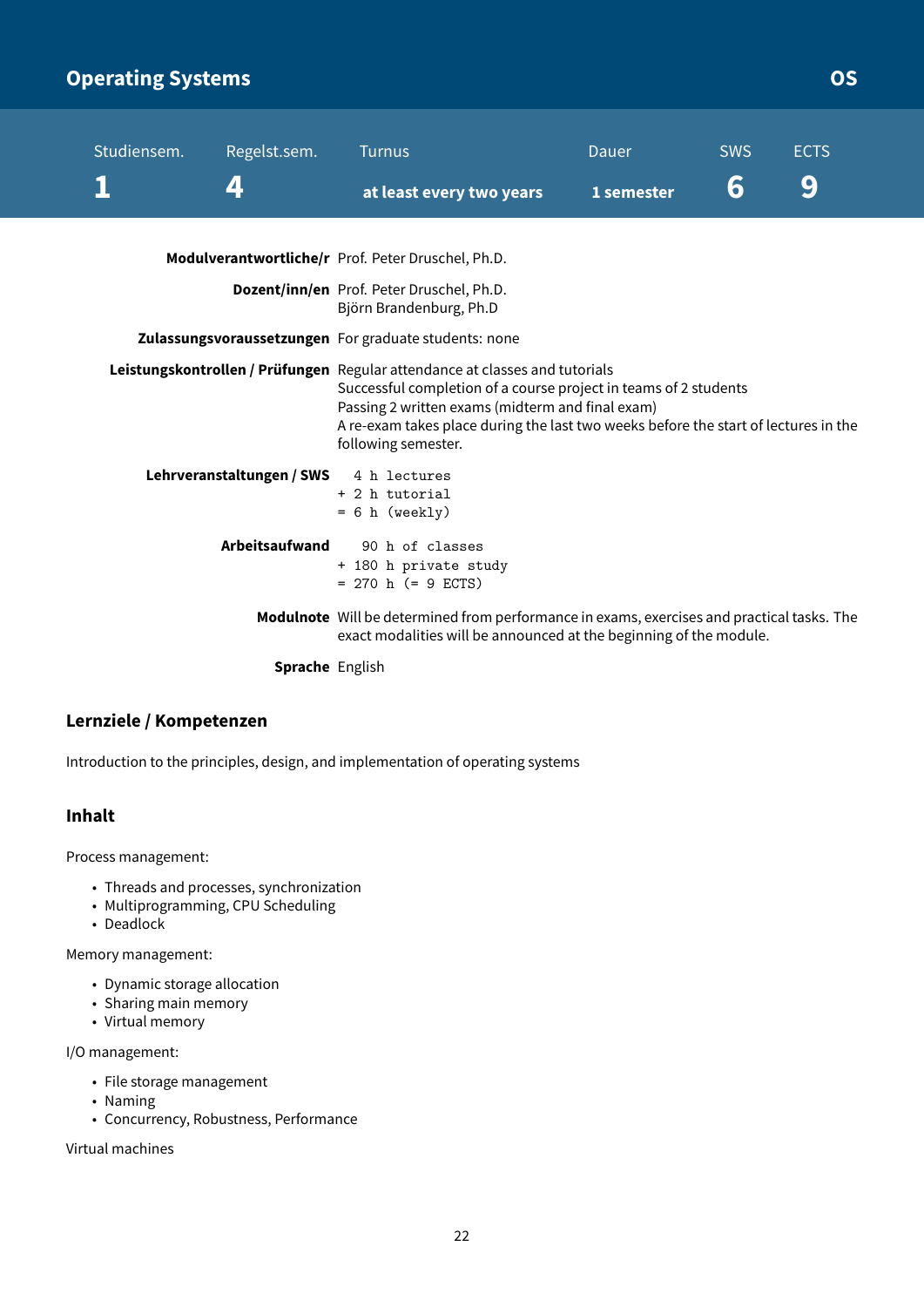# **Literaturhinweise**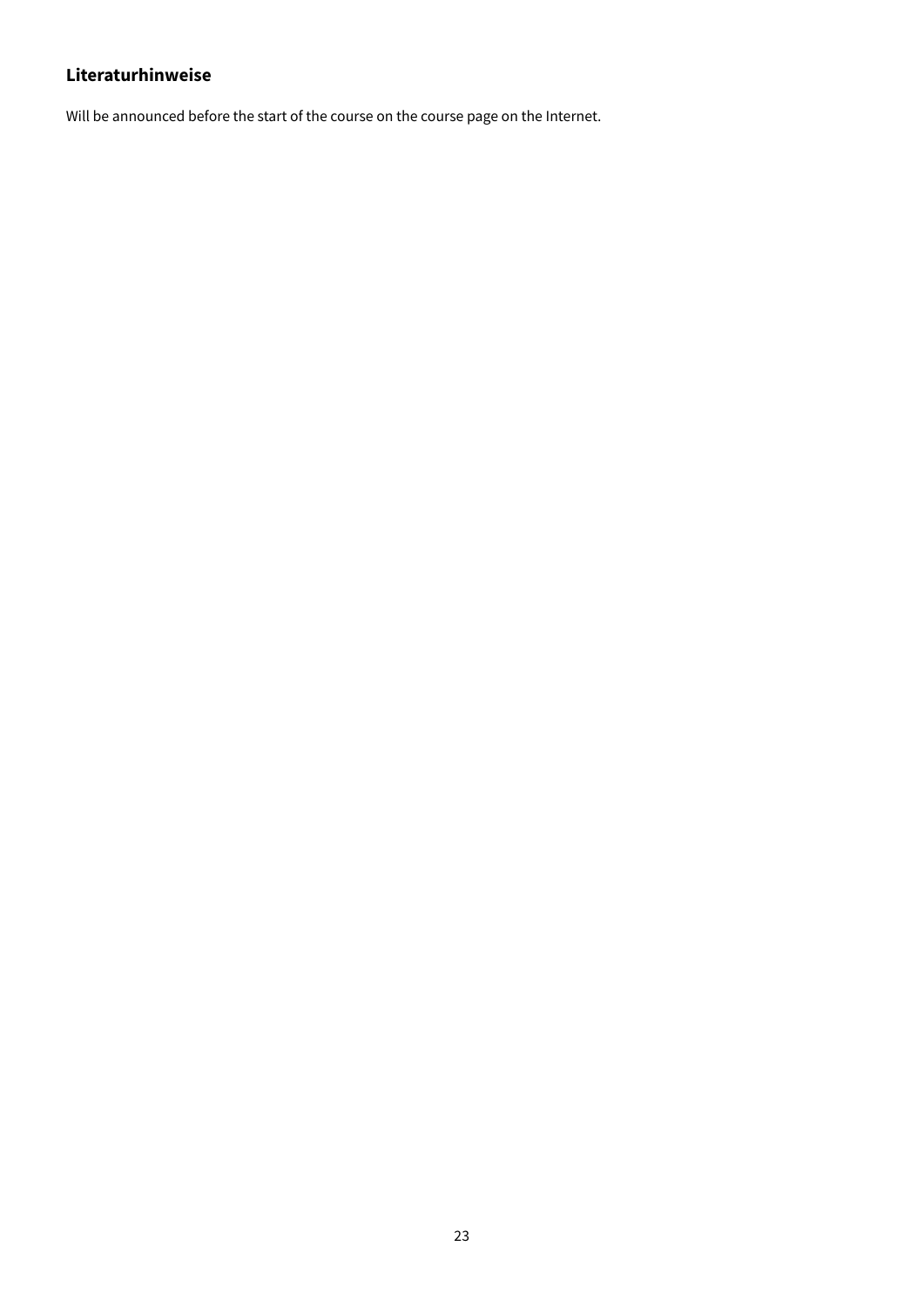<span id="page-24-0"></span>

| <b>Optimization</b> |                                 |                                                                                                                                                                                                                                                                                                                                                                                       |            |            | Opti        |
|---------------------|---------------------------------|---------------------------------------------------------------------------------------------------------------------------------------------------------------------------------------------------------------------------------------------------------------------------------------------------------------------------------------------------------------------------------------|------------|------------|-------------|
| Studiensem.         | Regelst.sem.                    | <b>Turnus</b>                                                                                                                                                                                                                                                                                                                                                                         | Dauer      | <b>SWS</b> | <b>ECTS</b> |
|                     | 4                               | at least every two years                                                                                                                                                                                                                                                                                                                                                              | 1 semester | 6          | 9           |
|                     |                                 | Modulverantwortliche/r Prof. Dr. Kurt Mehlhorn                                                                                                                                                                                                                                                                                                                                        |            |            |             |
|                     |                                 | Dozent/inn/en Prof. Dr. Kurt Mehlhorn<br>Dr. Andreas Karrenbauer                                                                                                                                                                                                                                                                                                                      |            |            |             |
|                     |                                 | Zulassungsvoraussetzungen For graduate students: none                                                                                                                                                                                                                                                                                                                                 |            |            |             |
|                     | Leistungskontrollen / Prüfungen | • Regular attendance of classes and tutorials<br>• Solving accompanying exercises, successful partcipation in midterm and fi-<br>nal exam<br>• Grades: Yes<br>• The grade is calculated from the above parameters according to the following<br>scheme: 20%, 30%, 50%<br>• A re-exam takes place during the last two weeks before the start of lectures<br>in the following semester. |            |            |             |
|                     | Lehrveranstaltungen / SWS       | 4 h lectures<br>+ 2 h tutorial<br>$= 6 h$ (weekly)                                                                                                                                                                                                                                                                                                                                    |            |            |             |
|                     | Arbeitsaufwand                  | 90 h of classes<br>+ 180 h private study<br>$= 270$ h (= 9 ECTS)                                                                                                                                                                                                                                                                                                                      |            |            |             |
|                     |                                 | Modulnote Will be determined from performance in exams, exercises and practical tasks. The<br>exact modalities will be announced at the beginning of the module.                                                                                                                                                                                                                      |            |            |             |
|                     | <b>Sprache</b> English          |                                                                                                                                                                                                                                                                                                                                                                                       |            |            |             |

### **Lernziele / Kompetenzen**

The students learn to model and solve optimization problems from theory as from the real world

### **Inhalt**

Linear Programming: Theory of polyhedra, simplex algorithm, duality, ellipsoidmethod \* Integer linear programming: Branchand-Bound, cutting planes, TDI-Systems \* Network flow: Minimum cost network flow, minimum mean cycle cancellation algorithm, network simplex method \* Matchings in graphs: Polynomial matching algorithms in general graphs, integrality of the matching polytope, cutting planes \* Approximation algorithms: LP-Rounding, greedy methods, knapsack, bin packing, steiner trees and forests, survivable network design

### **Literaturhinweise**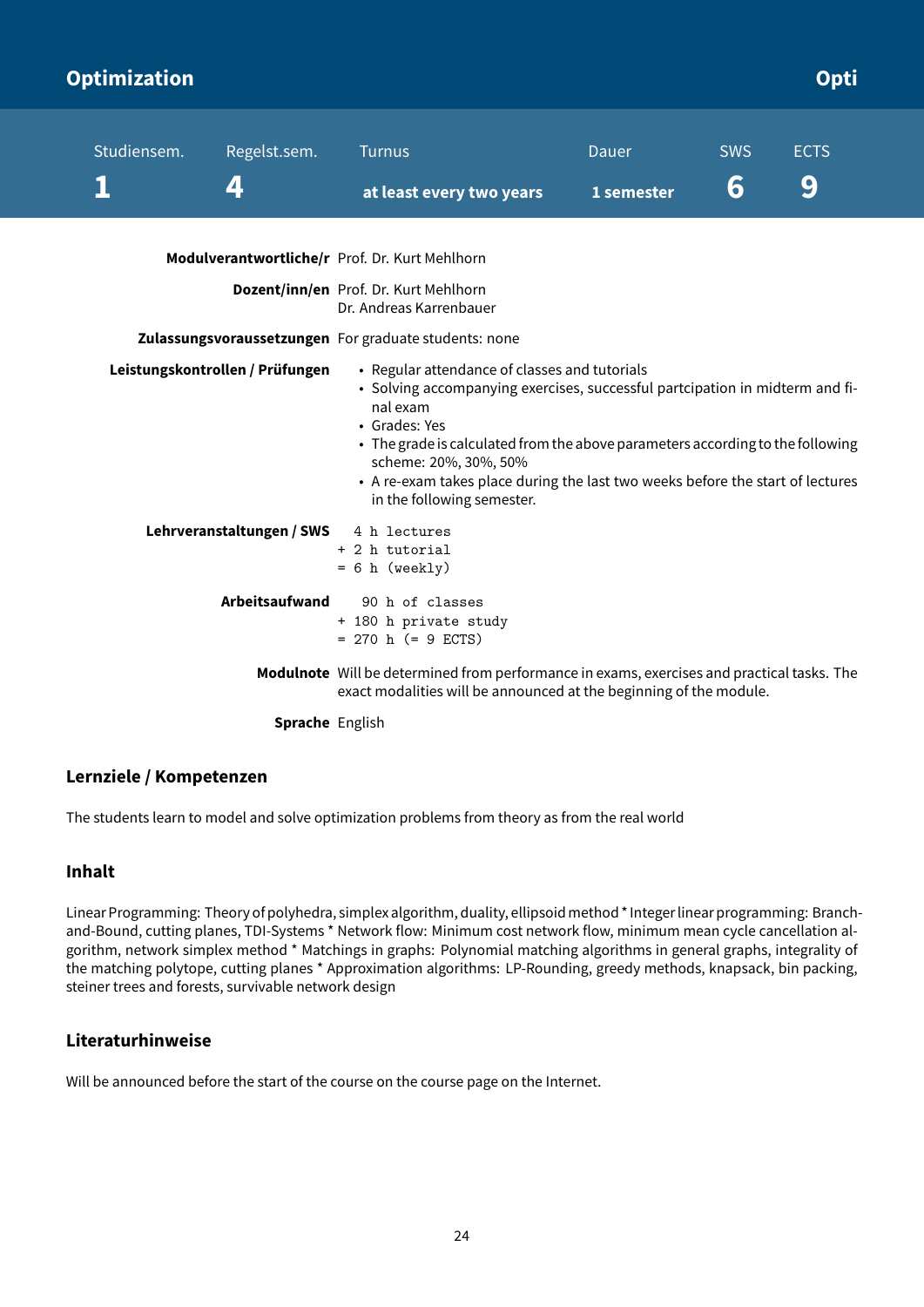# <span id="page-25-0"></span>**Semantics**

| Studiensem. | Regelst.sem.                                 | <b>Turnus</b>                                                                                                                                                    | <b>Dauer</b> | <b>SWS</b> | <b>ECTS</b> |
|-------------|----------------------------------------------|------------------------------------------------------------------------------------------------------------------------------------------------------------------|--------------|------------|-------------|
|             |                                              | at least every two years                                                                                                                                         | 1 semester   | 6          | 9           |
|             | Modulverantwortliche/r Prof. Dr. Gert Smolka |                                                                                                                                                                  |              |            |             |
|             |                                              | Dozent/inn/en Prof. Dr. Gert Smolka                                                                                                                              |              |            |             |
|             |                                              | Zulassungsvoraussetzungen For graduate students: core lecture Introduction to Computational Logic                                                                |              |            |             |
|             | Leistungskontrollen / Prüfungen              | • Regular attendance of classes and tutorials.<br>• Passing the midterm and the final exam                                                                       |              |            |             |
|             | Lehrveranstaltungen / SWS                    | 4 h lectures<br>+ 2 h tutorial<br>$= 6 h$ (weekly)                                                                                                               |              |            |             |
|             | Arbeitsaufwand                               | 90 h of classes<br>+ 180 h private study<br>$= 270$ h (= 9 ECTS)                                                                                                 |              |            |             |
|             |                                              | Modulnote Will be determined from performance in exams, exercises and practical tasks. The<br>exact modalities will be announced at the beginning of the module. |              |            |             |
|             | <b>Sprache English</b>                       |                                                                                                                                                                  |              |            |             |

### **Lernziele / Kompetenzen**

Understanding of

- Logical structure of programming languages
- Formal models of programming languages
- Type and module systems for programming languages

### **Inhalt**

Theory of programming languages, in particular:

- Formal models of functional and object-oriented languages
- Lambda Calculi (untyped, simply typed, System F, F-omega, Lambda Cube, subtyping, recursive types, Curry-Howard Correspondence)
- Algorithms for type checking and type reconstruction

### **Literaturhinweise**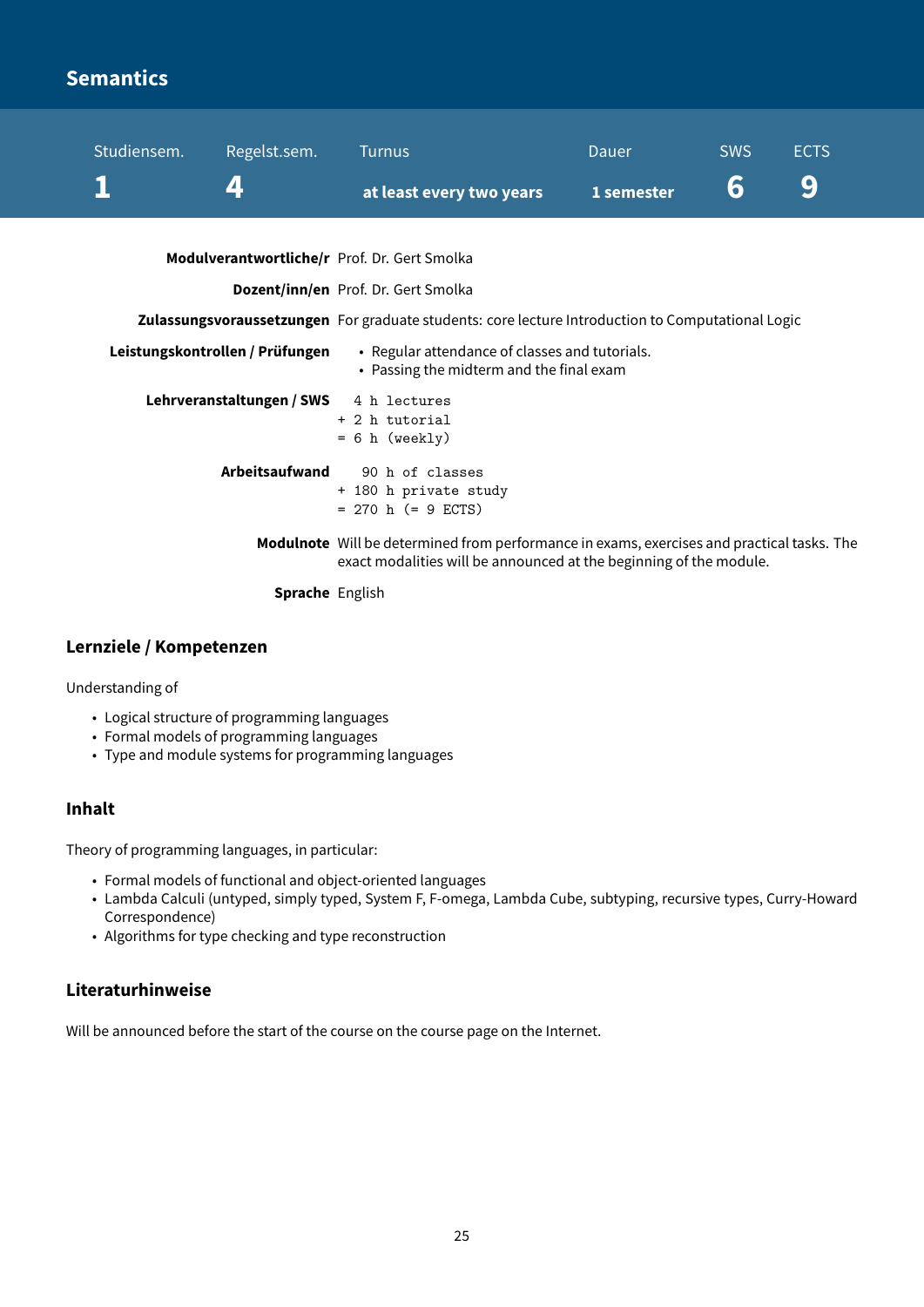# <span id="page-26-0"></span>**Software Engineering Security and SE**

| Studiensem. | Regelst.sem.                               | <b>Turnus</b>                                                                                                                                                                                                                                                                                                                                                                                                                                                                                                                                                  | Dauer      | <b>SWS</b> | <b>ECTS</b> |  |
|-------------|--------------------------------------------|----------------------------------------------------------------------------------------------------------------------------------------------------------------------------------------------------------------------------------------------------------------------------------------------------------------------------------------------------------------------------------------------------------------------------------------------------------------------------------------------------------------------------------------------------------------|------------|------------|-------------|--|
|             | 4                                          | at least every two years                                                                                                                                                                                                                                                                                                                                                                                                                                                                                                                                       | 1 semester | 6          | 9           |  |
|             | Modulverantwortliche/r Prof. Dr. Sven Apel |                                                                                                                                                                                                                                                                                                                                                                                                                                                                                                                                                                |            |            |             |  |
|             |                                            | Dozent/inn/en Prof. Dr. Sven Apel                                                                                                                                                                                                                                                                                                                                                                                                                                                                                                                              |            |            |             |  |
|             | Zulassungsvoraussetzungen                  | • Knowledge of programming concepts (as taught in the lectures Programmierung<br>1 and Programmierung 2)<br>• Basic knowledge of software processes, design, and testing (as taught and<br>applied in the lecture Softwarepraktikum)                                                                                                                                                                                                                                                                                                                           |            |            |             |  |
|             |                                            | Leistungskontrollen / Prüfungen Beside the lecture and weekly practical exercises, there will be a number of assign-<br>ments in the form of mini-projects for each student to work on (every two to three<br>weeks). The assignments will be assessed based on the principles covered in the<br>lecture. Passing all assignments is a prerequisite for taking the final written exam.<br>The final grade is determined only by the written exam. Further examination de-<br>tails will be announced by the lecturer at the beginning of the course. In short: |            |            |             |  |
|             |                                            | • Passing all assignments (prerequisite for the written exam)<br>• Passing the written exam                                                                                                                                                                                                                                                                                                                                                                                                                                                                    |            |            |             |  |
|             | Lehrveranstaltungen / SWS                  | 4 h lectures<br>+ 2 h exercises<br>$= 6 h$ (weekly)                                                                                                                                                                                                                                                                                                                                                                                                                                                                                                            |            |            |             |  |
|             | Arbeitsaufwand                             | 90 h of classes and exercises<br>+ 180 h private study and assignments<br>$= 270$ h ( $= 9$ ECTS)                                                                                                                                                                                                                                                                                                                                                                                                                                                              |            |            |             |  |
|             |                                            | Modulnote The grade is determined by the written exam. Passing all assignments is a pre-<br>requisite for taking the written exam. The assignments do not contribute to the<br>final grade. Further examination details will be announced by the lecturer at the<br>beginning of the course.                                                                                                                                                                                                                                                                   |            |            |             |  |

**Sprache** English

### **Lernziele / Kompetenzen**

- The students know and apply modern software development techniques.
- They are aware of key factors contributing to the complexity of real-world software systems, in particular, software variability, configurability, feature interaction, crosscutting concerns, and how to address them.
- They know how to apply established design and implementation techniques to master software complexity.
- They are aware of advanced design and implementation techniques, including collaboration-based design, mixins/traits, aspects, pointcuts, advice.
- They are aware of advanced quality assurance techniques that take the complexity of real-world software systems into account: variability-aware analysis, sampling, feature-interaction detection, predictive performance modeling, etc.
- They appreciate the role of non-functional properties and know how to predict and optimize software systems regarding these properties.
- They are able to use formal methods to reason about key techniques and properties covered in the lecture.

### **Inhalt**

- Domain analysis, feature modeling
- Automated reasoning about software configuration using SAT solvers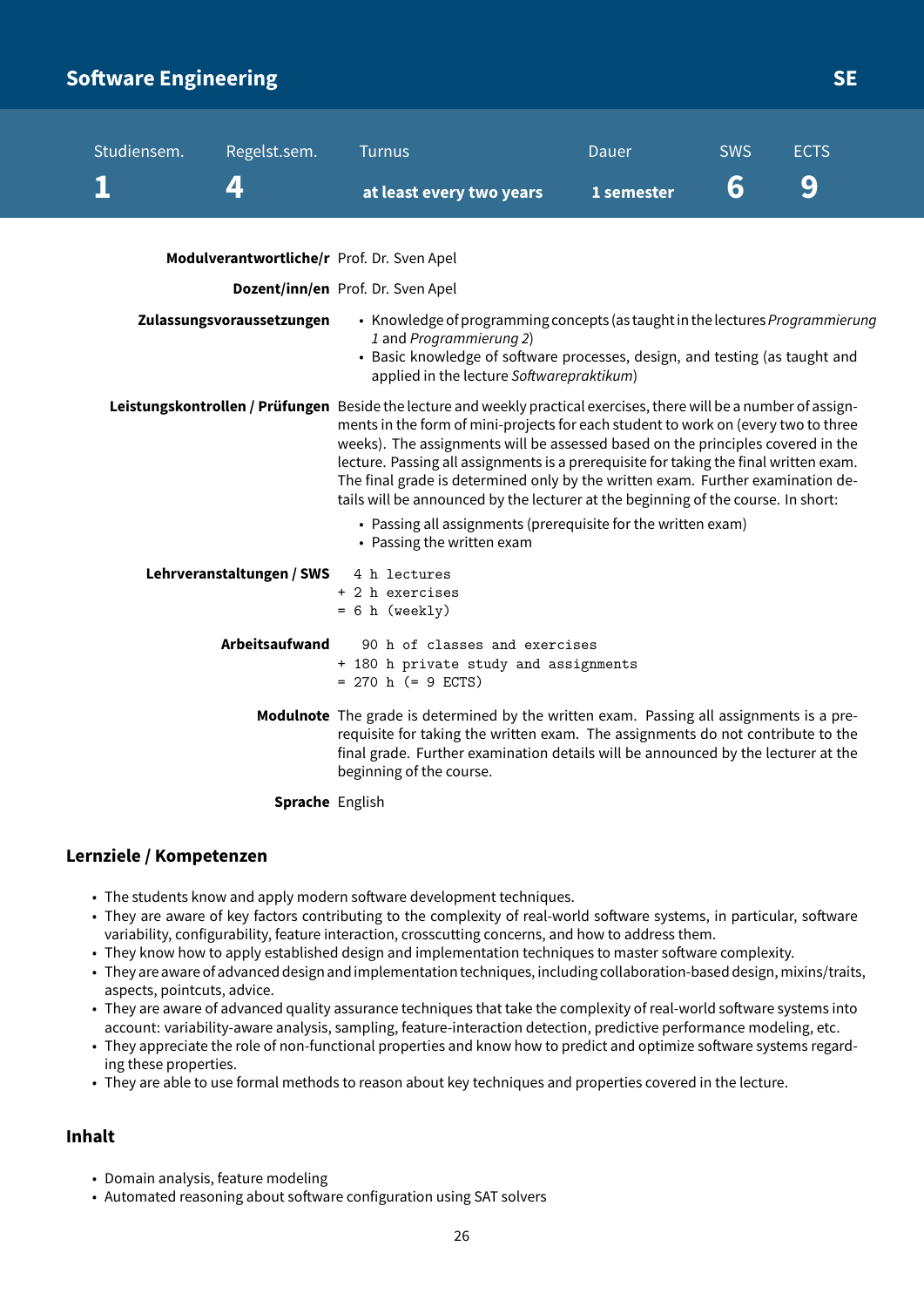- Runtime parameters, design patterns, frameworks
- Version control, build systems, preprocessors
- Collaboration-based design
- Aspects, pointcuts, advice
- Expression problem, preplanning problem, code scattering & tangling, tyranny of the dominant decomposition, inheritance vs. delegation vs. mixin composition
- Feature interaction problem (structural, control- & data-flow, behavioral, non-functional feature interactions)
- Variability-aware analysis and variational program representation (with applications to type checking and static program analysis)
- Sampling (random, coverage)
- Machine learning for software performance prediction and optimization

### **Literaturhinweise**

- Feature-Oriented Software Product Lines: Concepts and Implementation. S. Apel, et al., Springer, 2013.
- Generative Programming: Methods, Tools, and Applications: Methods, Techniques and Applications. K. Czarnecki, et al., Addison-Wesley, 2000.
- Mastering Software Variability with FeatureIDE. J. Meinicke, et al., Springer, 2017.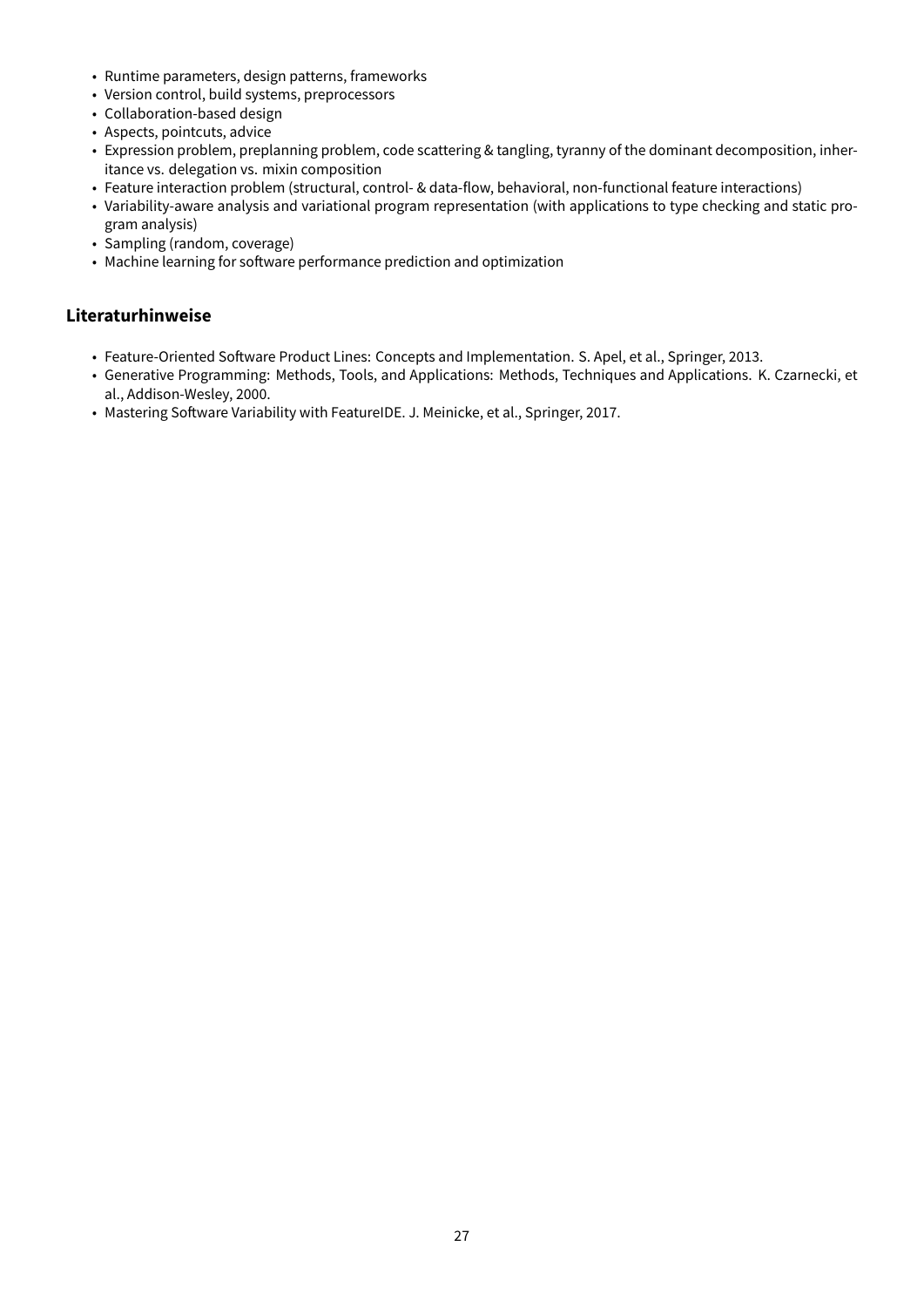# <span id="page-28-0"></span>**Verification Veri**

| Studiensem. | Regelst.sem.                    | <b>Turnus</b>                                                                                                                                                                             | Dauer      | <b>SWS</b> | <b>ECTS</b> |
|-------------|---------------------------------|-------------------------------------------------------------------------------------------------------------------------------------------------------------------------------------------|------------|------------|-------------|
|             | 4                               | at least every two years                                                                                                                                                                  | 1 semester | 6          | 9           |
|             |                                 | Modulverantwortliche/r Prof. Dr.-Ing. Holger Hermanns                                                                                                                                     |            |            |             |
|             |                                 | Dozent/inn/en Prof. Dr.-Ing. Holger Hermanns<br>Prof. Bernd Finkbeiner, Ph.D                                                                                                              |            |            |             |
|             |                                 | Zulassungsvoraussetzungen For graduate students: none                                                                                                                                     |            |            |             |
|             | Leistungskontrollen / Prüfungen | • Regular attendance of classes and tutorials<br>• Passing the final exam<br>• A re-exam takes place during the last two weeks before the start of lectures<br>in the following semester. |            |            |             |
|             | Lehrveranstaltungen / SWS       | 4 h lectures<br>+ 2 h tutorial<br>$= 6 h$ (weekly)                                                                                                                                        |            |            |             |
|             | Arbeitsaufwand                  | 90 h of classes<br>+ 180 h private study<br>$= 270$ h (= 9 ECTS)                                                                                                                          |            |            |             |
|             |                                 | Modulnote Will be determined from performance in exams, exercises and practical tasks. The<br>exact modalities will be announced at the beginning of the module.                          |            |            |             |
|             | <b>Sprache</b> English          |                                                                                                                                                                                           |            |            |             |

### **Lernziele / Kompetenzen**

The students become familiar with the standard methods in computer-aided verification. They understand the theoretical foundations and are able to assess the advantages and disadvantages of different methods for a specific verification project. The students gain first experience with manual correctness proofs and with the use of verification tools.

### **Inhalt**

- models of computation and specification languages: temporal logics, automata over infinite objects, process algebra
- deductive verification: proof systems (e.g., Floyd, Hoare, Manna/Pnueli), relative completeness, compositionality
- model checking: complexity of model checking algorithms, symbolic model checking, abstraction case studies

### **Literaturhinweise**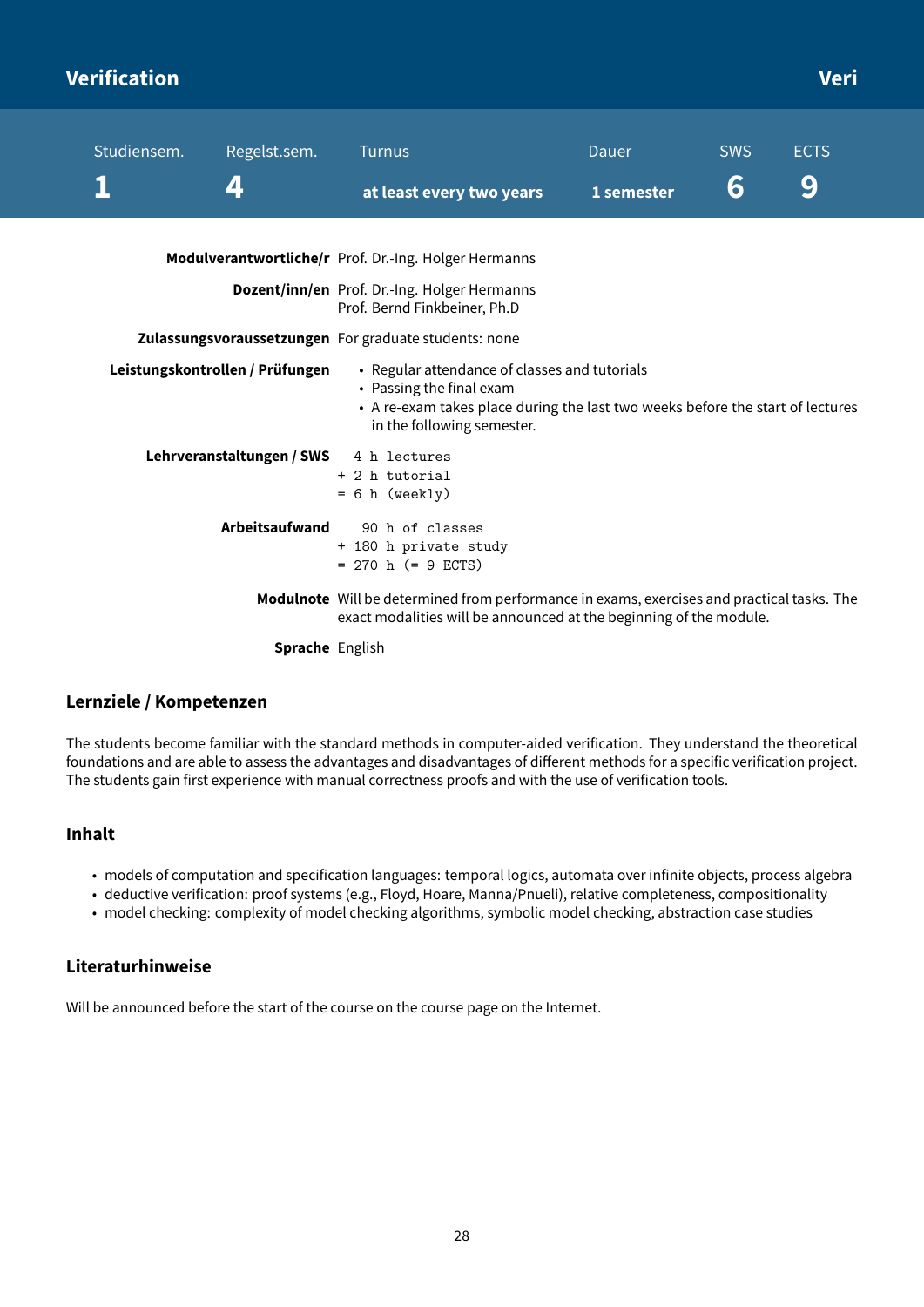<span id="page-29-0"></span>**Modulbereich 2**

**Stammvorlesungen DSAI**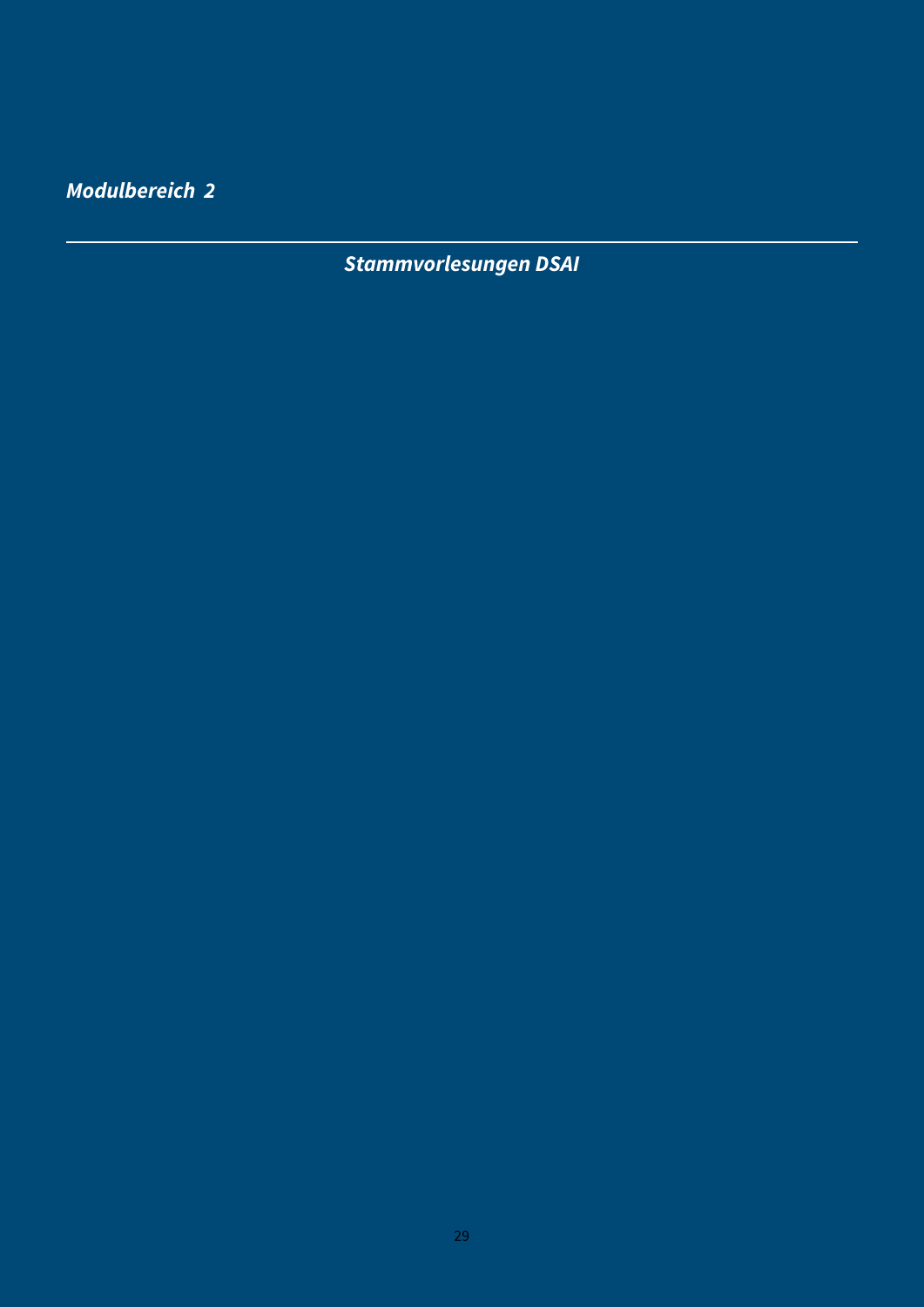# <span id="page-30-0"></span>**Artificial Intelligence AI**

| Studiensem. | Regelst.sem.                    | <b>Turnus</b>                                                                                                                                                                                                                        | Dauer      | <b>SWS</b> | <b>ECTS</b> |  |
|-------------|---------------------------------|--------------------------------------------------------------------------------------------------------------------------------------------------------------------------------------------------------------------------------------|------------|------------|-------------|--|
| $1 - 3$     | 4                               | at least every two years                                                                                                                                                                                                             | 1 semester | 6          | 9           |  |
|             |                                 | Modulverantwortliche/r Prof. Dr. Jörg Hoffmann                                                                                                                                                                                       |            |            |             |  |
|             |                                 | Dozent/inn/en Prof. Dr. Jörg Hoffmann<br>Prof. Dr. Jana Köhler                                                                                                                                                                       |            |            |             |  |
|             |                                 | Zulassungsvoraussetzungen For graduate students: none                                                                                                                                                                                |            |            |             |  |
|             | Leistungskontrollen / Prüfungen | • Regular attendance of classes and tutorials<br>• Solving of weekly assignments<br>• Passing the final written exam<br>• A re-exam takes place during the last two weeks before the start of lectures<br>in the following semester. |            |            |             |  |
|             | Lehrveranstaltungen / SWS       | 4 h lectures<br>+ 2 h tutorial<br>$= 6 h$ (weekly)                                                                                                                                                                                   |            |            |             |  |
|             | <b>Arbeitsaufwand</b>           | 90 h of classes<br>+ 180 h private study<br>$= 270$ h (= 9 ECTS)                                                                                                                                                                     |            |            |             |  |
|             |                                 | Modulnote Will be determined from the performance in exams. The exact modalities will be<br>announced at the beginning of the module.                                                                                                |            |            |             |  |

**Sprache** English

### **Lernziele / Kompetenzen**

Knowledge about basic methods in Artificial Intelligence

### **Inhalt**

Problem-solving:

- Uninformed- and informed search procedures
- Adversarial search

Knowledge and reasoning:

- Propositional logic
- SAT
- First-order logic, Inference in first-order logic
- Knowledge representation, Semantic Web
- Default logic, rule-based mechanisms

Planning:

- STRIPS formalism and complexity
- Delete relaxation heuristics

Probabilistic reasoning:

- Basic probabilistic methods
- Bayesian networks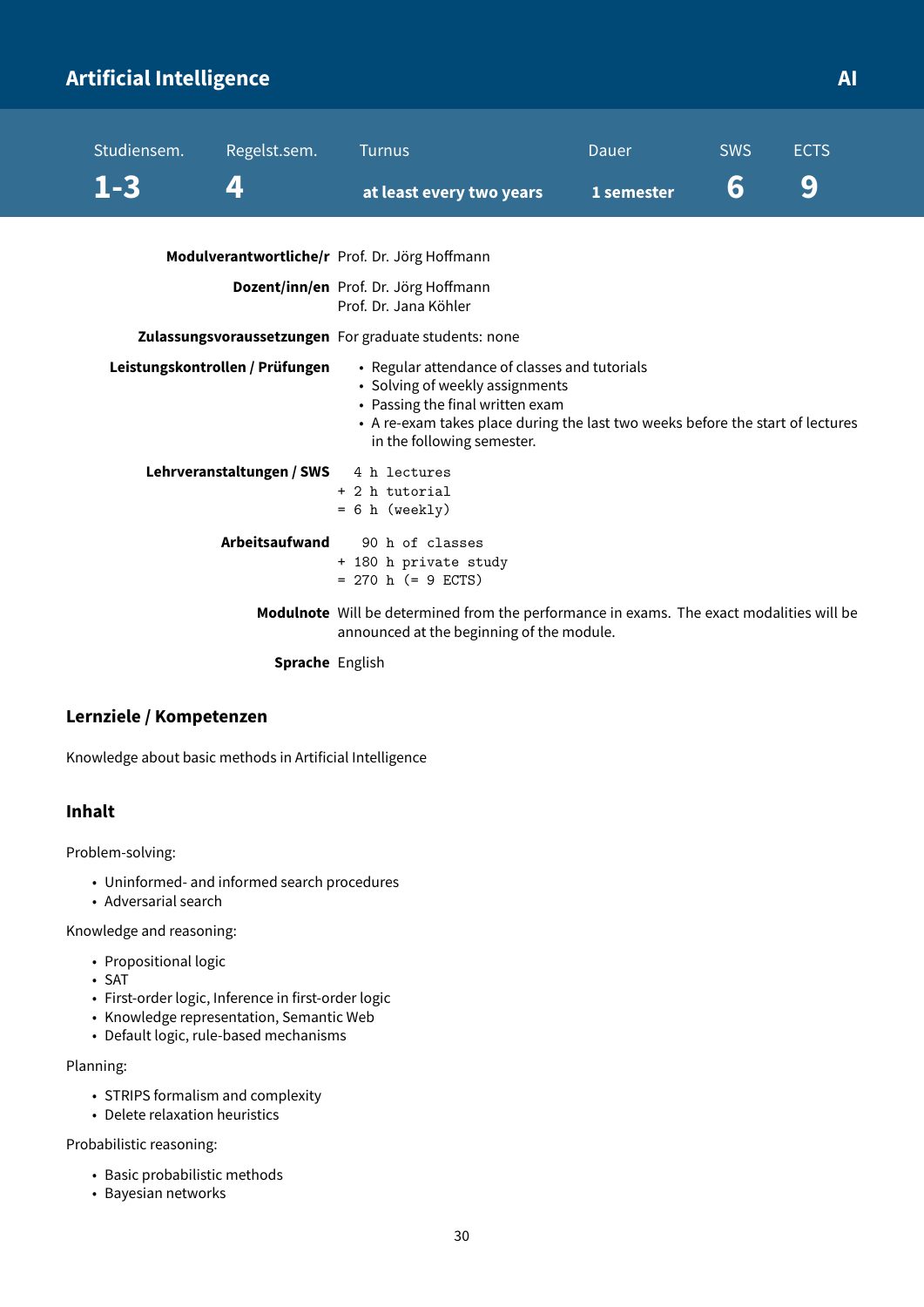### **Literaturhinweise**

Russel & Norvig Artificial Intelligence: A Modern Approach; further reading will be announced before the start of the course on the course page on the Internet.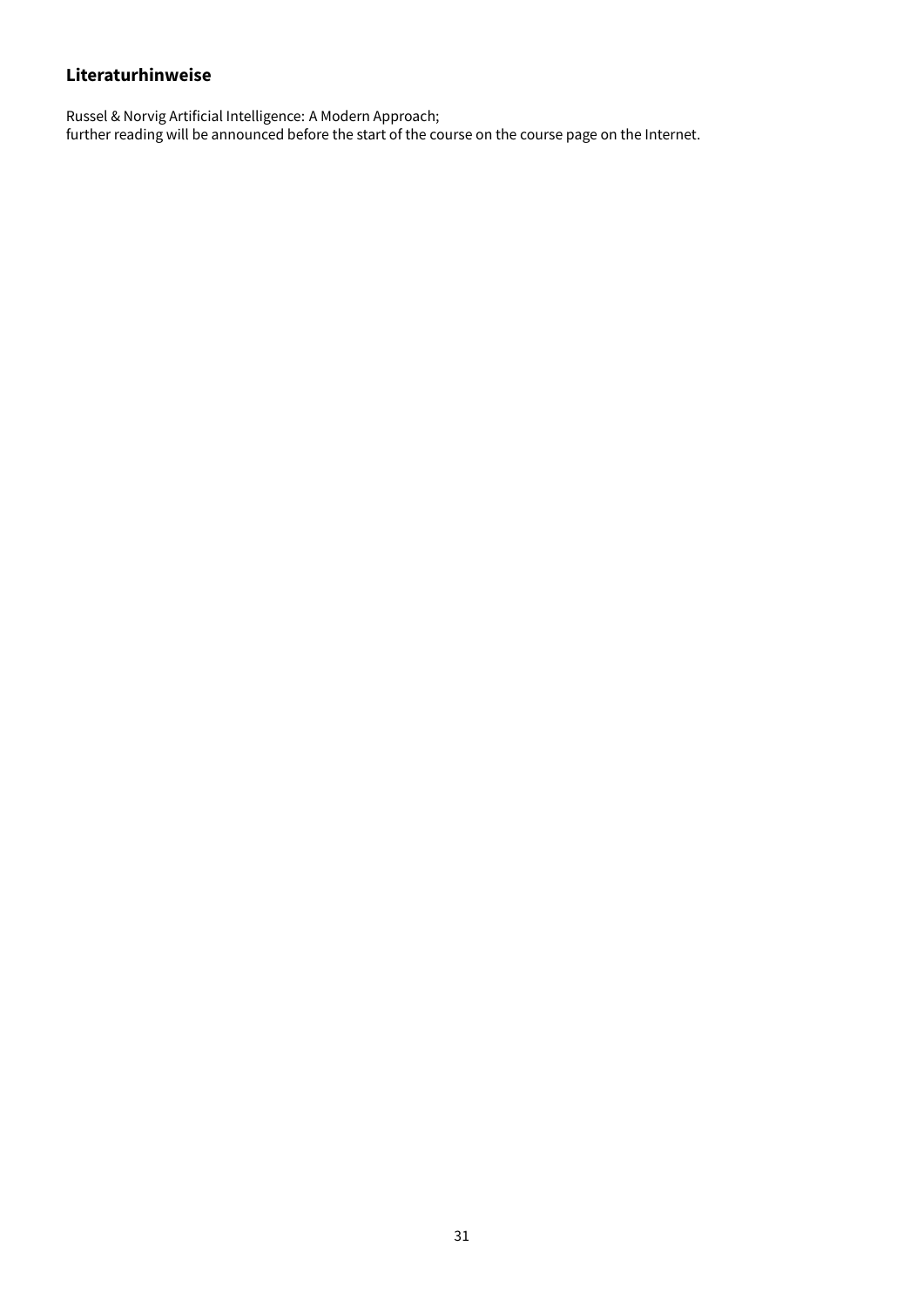# <span id="page-32-0"></span>**Automated Reasoning AR**

| Studiensem. | Regelst.sem.                    | <b>Turnus</b>                                                                                                                                                                                                                                                   | Dauer      | <b>SWS</b> | <b>ECTS</b> |
|-------------|---------------------------------|-----------------------------------------------------------------------------------------------------------------------------------------------------------------------------------------------------------------------------------------------------------------|------------|------------|-------------|
| $1 - 3$     | 4                               | at least every two years                                                                                                                                                                                                                                        | 1 semester | 6          | 9           |
|             |                                 | Modulverantwortliche/r Prof. Dr. Christoph Weidenbach                                                                                                                                                                                                           |            |            |             |
|             |                                 | Dozent/inn/en Prof. Dr. Christoph Weidenbach                                                                                                                                                                                                                    |            |            |             |
|             |                                 | Zulassungsvoraussetzungen Introduction to Computational Logic                                                                                                                                                                                                   |            |            |             |
|             | Leistungskontrollen / Prüfungen | • Regular attendance of classes and tutorials<br>• Weekly assignments<br>• Practical work with systems<br>• Passing the final and mid-term exam<br>• A re-exam takes place during the last two weeks before the start of lectures<br>in the following semester. |            |            |             |
|             | Lehrveranstaltungen / SWS       | 4 h lectures<br>+ 2 h tutorial<br>$= 6 h$ (weekly)                                                                                                                                                                                                              |            |            |             |
|             | Arbeitsaufwand                  | 90 h of classes<br>+ 180 h private study<br>$= 270$ h (= 9 ECTS)                                                                                                                                                                                                |            |            |             |
|             |                                 | Modulnote Will be determined from performance in exams, exercises and practical tasks. The<br>exact modalities will be announced at the beginning of the module.                                                                                                |            |            |             |
|             | الملائم والمسترقين والمستحدث    |                                                                                                                                                                                                                                                                 |            |            |             |

**Sprache** English

### **Lernziele / Kompetenzen**

The goal of this course is to provide familiarity with logics, calculi, implementation techniques, and systems providing automated reasoning.

### **Inhalt**

Propositional Logic – CDCL, Superposition - Watched Literals First-Order Logic without Equality – (Ordered) Resolution, Equations with Variables – Completion, Termination First-Order Logic with Equality – Superposition (SUP) - Indexing

### **Literaturhinweise**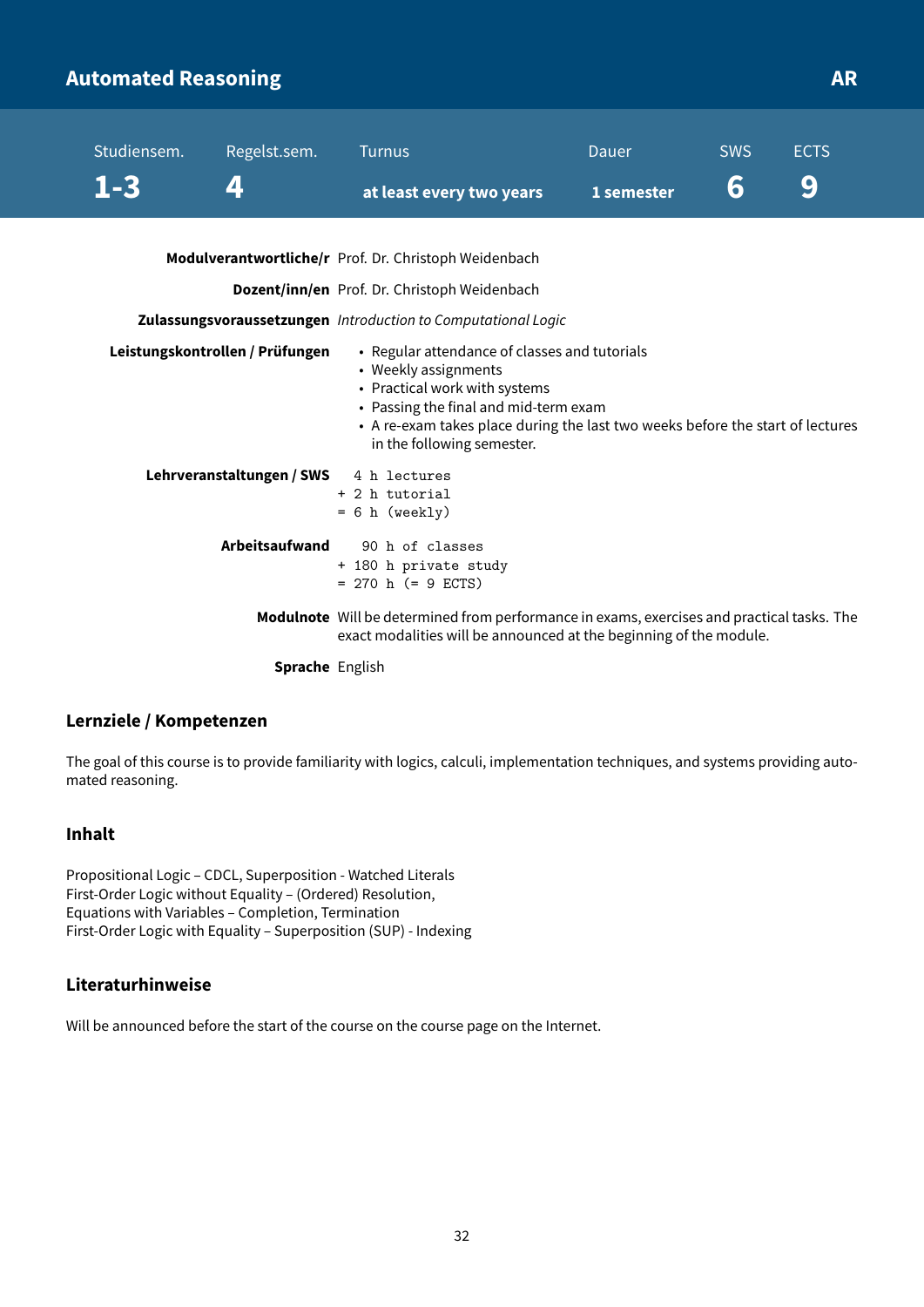### <span id="page-33-0"></span>**Database Systems** DBS **Database Systems**

| Studiensem.                                                                        | Regelst.sem.                    | <b>Turnus</b>                                                                                                                                                                                                                                                                                                | Dauer      | <b>SWS</b> | <b>ECTS</b> |  |
|------------------------------------------------------------------------------------|---------------------------------|--------------------------------------------------------------------------------------------------------------------------------------------------------------------------------------------------------------------------------------------------------------------------------------------------------------|------------|------------|-------------|--|
| $1 - 3$                                                                            | 4                               | at least every two years                                                                                                                                                                                                                                                                                     | 1 semester | 6          | 9           |  |
|                                                                                    |                                 | Modulverantwortliche/r Prof. Dr. Jens Dittrich                                                                                                                                                                                                                                                               |            |            |             |  |
|                                                                                    |                                 | Dozent/inn/en Prof. Dr. Jens Dittrich                                                                                                                                                                                                                                                                        |            |            |             |  |
|                                                                                    |                                 | Zulassungsvoraussetzungen especially Saarland University CS department's undergraduate lecture Big Data<br>Engineering (former Informationssysteme), Programmierung 1 and 2, Algorithmen<br>und Datenstrukturen as well as Nebenläufige Programmierung                                                       |            |            |             |  |
|                                                                                    |                                 | For graduate students:                                                                                                                                                                                                                                                                                       |            |            |             |  |
|                                                                                    |                                 | • motivation for databases and database management systems;<br>• the relational data model;<br>· relational query languages, particularly relational algebra and SQL;<br>• solid programming skills in Java and/or C++<br>• undergrad courses in algorithms and data structures, concurrent program-<br>ming |            |            |             |  |
|                                                                                    | Leistungskontrollen / Prüfungen | • Passing a two-hour written exam at the end of the semester<br>• Successful demonstration of programming project (teams of up to three stu-<br>dents are allowed); the project may be integrated to be part of the weekly<br>assignments                                                                    |            |            |             |  |
|                                                                                    |                                 | Grades are based on written exam; 50% in weekly assignments (in paper and addi-<br>tionally paper or electronic quizzes) must be passed to participate in the final and<br>repetition exams.                                                                                                                 |            |            |             |  |
|                                                                                    |                                 | A repetition exam takes place during the last two weeks before the start of lectures<br>in the following semester.                                                                                                                                                                                           |            |            |             |  |
|                                                                                    | Lehrveranstaltungen / SWS       | 4 h lectures<br>+ 2 h tutorial<br>$= 6 h$ (weekly)                                                                                                                                                                                                                                                           |            |            |             |  |
|                                                                                    |                                 | This class may be run as a flipped classroom, i.e. 2 hours of lectures may be re-<br>placed by self-study of videos/papers; the other 2 hours may be used to run a group<br>exercice supervised by the professor called "the LAB")                                                                           |            |            |             |  |
| Arbeitsaufwand<br>90 h of classes<br>+ 180 h private study<br>$= 270$ h (= 9 ECTS) |                                 |                                                                                                                                                                                                                                                                                                              |            |            |             |  |
|                                                                                    |                                 | Modulnote Will be determined based on project, midterm and best of endterm and reexam.                                                                                                                                                                                                                       |            |            |             |  |

**Sprache** English

### **Lernziele / Kompetenzen**

Database systems are the backbone of most modern information systems and a core technology without which today's economy – as well as many other aspects of our lifes – would be impossible in their present forms. The course teaches the architectural and algorithmic foundations of modern database management systems (DBMS), focussing on database systems internals rather than applications. Emphasis is made on robust and time-tested techniques that have led databases to be considered a mature technology and one of the greatest success stories in computer science. At the same time, opportunities for exciting research in this field will be pointed out.

In the exercise part of the course, important components of a DBMS will be treated and where possible implemented and their performance evaluated. The goal this is to work with the techniques introduced in the lecture and to understand them and their practical implications to a depth that would not be attainable by purely theoretical study.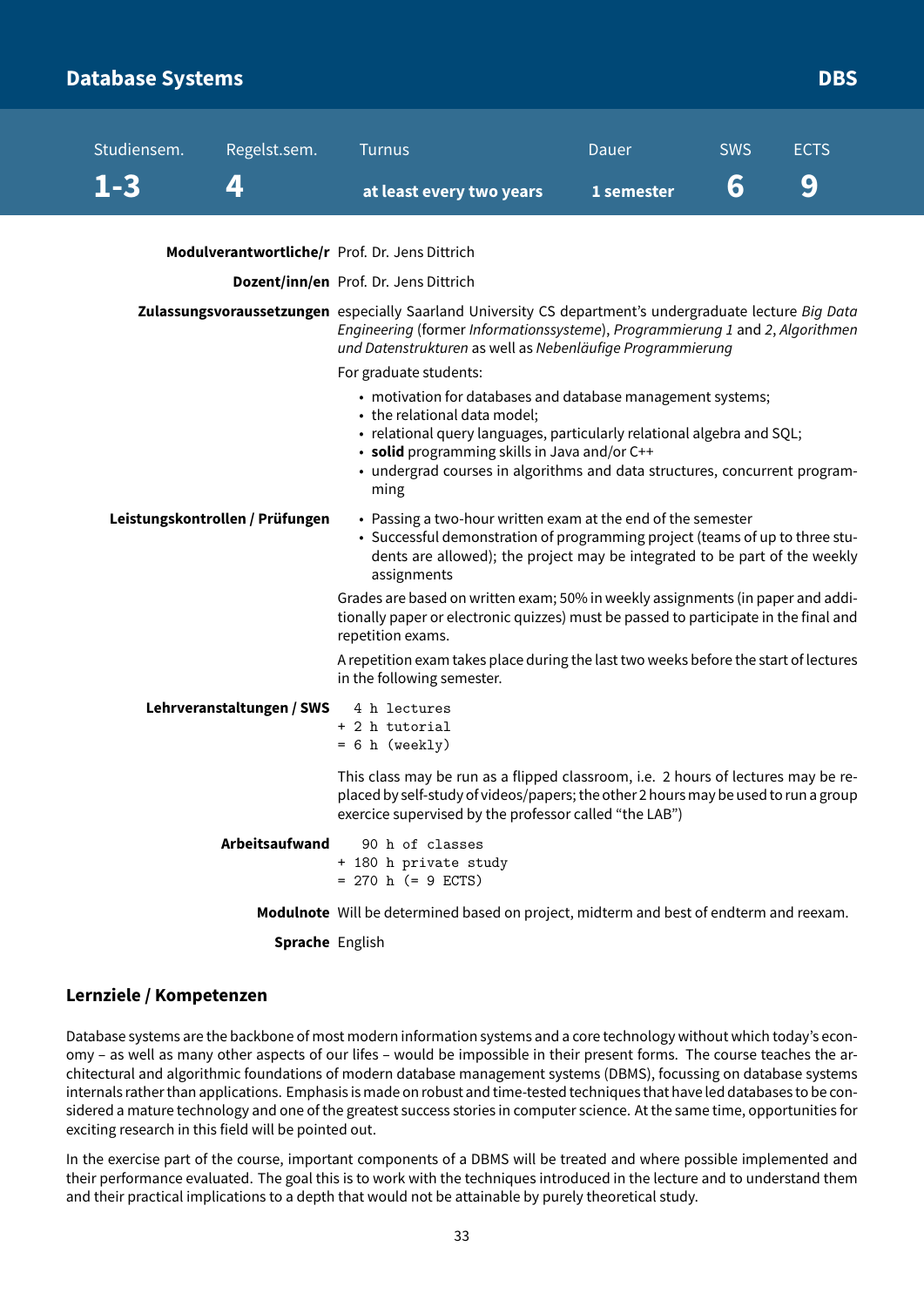### **Inhalt**

The course "Database Systems" will introduce students to the internal workings of a DBMS, in particular:

- storage media (disk, flash, main memory, caches, and any other future storage medium)
- data managing architectures (DBMS, streams, file systems, clouds, appliances)
- storage management (DB-file systems, raw devices, write-strategies, differential files, buffer management)
- data layouts (horizontal and vertical partitioning, columns, hybrid mappings, compression, defragmentation)
- indexing (one- and multidimensional, tree-structured, hash-, partition-based, bulk-loading and external sorting, differential indexing, read- and write-optimized indexing, data warehouse indexing, main-memory indexes, sparse and dense, direct and indirect, clustered and unclustered, main memory versus disk and/or flash-based)
- processing models (operator model, pipeline models, push and pull, block-based iteration, vectorization, query compilation)
- processing implementations (join algorithms for relational data, grouping and early aggregation, filtering)
- query processing (scanning, plan computation, SIMD)
- query optimization (query rewrite, cost models, cost-based optimization, join order, join graph, plan enumeration)
- data recovery (single versus multiple instance, logging, ARIES)
- parallelization of data and queries (horizontal and vertical partitioning, shared-nothing, replication, distributed query processing, NoSQL, MapReduce, Hadoop and/or similar and/or future systems)
- read-optimized system concepts (search engines, data warehouses, OLAP)
- write-optimized system concepts (OLTP, streaming data)
- management of geographical data (GIS, google maps and similar tools)
- main-memory techniques

### **Literaturhinweise**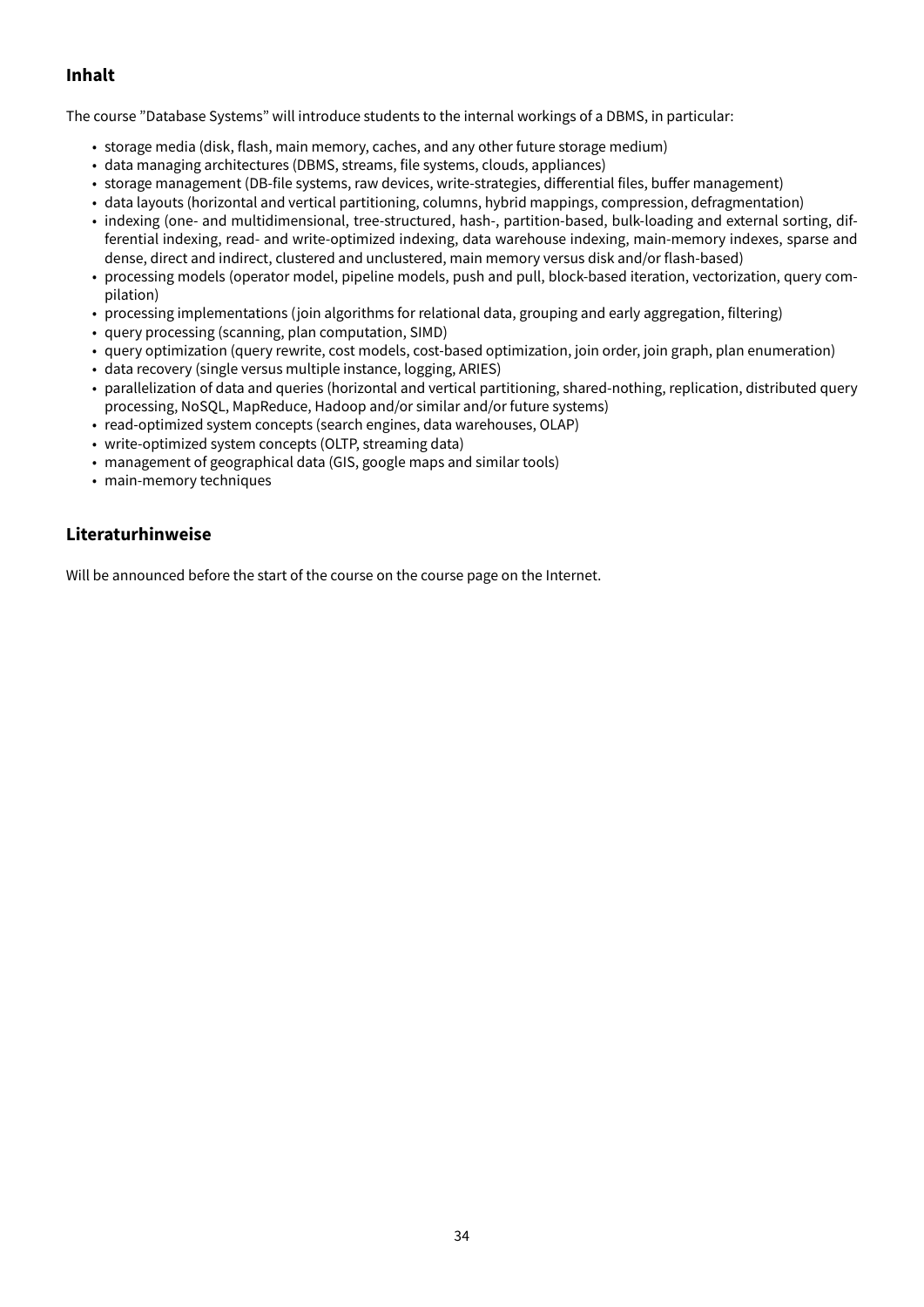# <span id="page-35-0"></span>**Image Processing and Computer Vision IPCV IPCV**

| Studiensem. | Regelst.sem.                    | <b>Turnus</b>                                                                                                                                                                                                                                                                                                                                                                                                                                       | Dauer      | <b>SWS</b> | <b>ECTS</b> |  |
|-------------|---------------------------------|-----------------------------------------------------------------------------------------------------------------------------------------------------------------------------------------------------------------------------------------------------------------------------------------------------------------------------------------------------------------------------------------------------------------------------------------------------|------------|------------|-------------|--|
| $1 - 3$     | 4                               | at least every two years                                                                                                                                                                                                                                                                                                                                                                                                                            | 1 semester | 6          | 9           |  |
|             |                                 | Modulverantwortliche/r Prof. Dr. Joachim Weickert                                                                                                                                                                                                                                                                                                                                                                                                   |            |            |             |  |
|             |                                 | Dozent/inn/en Prof. Dr. Joachim Weickert                                                                                                                                                                                                                                                                                                                                                                                                            |            |            |             |  |
|             |                                 | Zulassungsvoraussetzungen Undergraduate mathematics (e.g. Mathematik für Informatiker I-III) and elemen-<br>tary programming knowledge in C                                                                                                                                                                                                                                                                                                         |            |            |             |  |
|             | Leistungskontrollen / Prüfungen | • For the homework assignments one can obtain up to 24 points per week. Ac-<br>tively participating in the classroom assignments gives 12 more points per<br>week, regardless of the correctness of the solutions. To qualify for both ex-<br>ams one needs 2/3 of all possible points.<br>• Passing the final exam or the re-exam.<br>• A re-exam takes place during the last two weeks before the start of lectures<br>in the following semester. |            |            |             |  |
|             | Lehrveranstaltungen / SWS       | 4 h lectures<br>+ 2 h tutorial<br>$= 6 h$ (weekly)                                                                                                                                                                                                                                                                                                                                                                                                  |            |            |             |  |
|             | <b>Arbeitsaufwand</b>           | 90 h of classes<br>+ 180 h private study<br>$= 270$ h (= 9 ECTS)                                                                                                                                                                                                                                                                                                                                                                                    |            |            |             |  |
|             |                                 | Modulnote Will be determined from the performance in the exam or the re-exam. The better<br>grade counts.                                                                                                                                                                                                                                                                                                                                           |            |            |             |  |
|             | Sprache English                 |                                                                                                                                                                                                                                                                                                                                                                                                                                                     |            |            |             |  |

#### **Lernziele / Kompetenzen**

Broad introduction to mathematical methods in image processing and computer vision. The lecture qualifies students for a bachelor thesis in this field. Together with the completion of advanced or specialised lectures (9 credits at least) it is the basis for a master thesis in this field.

### **Inhalt**

Inhalt

- 1. Basics
	- 1.1 Image Types and Discretisation
	- 1.2 Degradations in Digital Images
- 2. Colour Perception and Colour Spaces
- 3. Image Transformations
	- 3.1 Continuous Fourier Transform
	- 3.2 Discrete Fourier Transform
	- 3.3 Image Pyramids
	- 3.4 Wavelet Transform
- 4. Image Compression
- 5. Image Interpolation
- 6. Image Enhancement
	- 6.1 Point Operations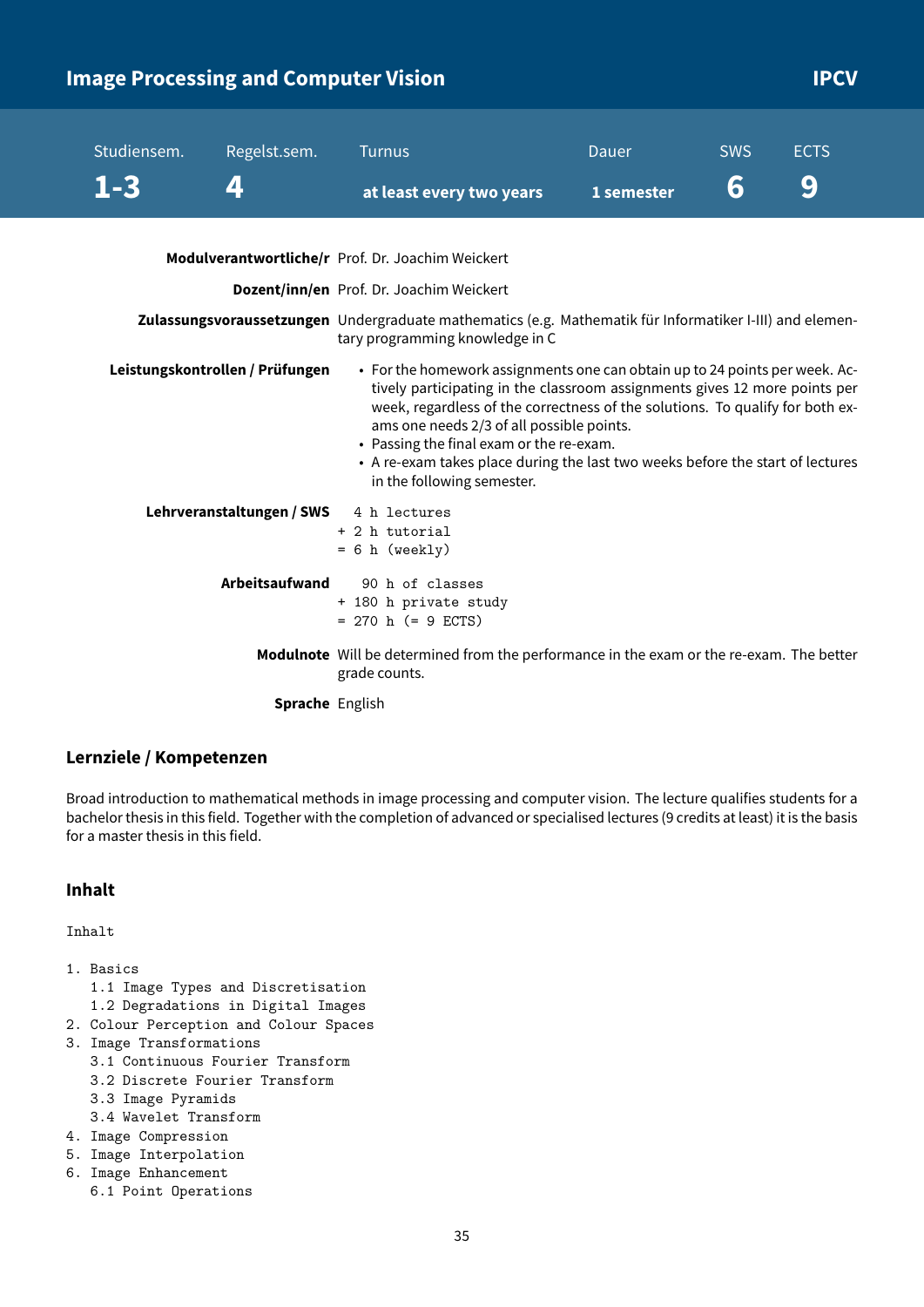- 6.2 Linear Filtering and Feature Detection
- 6.3 Morphology and Median Filters
- 6.3 Wavelet Shrinkage, Bilateral Filters, NL Means
- 6.5 Diffusion Filtering
- 6.6 Variational Methods
- 6.7 Deconvolution Methods
- 7. Texture Analysis
- 8. Segmentation
	- 8.1 Classical Methods
- 8.2 Variational Methods
- 9. Image Sequence Analysis
	- 9.1 Local Methods
- 9.2 Variational Methods
- 10. 3-D Reconstruction
	- 10.1 Camera Geometry
	- 10.2 Stereo
	- 10.3 Shape-from-Shading
- 11. Object Recognition
	- 11.1 Hough Transform
	- 11.2 Invariants
	- 11.3 Eigenspace Methods

### **Literaturhinweise**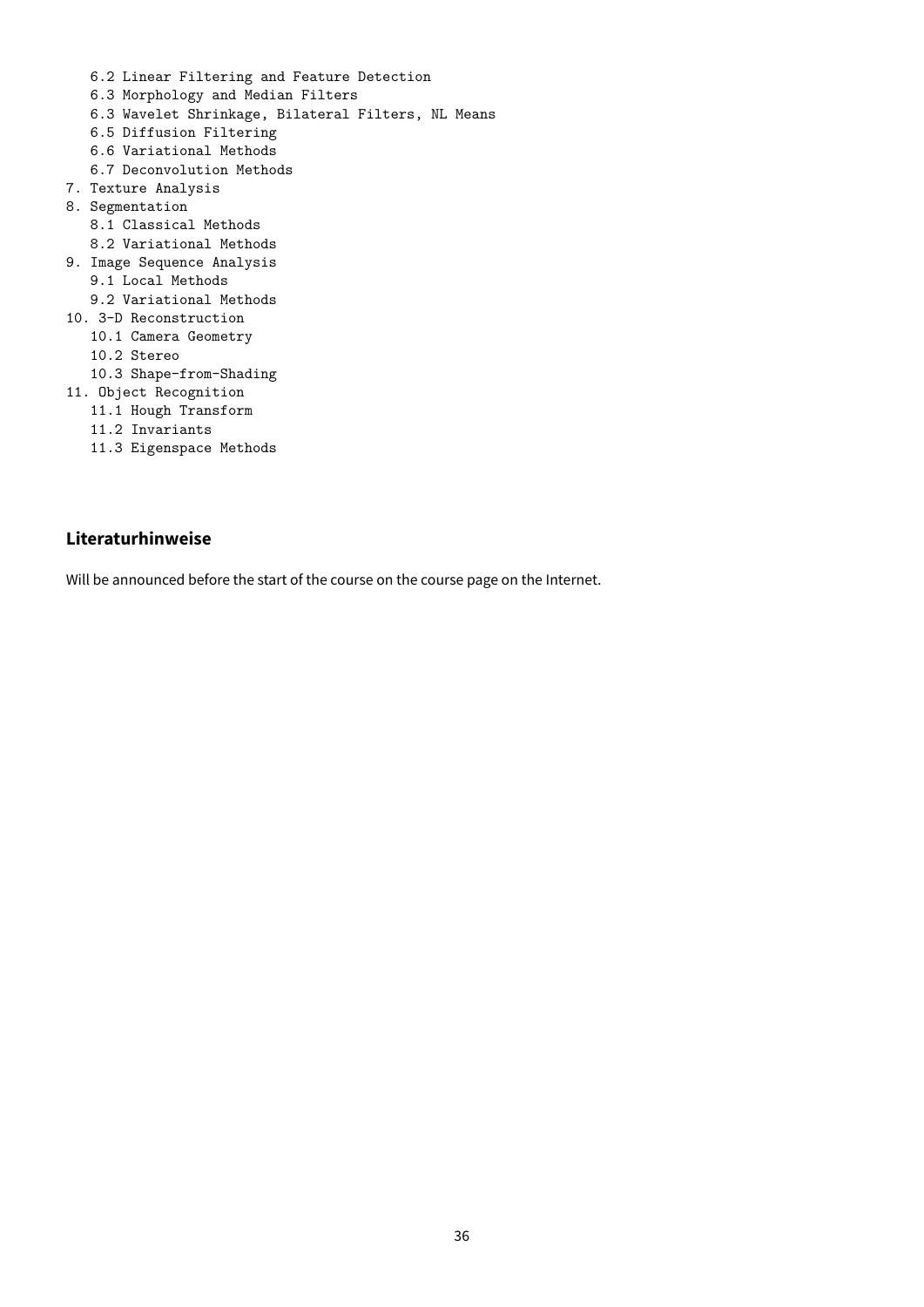<span id="page-37-0"></span>

| <b>Information Retrieval and Data Mining</b> |             |                                 |                                                                                                                                                                                                                               |              |            |             | <b>IRDM</b> |
|----------------------------------------------|-------------|---------------------------------|-------------------------------------------------------------------------------------------------------------------------------------------------------------------------------------------------------------------------------|--------------|------------|-------------|-------------|
|                                              | Studiensem. | Regelst.sem.                    | <b>Turnus</b>                                                                                                                                                                                                                 | <b>Dauer</b> | <b>SWS</b> | <b>ECTS</b> |             |
|                                              | $1 - 3$     | 4                               | at least every two years                                                                                                                                                                                                      | 1 semester   | 6          | 9           |             |
|                                              |             |                                 | Modulverantwortliche/r Prof. Dr. Gerhard Weikum                                                                                                                                                                               |              |            |             |             |
|                                              |             |                                 | Dozent/inn/en Prof. Dr. Gerhard Weikum                                                                                                                                                                                        |              |            |             |             |
|                                              |             |                                 | Zulassungsvoraussetzungen Good knowledge of undergraduate mathematics (linear algebra, probability the-<br>ory) and basic algorithms.                                                                                         |              |            |             |             |
|                                              |             | Leistungskontrollen / Prüfungen | • Regular attendance of classes and tutor groups<br>• Presentation of solutions in tutor groups<br>• Passing 2 of 3 written tests (after each third of the semester)<br>• Passing the final exam (at the end of the semester) |              |            |             |             |
|                                              |             | Lehrveranstaltungen / SWS       | 4 h lectures<br>+ 2 h tutorial<br>$= 6 h$ (weekly)                                                                                                                                                                            |              |            |             |             |
|                                              |             | Arbeitsaufwand                  | 90 h of classes<br>+ 180 h private study<br>$= 270$ h (= 9 ECTS)                                                                                                                                                              |              |            |             |             |
|                                              |             |                                 | Modulnote Will be determined by the performance in written tests, tutor groups, and the final<br>exam. Details will be announced on the course web site.                                                                      |              |            |             |             |
|                                              |             | <b>Sprache</b> English          |                                                                                                                                                                                                                               |              |            |             |             |

### **Lernziele / Kompetenzen**

The lecture teaches models and algorithms that form the basis for search engines and for data mining and data analysis tools.

### **Inhalt**

Information Retrieval (IR) and Data Mining (DM) are methodologies for organizing, searching and analyzing digital Inhalts from the web, social media and enterprises as well as multivariate datasets in these contexts. IR models and algorithms include text indexing, query processing, search result ranking, and information extraction for semantic search. DM models and algorithms include pattern mining, rule mining, classification and recommendation. Both fields build on mathematical foundations from the areas of linear algebra, graph theory, and probability and statistics.

### **Literaturhinweise**

Will be announced on the course web site.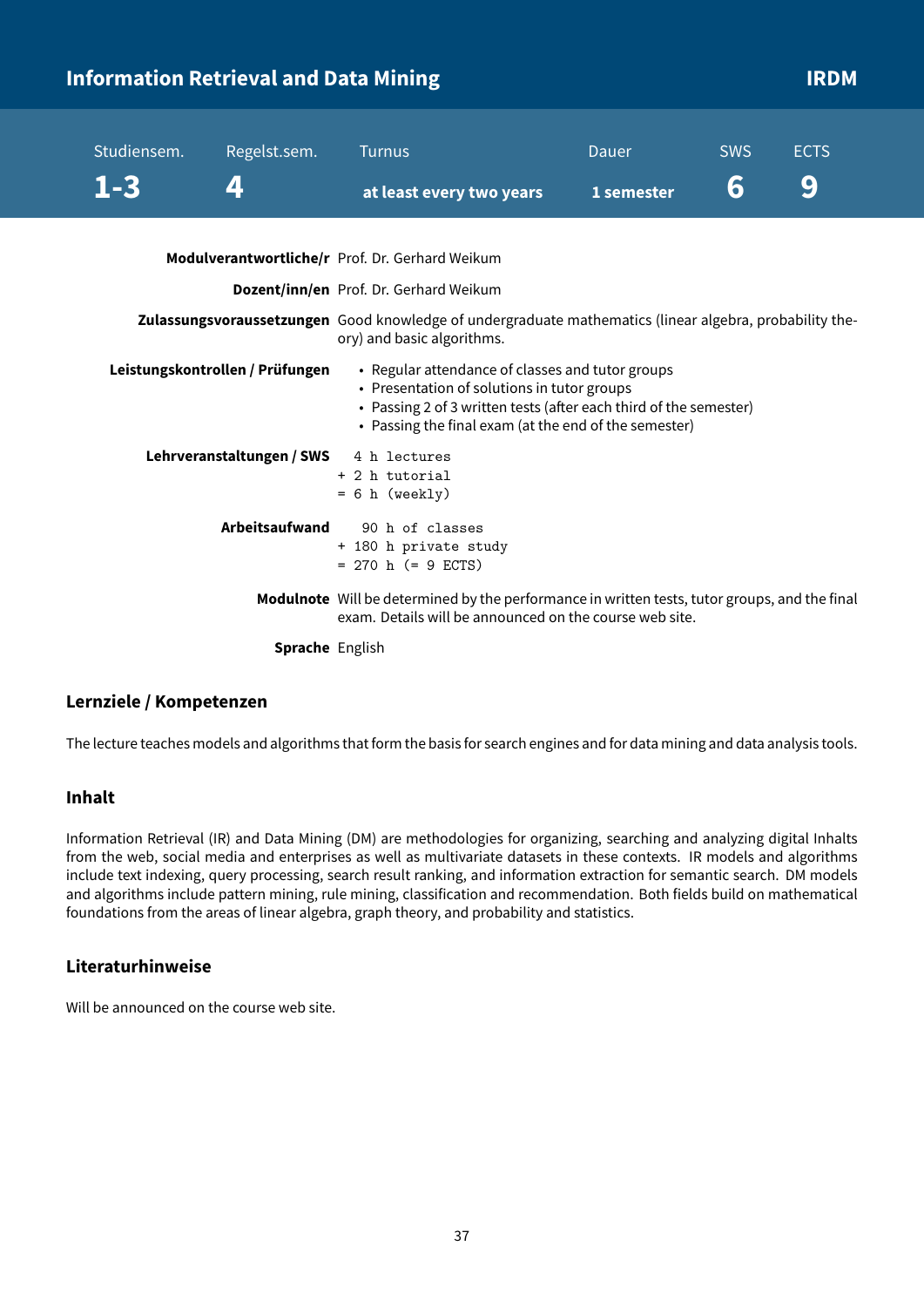# <span id="page-38-0"></span>**Machine Learning Music Community of the Community Community Community Community Community Community Community**

| Studiensem. | Regelst.sem.                    | <b>Turnus</b>                                                                                                                                                                                   | <b>Dauer</b> | <b>SWS</b> | <b>ECTS</b> |
|-------------|---------------------------------|-------------------------------------------------------------------------------------------------------------------------------------------------------------------------------------------------|--------------|------------|-------------|
| $1 - 3$     | 4                               | at least every two years                                                                                                                                                                        | 1 semester   | 6          | 9           |
|             |                                 | Modulverantwortliche/r Prof. Dr. Isabel Valera                                                                                                                                                  |              |            |             |
|             |                                 | Dozent/inn/en Prof. Dr. Isabel Valera                                                                                                                                                           |              |            |             |
|             |                                 | Zulassungsvoraussetzungen The lecture gives a broad introduction into machine learning methods. After the<br>lecture the students should be able to solve and analyze learning problems.        |              |            |             |
|             | Leistungskontrollen / Prüfungen | • Regular attendance of classes and tutorials.<br>• 50% of all points of the exercises have to be obtained in order to qualify for<br>the exam.<br>• Passing 1 out of 2 exams (final, re-exam). |              |            |             |
|             | Lehrveranstaltungen / SWS       | 4 h lectures<br>+ 2 h tutorial<br>$= 6 h$ (weekly)                                                                                                                                              |              |            |             |
|             | Arbeitsaufwand                  | 90 h of classes<br>+ 180 h private study<br>$= 270$ h (= 9 ECTS)                                                                                                                                |              |            |             |
|             |                                 | Modulnote Determined from the results of the exams, exercises and potential projects. The<br>exact grading modalities are announced at the beginning of the course.                             |              |            |             |
|             | <b>Sprache English</b>          |                                                                                                                                                                                                 |              |            |             |

### **Lernziele / Kompetenzen**

The lecture gives a broad introduction into machine learning methods. After the lecture the students should be able to solve and analyze learning problems.

### **Inhalt**

- Bayesian decision theory
- Linear classification and regression
- Kernel methods
- Bayesian learning
- Semi-supervised learning
- Unsupervised learning
- Model selection and evaluation of learning methods
- Statistical learning theory
- Other current research topics

### **Literaturhinweise**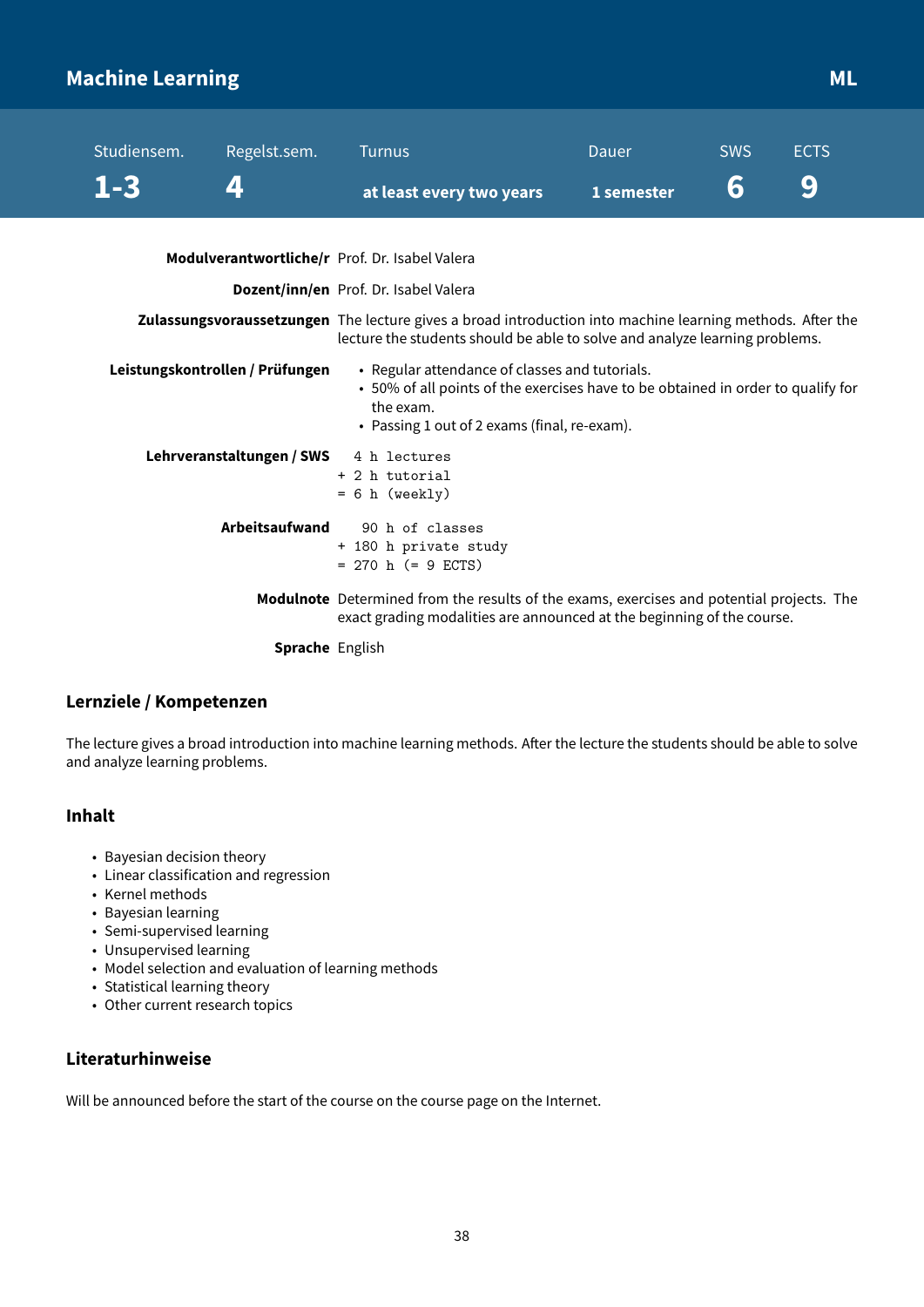# <span id="page-39-0"></span>**Neural Networks: Theory and Implementation NNTI**

| Studiensem. | Regelst.sem. Turnus |                                                                             | Dauer | <b>SWS</b> | <b>ECTS</b> |
|-------------|---------------------|-----------------------------------------------------------------------------|-------|------------|-------------|
| $1 - 3$ 4   |                     | every winter semester $\qquad \qquad$ 1 semester $\qquad \qquad$ 6 $\qquad$ |       |            | - 9         |

**Modulverantwortliche/r** Prof. Dr. Dietrich Klakow

**Dozent/inn/en** Prof. Dr. Dietrich Klakow

**Zulassungsvoraussetzungen** Mathemathik für Informatiker I - III or comparable; good programming skills.

#### **Leistungskontrollen / Prüfungen** Written Exam

| Lehrveranstaltungen/SWS 2 h lectures |                                                                                                               |
|--------------------------------------|---------------------------------------------------------------------------------------------------------------|
|                                      | + 2 h tutorial                                                                                                |
|                                      | + 2 h project work                                                                                            |
|                                      | $= 6$ h (weekly)                                                                                              |
| Arbeitsaufwand                       | 90 h of classes                                                                                               |
|                                      | + 180 h private study                                                                                         |
|                                      | $= 270$ h (= 9 ECTS)                                                                                          |
|                                      | <b>Modulnote</b> Written exam and graded projects. Exact details will be announced in the first lec-<br>ture. |
| Sprache English                      |                                                                                                               |

#### **Lernziele / Kompetenzen**

The participants will be introduced to the key ideas of basic classification algorithms and in particular neural networks. A focus is also the implementation and applications to relevant problems. To achieve this, there will be theoretical exercises as well as project work.

### **Inhalt**

- Classification
- Regression
- Linear Classifiers
- Perceptron
- Support Vector Machines
- Multy-Layer Perceptrons
- Deep Learning Software
- Autoencoders
- LSTMs
- Recurrent Neural Networks
- Sequence-to-sequence learning

### **Literaturhinweise**

Ian Goodfellow and Yoshua Bengio and Aaron Courville Deep Learning MIT Press, 2016 http://www.deeplearningbook.org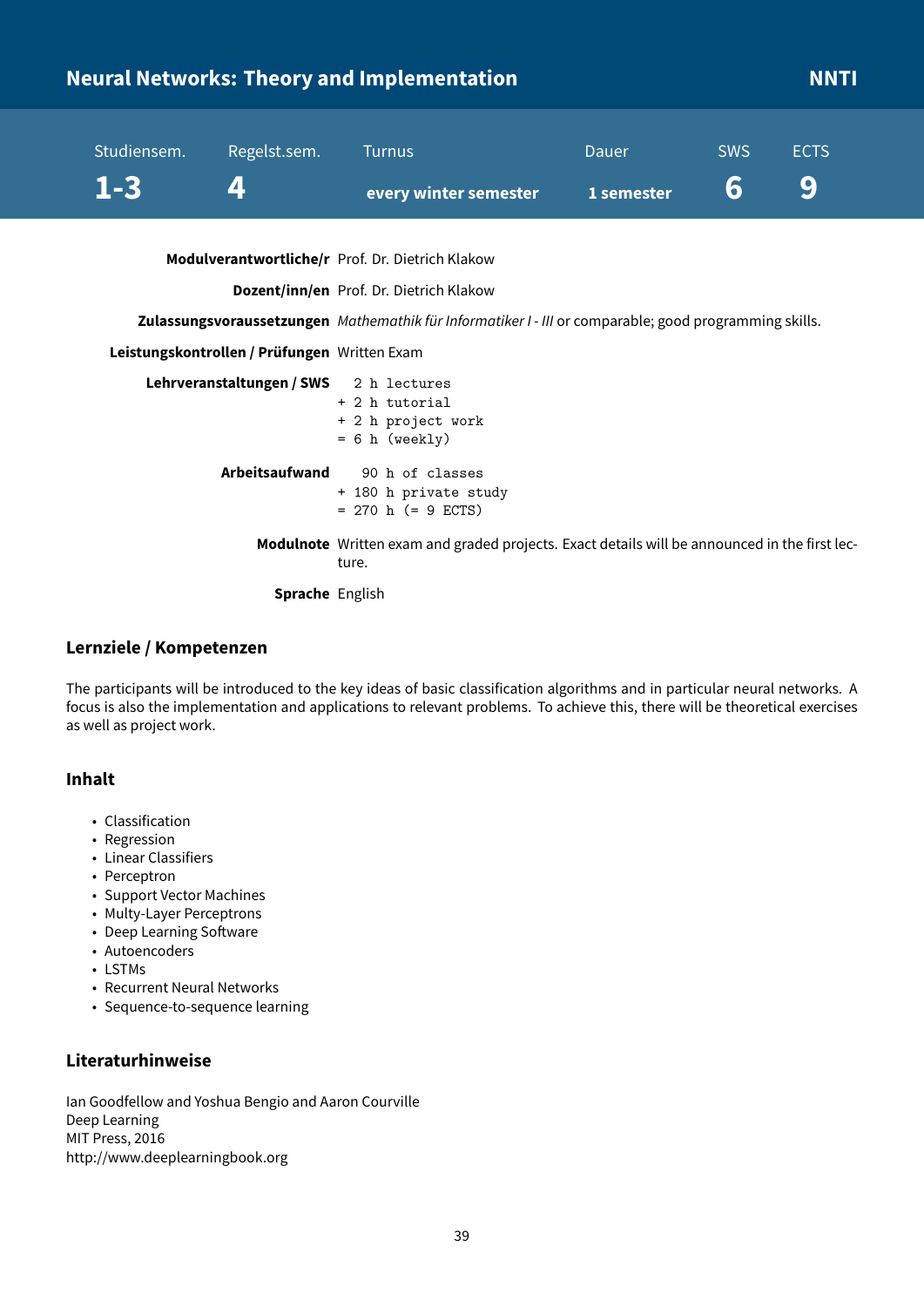<span id="page-40-0"></span>**Modulbereich 3**

**Vertiefungsvorlesungen DSAI**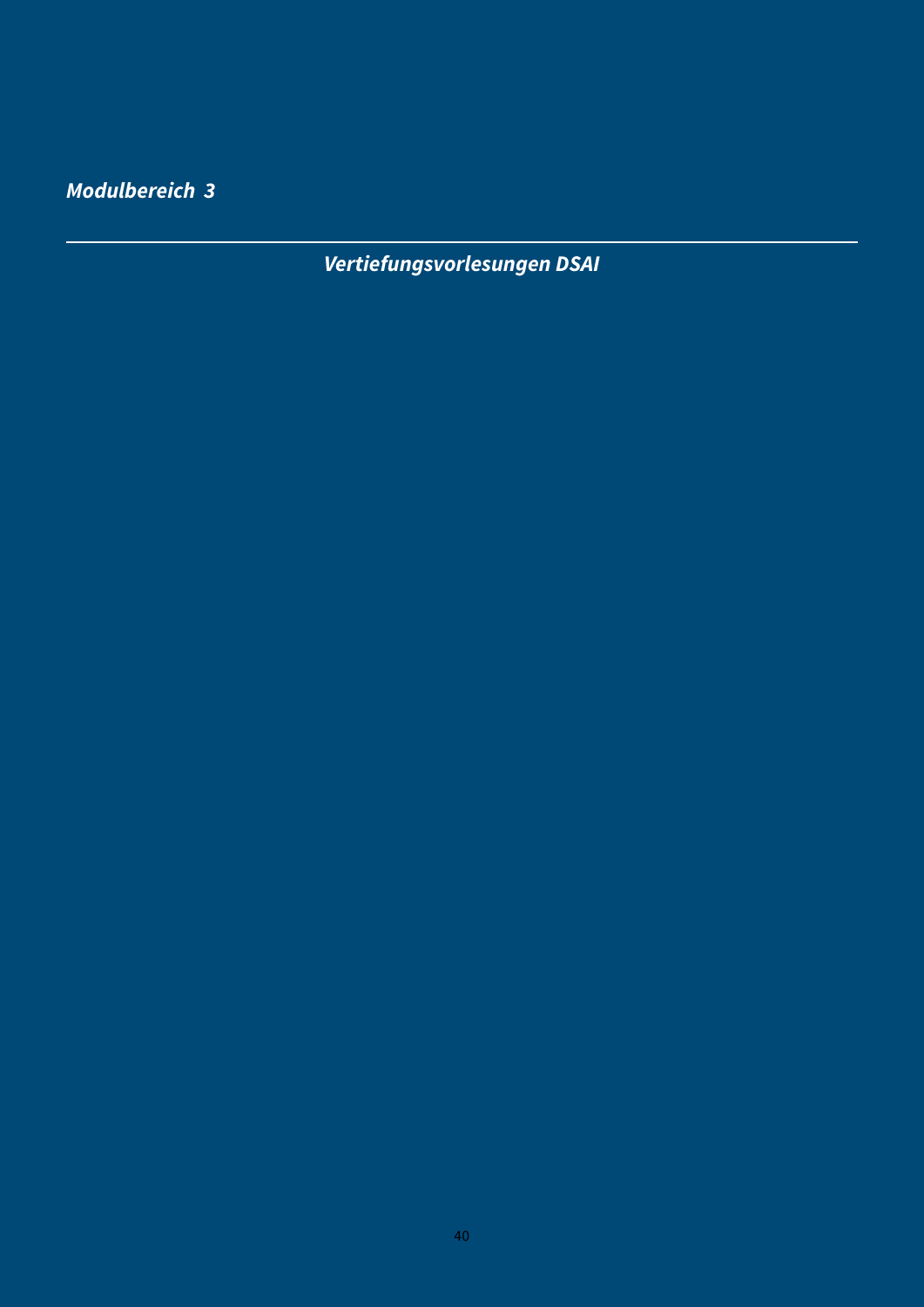# <span id="page-41-0"></span>**AI Planning AP APP APPLICATES AT A REPORT OF A SET AND APPLICATES APPLICATION**

| Studiensem. | Regelst.sem.                           | Turnus                                                                                                                                                                                                                                     | Dauer      | <b>SWS</b> | <b>ECTS</b> |
|-------------|----------------------------------------|--------------------------------------------------------------------------------------------------------------------------------------------------------------------------------------------------------------------------------------------|------------|------------|-------------|
| $1 - 3$     |                                        | winter semester                                                                                                                                                                                                                            | 1 semester | 6          | 9           |
|             |                                        | Modulverantwortliche/r Prof. Dr. Jörg Hoffmann                                                                                                                                                                                             |            |            |             |
|             |                                        | Dozent/inn/en Prof. Dr. Jörg Hoffmann                                                                                                                                                                                                      |            |            |             |
|             |                                        | Zulassungsvoraussetzungen For graduate students: none                                                                                                                                                                                      |            |            |             |
|             |                                        | Leistungskontrollen / Prüfungen Regular attendance of classes and tutorial<br>Paper as well as programming exercises for exam qualification<br>Final exam<br>A re-exam takes place before the start of lectures in the following semester. |            |            |             |
|             | Lehrveranstaltungen / SWS 4 h lectures | + 2 h tutorial<br>$= 6 h$ (weekly)                                                                                                                                                                                                         |            |            |             |
|             | Arbeitsaufwand                         | 90 h of classes<br>+ 180 h private study<br>$= 270$ h (= 9 ECTS)                                                                                                                                                                           |            |            |             |
|             |                                        | Modulnote Will be determined from performance in exams, exercises and practical tasks. The<br>exact modalities will be announced at the beginning of the module.                                                                           |            |            |             |

**Sprache** English

### **Lernziele / Kompetenzen**

The students will gain a deep understanding of algorithms used in Automatic Planning for the efficient exploration of large state spaces, from both a theoretical and practical point of view. The programming exercises will familiarize them with the main implementation basis in Automatic Planning. The search algorithms are generic and are relevant also in other CS subareas in which large transition systems need to be analyzed.

### **Inhalt**

Automatic Planning is one of thefundamental sub-areas of Artificial Intelligence, concerned with algorithms that can generate strategies of action for arbitrary autonomous agents in arbitrary environments. The course examines the technical core of the current research on solving this kind of problem, consisting of paradigms for automatically generating heuristic functions (lower bound solution cost estimators), as well as optimality-preserving pruning methods. Apart from understanding these techniques themselves, the course explains how to analyze, combine, and compare them.

Starting from an implementation basis provided, students implement their own planning system as part of the course. The course is concluded by a competition between these student systems.

### **Literaturhinweise**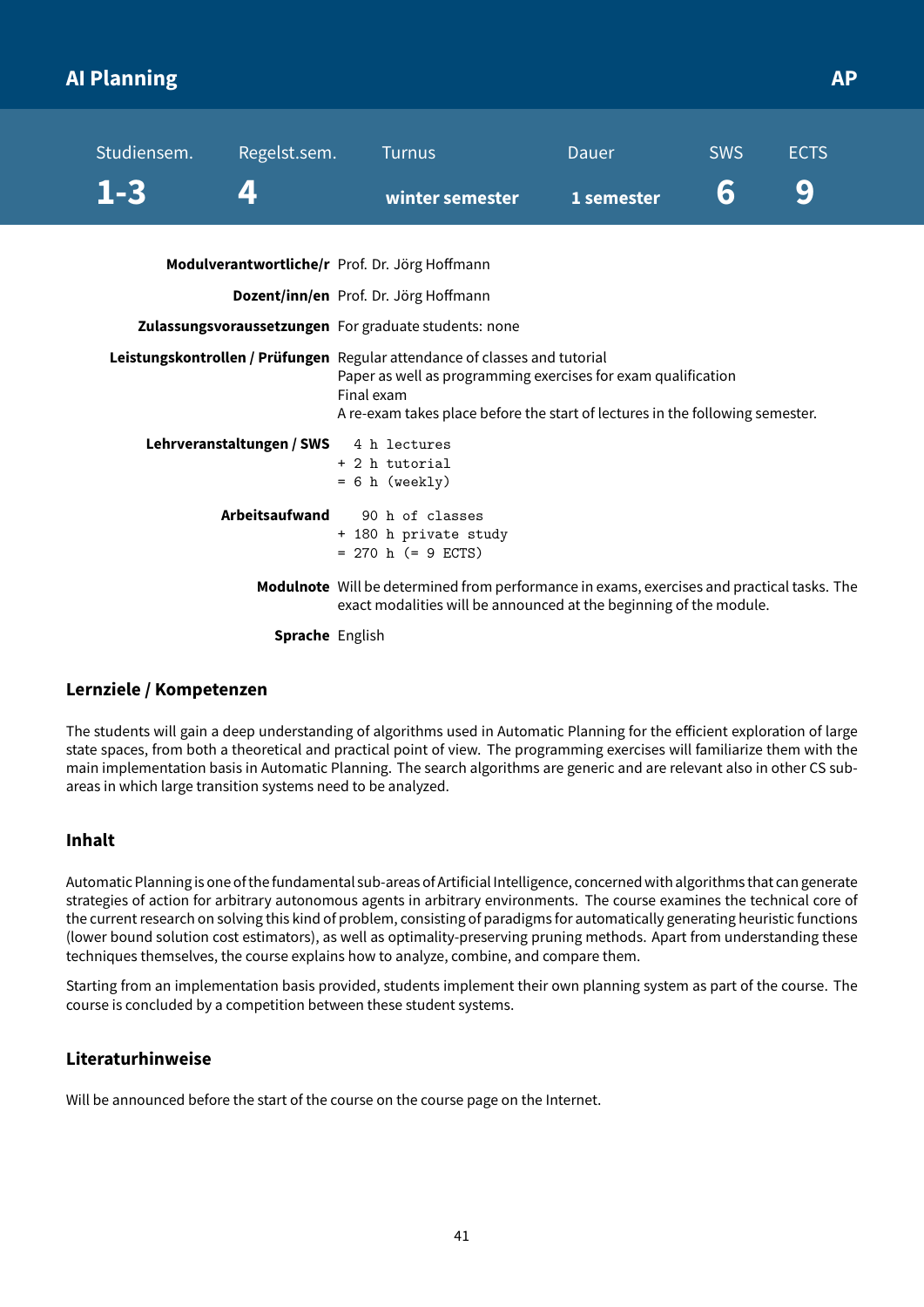# <span id="page-42-0"></span>**Ethics for Nerds E4N**

| Studiensem. | Regelst.sem.              | <b>Turnus</b>                                                                                                                                                                               | Dauer      | <b>SWS</b> | <b>ECTS</b> |  |
|-------------|---------------------------|---------------------------------------------------------------------------------------------------------------------------------------------------------------------------------------------|------------|------------|-------------|--|
| $1 - 3$     | 4                         | occasional / summer semester                                                                                                                                                                | 1 semester | 4          | 6           |  |
|             |                           |                                                                                                                                                                                             |            |            |             |  |
|             |                           | Modulverantwortliche/r Prof. Dr.-Ing. Holger Hermanns                                                                                                                                       |            |            |             |  |
|             |                           | Dozent/inn/en Prof. Dr.-Ing. Holger Hermanns<br>Kevin Baum<br>Sarah Sterz                                                                                                                   |            |            |             |  |
|             |                           | Zulassungsvoraussetzungen We expect basic knowledge of propositional and first-order logic, an open mind,<br>and interest to look at computer science in ways you probably are not used to. |            |            |             |  |
|             |                           | Leistungskontrollen / Prüfungen The details of exam admission and grading are announced at the beginning of each<br>iteration. Typically, participant are graded based on                   |            |            |             |  |
|             |                           | • an exam or a re-exam (the better mark counts),<br>• a short essay where the participant has to argue for or against a moral claim<br>in a topic from computer science.                    |            |            |             |  |
|             |                           | To get the exam admission, participants usually have to get 50% of the points on<br>weekly exercise sheets.                                                                                 |            |            |             |  |
|             | Lehrveranstaltungen / SWS | 2 h lectures                                                                                                                                                                                |            |            |             |  |
|             |                           | + 2 h tutorial<br>$= 4 h (weakly)$                                                                                                                                                          |            |            |             |  |
|             |                           | (may be adjusted before the start of each iteration of the course)                                                                                                                          |            |            |             |  |
|             | <b>Arbeitsaufwand</b>     | 60 h of classes<br>+ 120 h private study                                                                                                                                                    |            |            |             |  |
|             |                           | $= 180$ h (= 6 ECTS)                                                                                                                                                                        |            |            |             |  |
|             |                           | Modulnote Will be determined based on exam performance, essay performance, and possibly<br>exercise outcomes. The exact modalities will be announced at the beginning of<br>the module.     |            |            |             |  |
|             | <b>Sprache English</b>    |                                                                                                                                                                                             |            |            |             |  |

### **Lernziele / Kompetenzen**

Many computer scientists will be confronted with morally difficult situations at some point in their career – be it in research, in business, or in industry. This module equips participants with the crucial assets enabling them to recognize such situations and to devise ways to arrive at a justified moral judgment regarding the question what one is permitted to do and what one should better not do. For that, participants will be made familiar with moral theories from philosophy, as well as different Codes of Ethics for computer scientists. Since one can quickly get lost when talking about ethics and morals, it is especially important to talk and argue clearly and precisely. In order to do prepare for that, the module offers substantial training regarding formal and informal argumentation skills enabling participants to argue beyond the level of everyday discussions at bars and parties. In the end, succesful participants are able to assess a morally controversial topic from computer science on their own and give a convincing argument for their respective assessments.

The module is intended to always be as clear, precise, and analytic as possible. What you won't find here is the meaningless bla-bla, needlessly poetic language, and vague and wordy profundity that some people tend to associate with philosophy.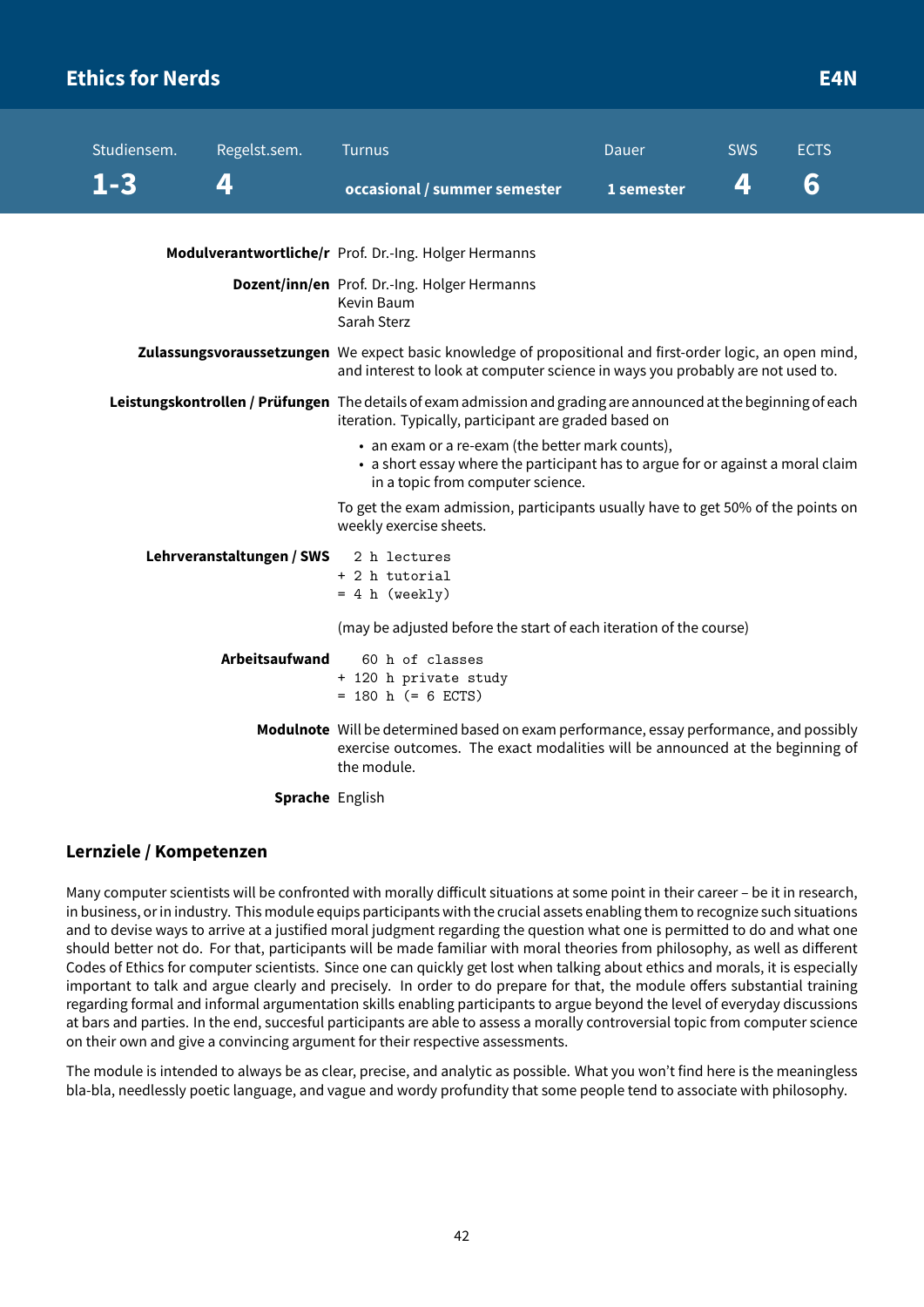### **Inhalt**

This course covers:

- an introduction to the methods of philosophy, argumentation theory, and the basics of normative as well as applied ethics;
- relevant moral codices issued by professional associations like the ACM, the IEEE, and more;
- starting points to evaluate practices and technologies already in use or not that far away, including for instance: filter bubbles and echo chambers, ML-algorithms as predictive tools, GPS-tracking, CCTV and other tools from surveillance, fitness trackers, big data analysis, autonomous vehicles, lethal autonomous weapons systems and so on;
- an outlook on more futuristic topics like machine ethics, roboethics, and superintelligences;
- and more.

The content of the course is updated regularly to always be up-to-date and cover the currently most relevant topics, technologies, policies, and developments.

### **Literaturhinweise**

Will be announced before the start of the course on the course page.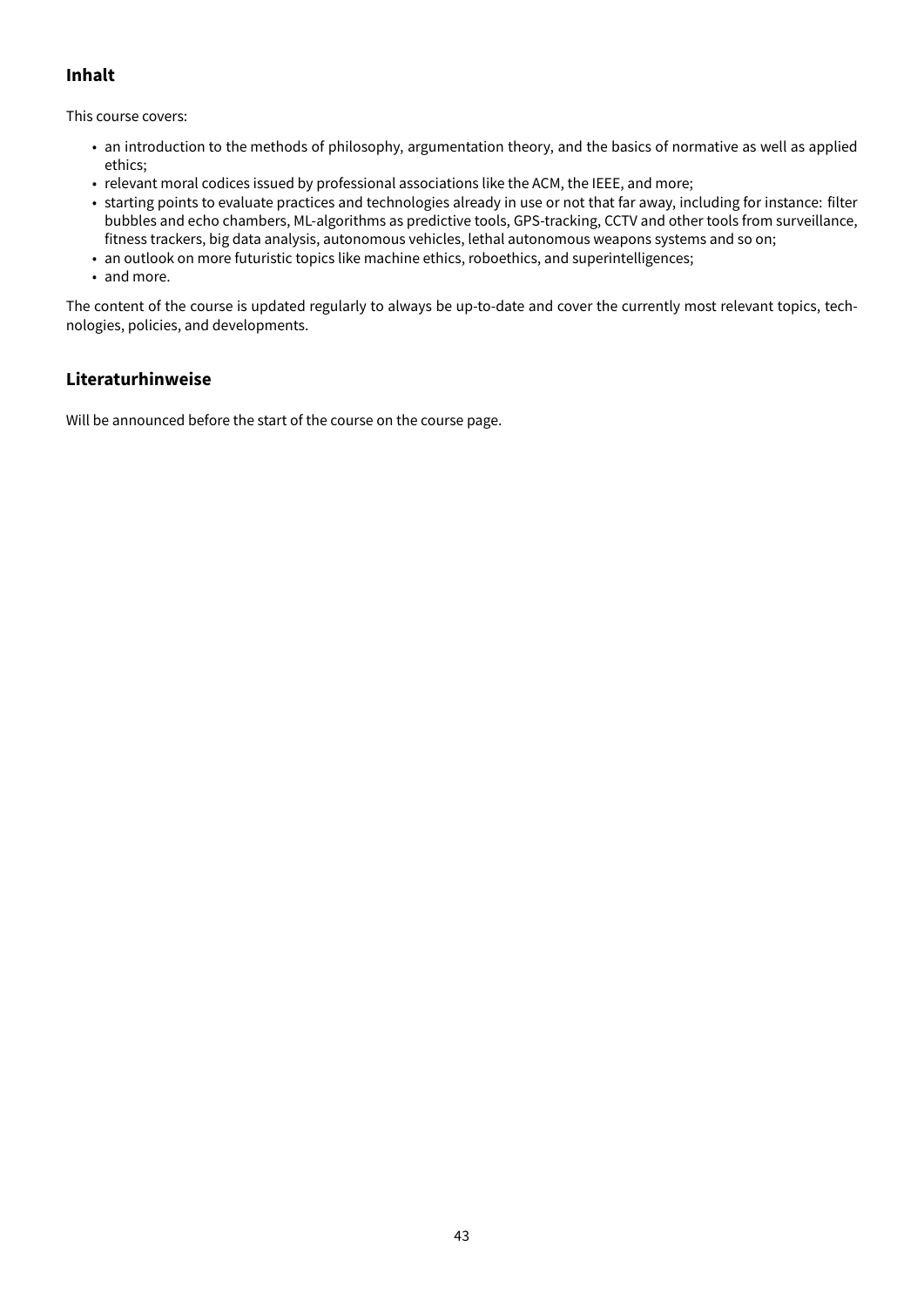# <span id="page-44-0"></span>**Mathematische Satistik**

|                                                                                  | unregelmässig                                                                                                                                                                       | 1 Semester                                           |  |
|----------------------------------------------------------------------------------|-------------------------------------------------------------------------------------------------------------------------------------------------------------------------------------|------------------------------------------------------|--|
| Modulverantwortliche/r Prof. Dr. Henryk Zähle<br>Zulassungsvoraussetzungen keine | Dozent/inn/en Dozent/inn/en der Mathematik<br>Leistungskontrollen / Prüfungen Regelmäßige, aktive Teilnahme an der Vorlesung und an den begleitenden Übun-<br>gen; Abschlussprüfung |                                                      |  |
| Lehrveranstaltungen / SWS 4 SWS Vorlesung                                        | + 2 SWS Übung<br>$= 6$ SWS                                                                                                                                                          |                                                      |  |
| Arbeitsaufwand                                                                   | 60 h Vorlesung<br>+ 30 h Übungen<br>+ 180 h Eigenstudium<br>$= 270$ h (= 9 ECTS)                                                                                                    | (Vor- und Nachbereitung, Bearbeitung Übungsaufgaben) |  |
|                                                                                  | Modulnote Durch Klausur(en) und mündliche Prüfung. Der Modus wird zu Beginn der Vor-<br>lesung bekannt gegeben.                                                                     |                                                      |  |
| <b>Sprache</b> Deutsch                                                           |                                                                                                                                                                                     |                                                      |  |

Studiensem. Regelst.sem. Turnus Dauer SWS ECTS

### **Lernziele / Kompetenzen**

### **Inhalt**

- Statistische Modelle; Modellwahl und Modellüberprüfung
- Punktschätzungen
- Bereichsschätzungen
- Hypothesentests

### **Literaturhinweise**

Bekanntgabe jeweils vor der Vorlesung auf der Vorlesungsseite im Internet

### **Weitere Informationen**

Methoden: Information durch Vorlesung; Vertiefung durch Eigentätigkeit (Nacharbeit, Übungen).

Anmeldung: Bekanntgabe jeweils rechtzeitig vor Semesterbeginn durch Aushang und im Internet.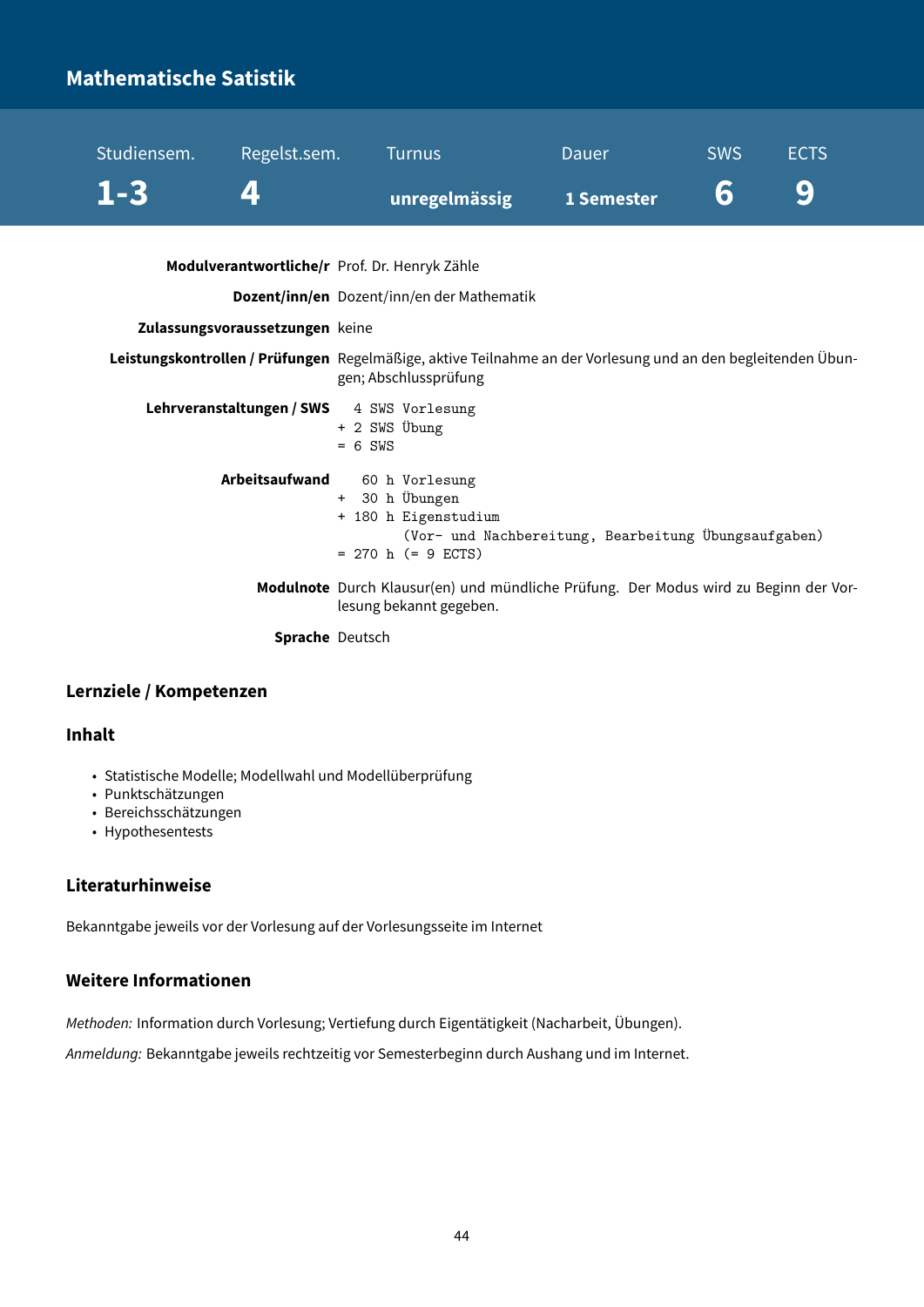# <span id="page-45-0"></span>**Security Security Security** Security Security Security Security Security Security Security Security Security Sec

| Studiensem. | Regelst.sem.                    | <b>Turnus</b>                                                                                                                                   | Dauer      | <b>SWS</b> | <b>ECTS</b> |  |
|-------------|---------------------------------|-------------------------------------------------------------------------------------------------------------------------------------------------|------------|------------|-------------|--|
| 1-3         | $\mathbf{Z}$                    | at least every two years                                                                                                                        | 1 semester | 6          | 9           |  |
|             |                                 | Modulverantwortliche/r Prof. Dr. Michael Backes                                                                                                 |            |            |             |  |
|             |                                 | Dozent/inn/en Prof. Dr. Michael Backes<br>Prof. Dr. Cas Cremers                                                                                 |            |            |             |  |
|             |                                 | Zulassungsvoraussetzungen For graduate students: none                                                                                           |            |            |             |  |
|             | Leistungskontrollen / Prüfungen | • Regular attendance of classes and tutorials<br>• Passing the final exam<br>• A re-exam is normally provided (as written or oral examination). |            |            |             |  |
|             | Lehrveranstaltungen / SWS       | 4 h lectures<br>+ 2 h tutorial<br>$= 6 h$ (weekly)                                                                                              |            |            |             |  |
|             | <b>Arbeitsaufwand</b>           | 90 h of classes<br>+ 180 h private study<br>$= 270$ h ( $= 9$ ECTS)                                                                             |            |            |             |  |
|             |                                 | Modulnote Will be determined by the performance in exams, tutor groups, and practical tasks.                                                    |            |            |             |  |

Details will be announced by the lecturer at the beginning of the course.

**Sprache** English

### **Lernziele / Kompetenzen**

Description, assessment, development and application of security mechanisms, techniques and tools.

### **Inhalt**

- Basic Cryptography,
- Specification and verification of security protocols,
- Security policies: access control, information flow analysis,
- Network security,
- Media security,
- Security engineering

### **Literaturhinweise**

Will be announced on the course website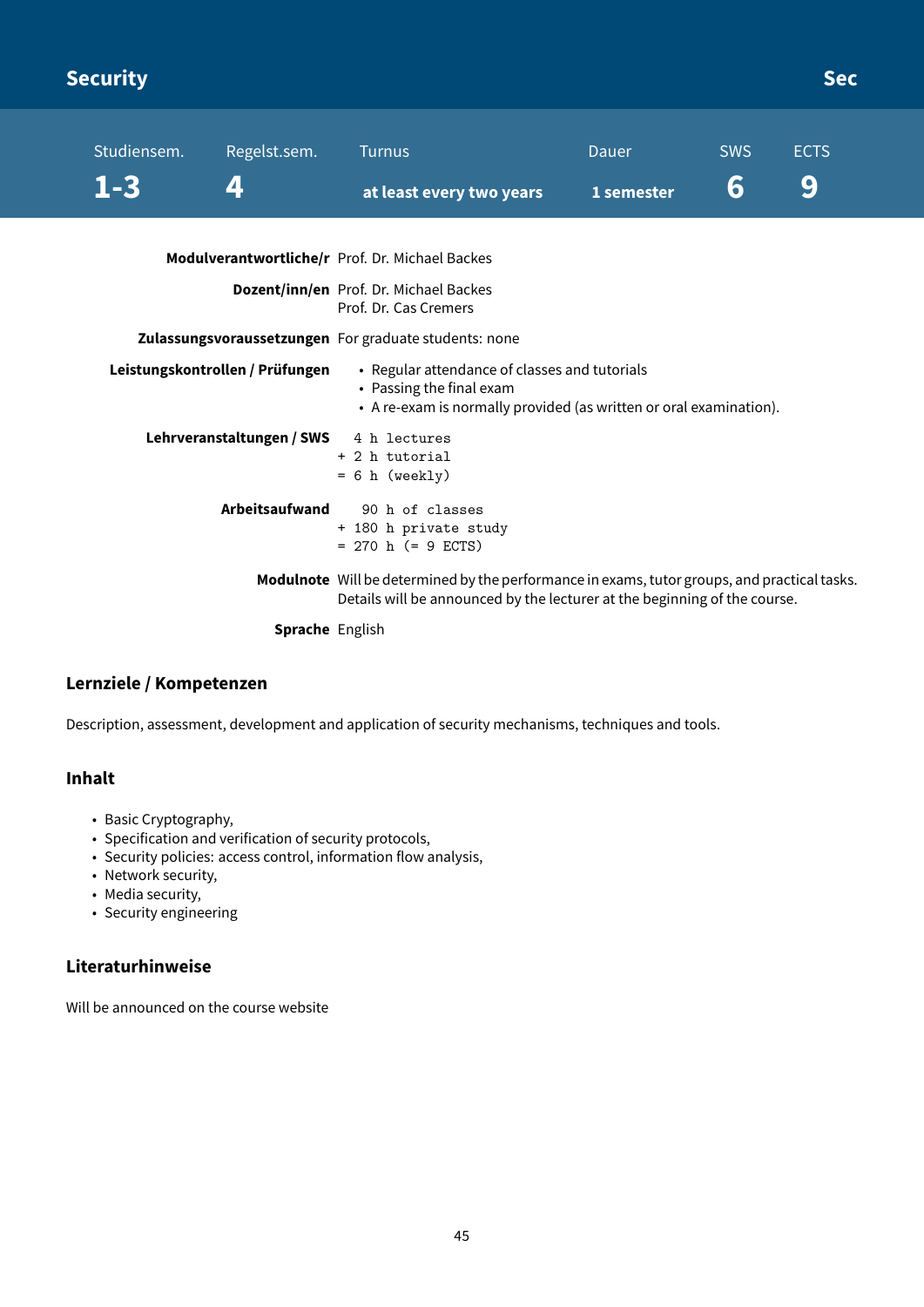# <span id="page-46-0"></span>**Stochastik I**

| Studiensem. | Regelst.sem.                    | <b>Turnus</b>                                                                                                                            | <b>Dauer</b> | <b>SWS</b> | <b>ECTS</b> |
|-------------|---------------------------------|------------------------------------------------------------------------------------------------------------------------------------------|--------------|------------|-------------|
| $1 - 3$     | 4                               | jedes Sommersemester                                                                                                                     | 1 Semester   | 6          | 9           |
|             |                                 | Modulverantwortliche/r Prof. Dr. Henryk Zähle<br>Prof. Dr. Christian Bender                                                              |              |            |             |
|             |                                 | Dozent/inn/en Dozent/inn/en der Mathematik                                                                                               |              |            |             |
|             | Zulassungsvoraussetzungen keine |                                                                                                                                          |              |            |             |
|             |                                 | Leistungskontrollen / Prüfungen Regelmäßige, aktive Teilnahme an der Vorlesung und an den begleitenden Übun-<br>gen; Abschlussprüfung    |              |            |             |
|             |                                 | Lehrveranstaltungen / SWS 4 SWS Vorlesung<br>+ 2 SWS Übung<br>$= 6$ SWS                                                                  |              |            |             |
|             | Arbeitsaufwand                  | 60 h Vorlesung<br>+ 30 h Übungen<br>+ 180 h Eigenstudium<br>(Vor- und Nachbereitung, Bearbeitung Übungsaufgaben)<br>$= 270$ h (= 9 ECTS) |              |            |             |
|             |                                 | Modulnote Durch Klausur(en) und mündliche Prüfung. Der Modus wird zu Beginn der Vor-<br>lesung bekannt gegeben.                          |              |            |             |
|             | <b>Sprache</b> Deutsch          |                                                                                                                                          |              |            |             |

### **Lernziele / Kompetenzen**

### **Inhalt**

- Maß- und Integrationstheorie
- Allgemeine Wahrscheinlichkeitsräume
- Zufallsvariablen und deren Verteilungen
- Bedingen auf Ereignisse
- Unabhängigkeit
- Erwartungswert, Varianz, Kovarianz, Korrelation
- Charakterisieren von Verteilungen auf euklidischen Räumen (Verteilungsfunktion, erzeugende Funktionen)
- Summen unabhängiger Zufallsvariablen
- Konvergenzbegriffe für Folgen von Wahrscheinlichkeitsmaßen und Folgen von Zufallsvariablen
- Grenzwertsätze für Summen unabhängiger reellwertiger Zufallsvariablen (Gesetze der großen Zahlen, zentraler Grenzwertsatz)
- Multivariate Normalverteilung, multivariater zentraler Grenzwertsatz

### **Literaturhinweise**

Bekanntgabe jeweils vor der Vorlesung auf der Vorlesungsseite im Internet.

### **Weitere Informationen**

Methoden: Information durch Vorlesung; Vertiefung durch Eigentätigkeit (Nacharbeit, Übungen).

Anmeldung: Bekanntgabe jeweils rechtzeitig vor Semesterbeginn durch Aushang und im Internet.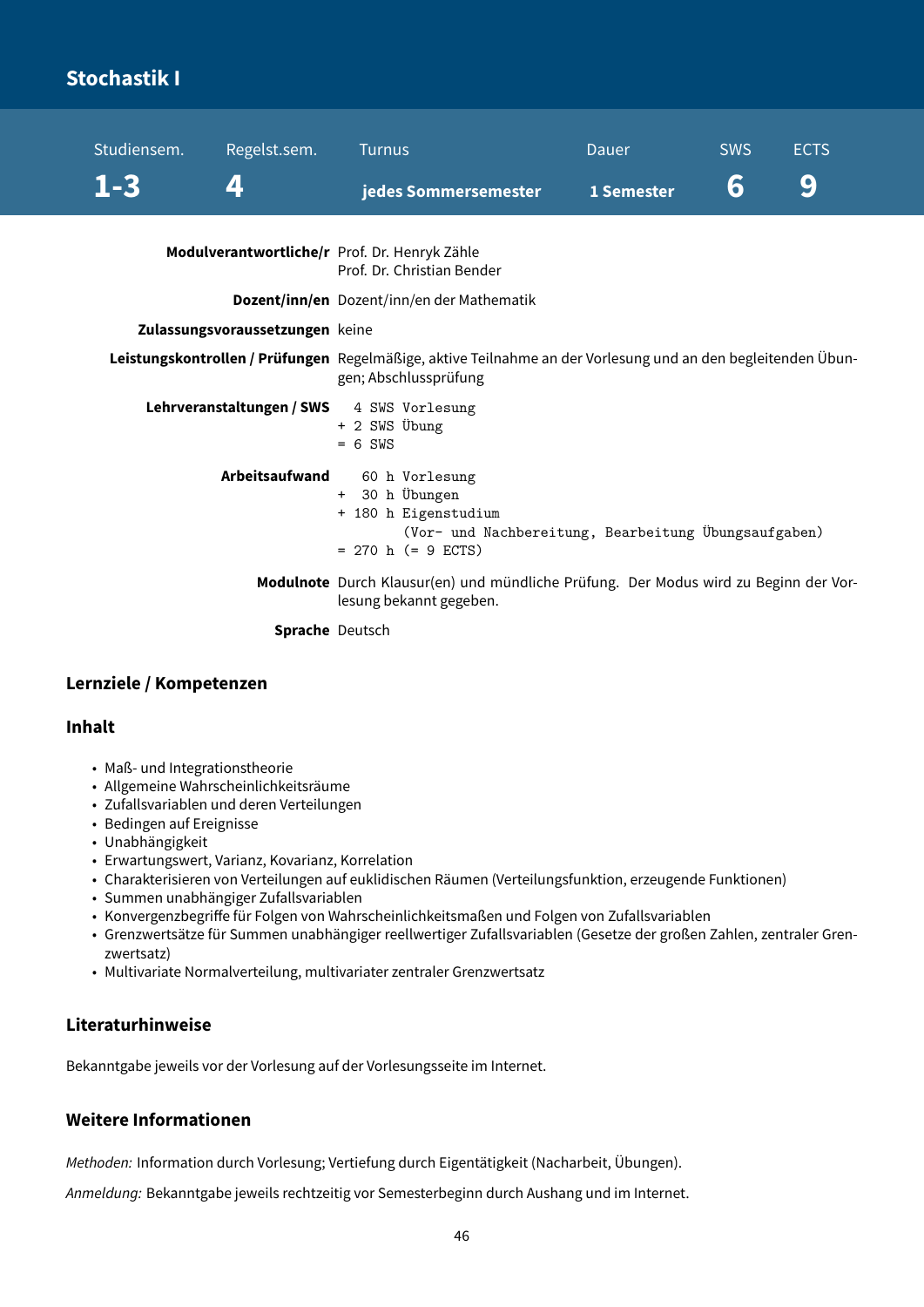# <span id="page-47-0"></span>**Stochastik II**

| Studiensem. | Regelst.sem.                    | <b>Turnus</b>                                                                                                                               | Dauer      | <b>SWS</b> | <b>ECTS</b> |
|-------------|---------------------------------|---------------------------------------------------------------------------------------------------------------------------------------------|------------|------------|-------------|
| $1 - 3$     | 4                               | jedes Wintersemester                                                                                                                        | 1 Semester | 6          | 9           |
|             |                                 | Modulverantwortliche/r Prof. Dr. Henryk Zähle<br>Prof. Dr. Christian Bender                                                                 |            |            |             |
|             |                                 | Dozent/inn/en Dozent/inn/en der Mathematik                                                                                                  |            |            |             |
|             | Zulassungsvoraussetzungen keine |                                                                                                                                             |            |            |             |
|             |                                 | Leistungskontrollen / Prüfungen Regelmäßige, aktive Teilnahme an der Vorlesung und an den begleitenden Übun-<br>gen; Abschlussprüfung       |            |            |             |
|             |                                 | Lehrveranstaltungen / SWS 4 SWS Vorlesung<br>+ 2 SWS Übung<br>$= 6$ SWS                                                                     |            |            |             |
|             | Arbeitsaufwand                  | 60 h Vorlesung<br>+ 30 h Übungen<br>+ 180 h Eigenstudium<br>(Vor- und Nachbereitung, Bearbeitung Übungsaufgaben)<br>$= 270$ h ( $= 9$ ECTS) |            |            |             |
|             |                                 | Modulnote Durch Klausur(en) und mündliche Prüfung. Der Modus wird zu Beginn der Vor-<br>lesung bekannt gegeben.                             |            |            |             |
|             | Sprache Deutsch                 |                                                                                                                                             |            |            |             |

### **Lernziele / Kompetenzen**

### **Inhalt**

- Bedingen auf Sigma-Algebren
- Grundlagen stochastischer Prozesse
- Poisson-Prozess
- Brown'sche Bewegung
- Martingaleigenschaft
- Markoveigenschaft

### **Literaturhinweise**

Bekanntgabe jeweils vor der Vorlesung auf der Vorlesungsseite im Internet.

### **Weitere Informationen**

Methoden: Information durch Vorlesung; Vertiefung durch Eigentätigkeit (Nacharbeit, Übungen).

Anmeldung: Bekanntgabe jeweils rechtzeitig vor Semesterbeginn durch Aushang und im Internet.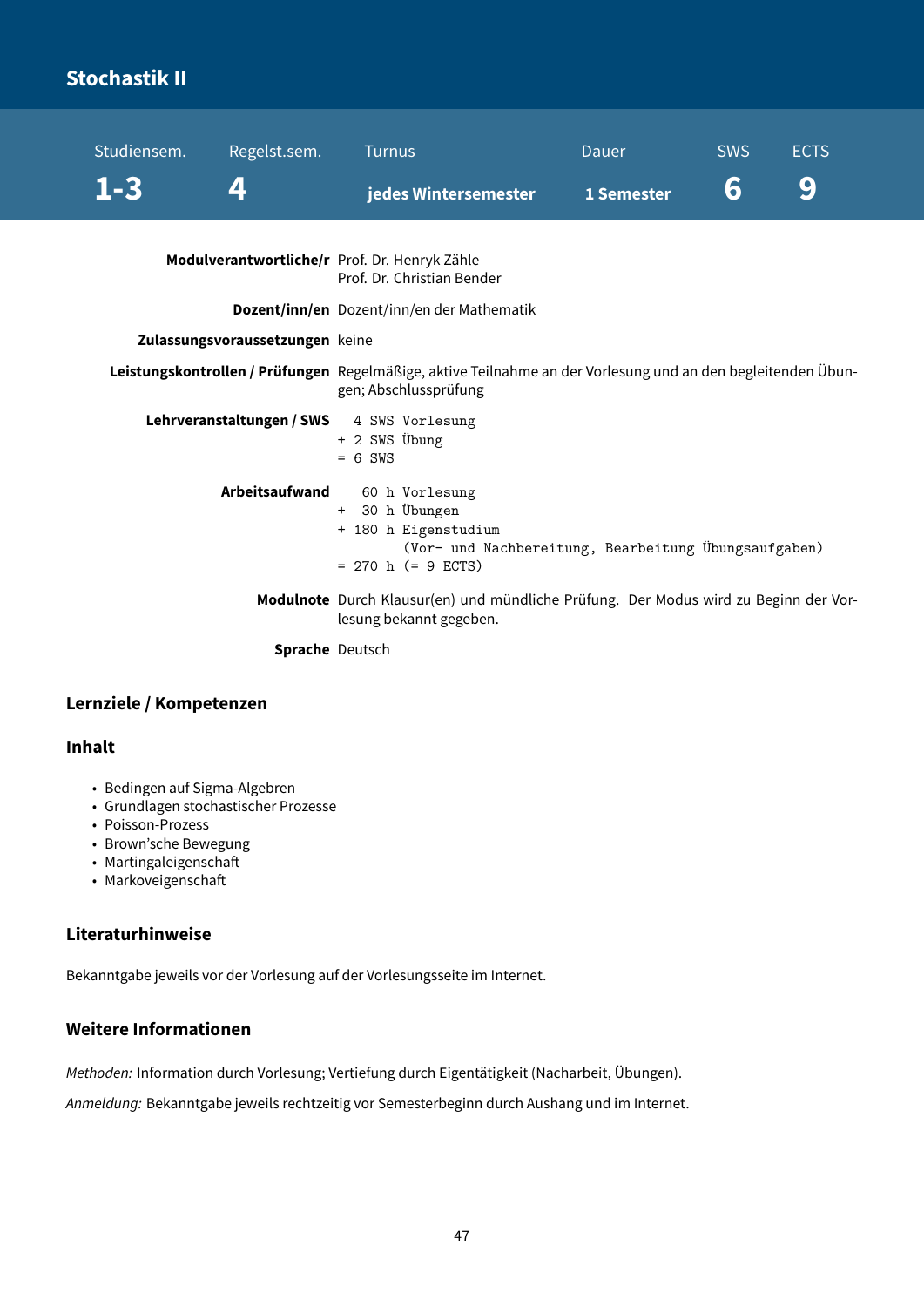<span id="page-48-0"></span>**Modulbereich 4**

**Seminar DSAI**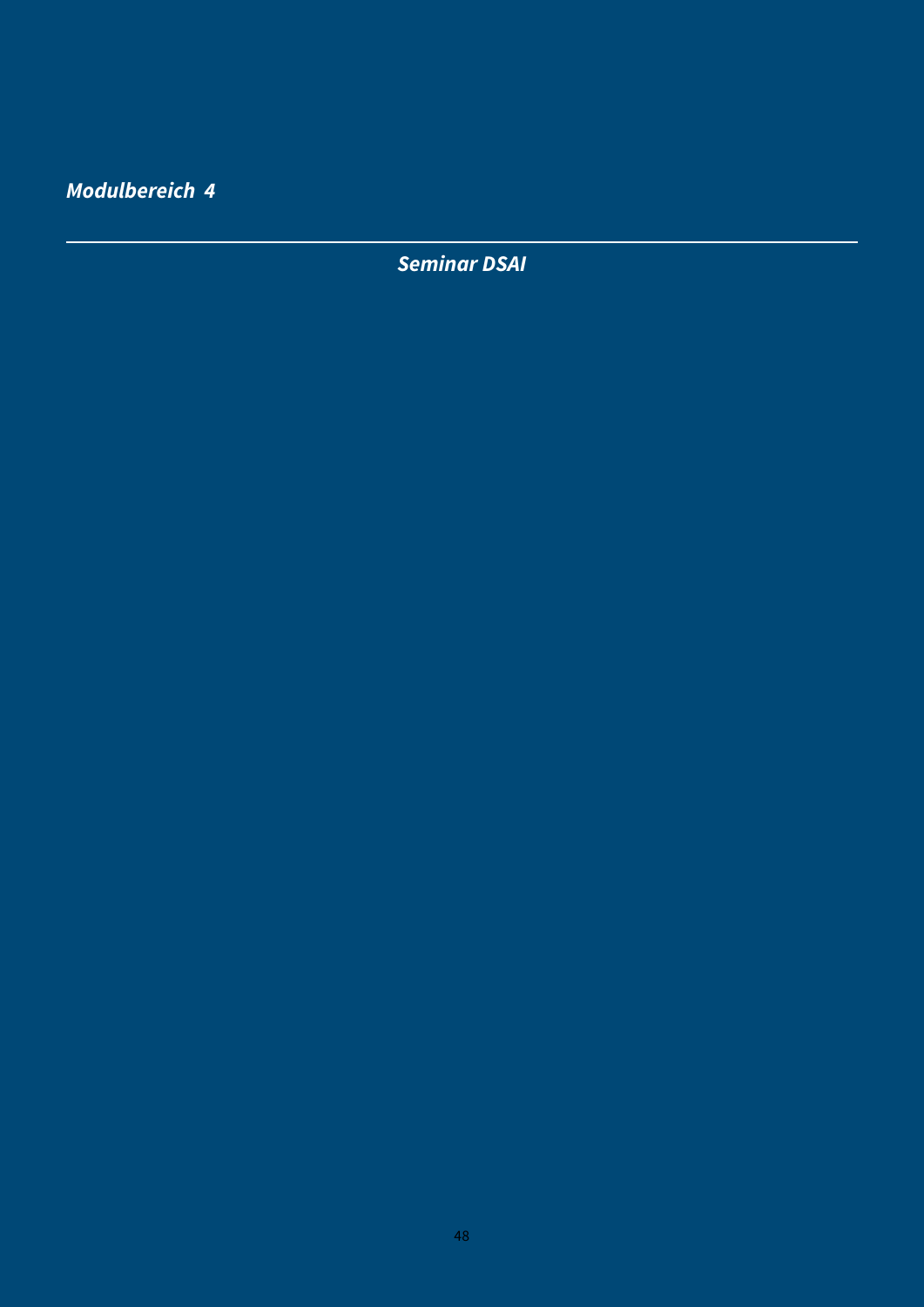# <span id="page-49-0"></span>**Seminar**

| Studiensem.                     | Regelst.sem.                            | <b>Turnus</b>                                                         | Dauer                                                                                                                                                                     | <b>SWS</b> | <b>ECTS</b> |
|---------------------------------|-----------------------------------------|-----------------------------------------------------------------------|---------------------------------------------------------------------------------------------------------------------------------------------------------------------------|------------|-------------|
| $1 - 3$                         |                                         | jedes Semester                                                        | 1 Semester                                                                                                                                                                |            |             |
|                                 |                                         | Studienbeauftragter der Informatik                                    | Modulverantwortliche/r Studiendekan der Fakultät Mathematik und Informatik                                                                                                |            |             |
|                                 |                                         | Dozent/inn/en Dozent/inn/en der Fachrichtung                          |                                                                                                                                                                           |            |             |
|                                 |                                         |                                                                       | Zulassungsvoraussetzungen Grundlegende Kenntnisse im jeweiligen Teilbereich des Studienganges.                                                                            |            |             |
| Leistungskontrollen / Prüfungen |                                         | • Aktive Teilnahme an der Diskussion                                  | • Thematischer Vortrag mit anschließender Diskussion<br>• Gegebenenfalls schriftliche Ausarbeitung oder Projekt                                                           |            |             |
|                                 | Lehrveranstaltungen / SWS 2 SWS Seminar |                                                                       |                                                                                                                                                                           |            |             |
|                                 | Arbeitsaufwand                          | 30 h Präsenzstudium<br>+ 180 h Eigenstudium<br>$= 210$ h $(= 7$ ECTS) |                                                                                                                                                                           |            |             |
|                                 |                                         | eiligen Dozenten/in bekannt gegeben.                                  | Modulnote Wird aus den Leistungen im Vortrag und der schriftlichen Ausarbeitung und/oder<br>dem Seminarprojekt ermittelt. Die genauen Modalitäten werden von dem/der jew- |            |             |
|                                 |                                         | <b>Sprache</b> Deutsch oder Englisch                                  |                                                                                                                                                                           |            |             |

### **Lernziele / Kompetenzen**

Die Studierenden haben am Ende der Veranstaltung vor allem ein tiefes Verständnis aktueller oder fundamentaler Aspekte eines spezifischen Teilbereiches der Informatik erlangt.

Sie haben weitere Kompetenz im eigenständigen wissenschaftlichen Recherchieren, Einordnen, Zusammenfassen, Diskutieren, Kritisieren und Präsentieren von wissenschaftlichen Erkenntnissen gewonnen.

### **Inhalt**

Weitgehend selbstständiges Erarbeiten des Seminarthemas:

- Lesen und Verstehen wissenschaftlicher Arbeiten
- Analyse und Bewertung wissenschaftlicher Aufsätze
- Diskutieren der Arbeiten in der Gruppe
- Analysieren, Zusammenfassen und Wiedergeben des spezifischen Themas
- Erarbeiten gemeinsamer Standards für wissenschaftliches Arbeit
- Präsentationstechnik

Spezifische Vertiefung in Bezug auf das individuelle Thema des Seminars.

Der typische Ablauf eines Seminars ist üblicherweise wie folgt:

- Vorbereitende Gespräche zur Themenauswahl
- Regelmäßige Treffen mit Diskussion ausgewählter Beiträge
- ggf. Bearbeitung eines themenbegleitenden Projekts
- Vortrag und ggf. Ausarbeitung zu einem der Beiträge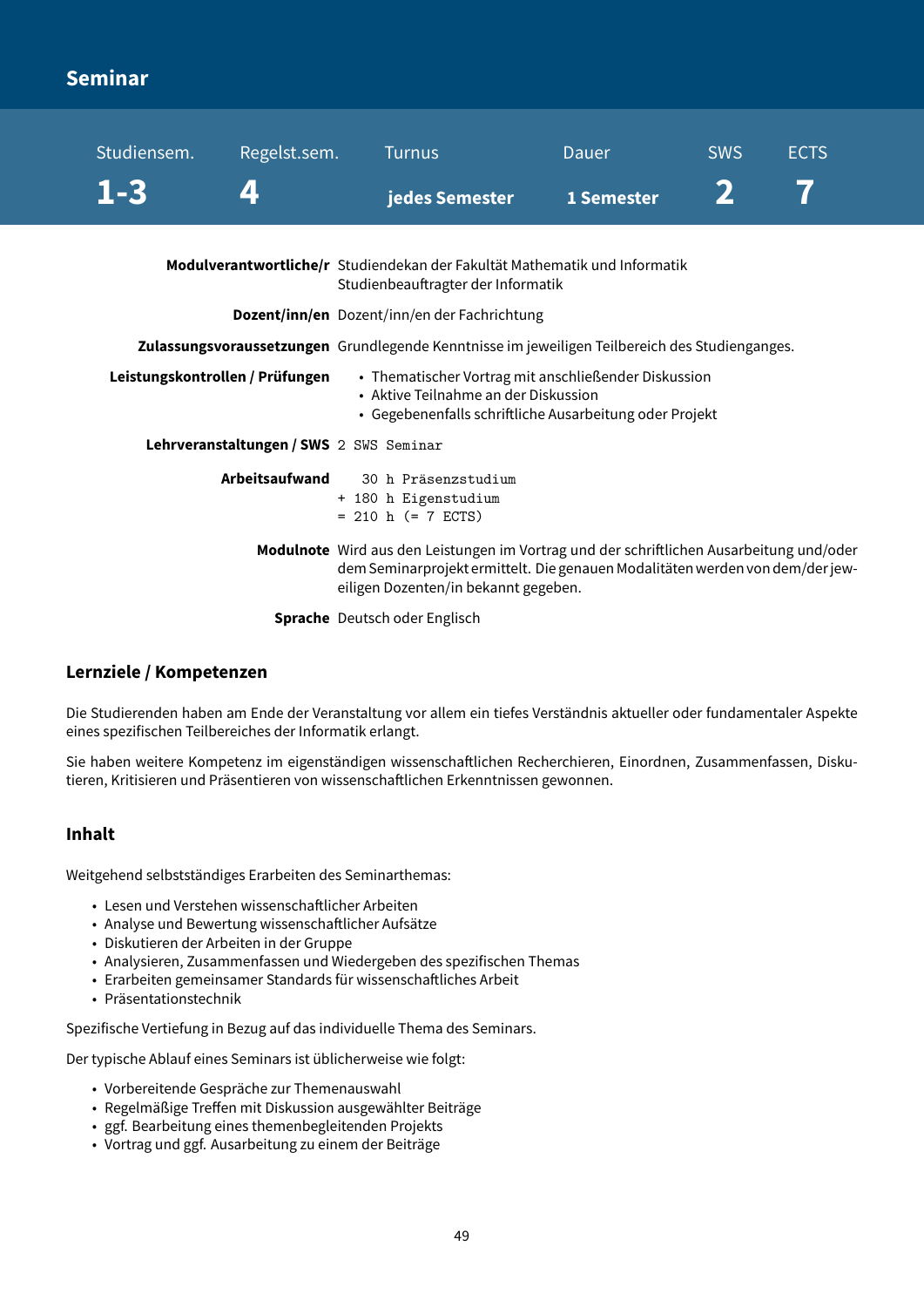### **Literaturhinweise**

Material wird dem Thema entsprechend ausgewählt.

### **Weitere Informationen**

Die jeweils zur Verfügung stehenden Seminare werden vor Beginn des Semesters angekündigt und unterscheiden sich je nach Studiengang.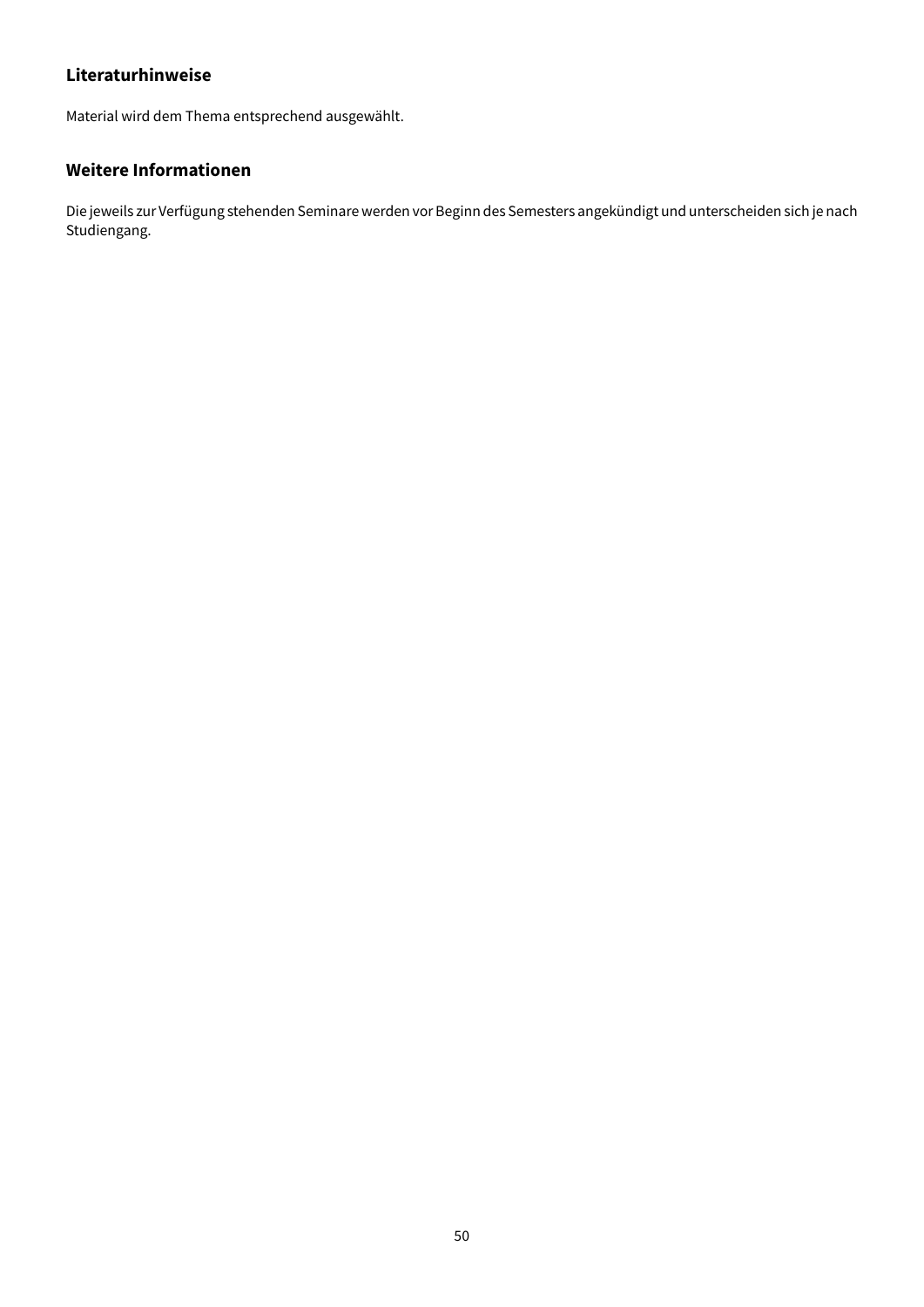<span id="page-51-0"></span>**Modulbereich 5**

**Master-Seminar und -Arbeit**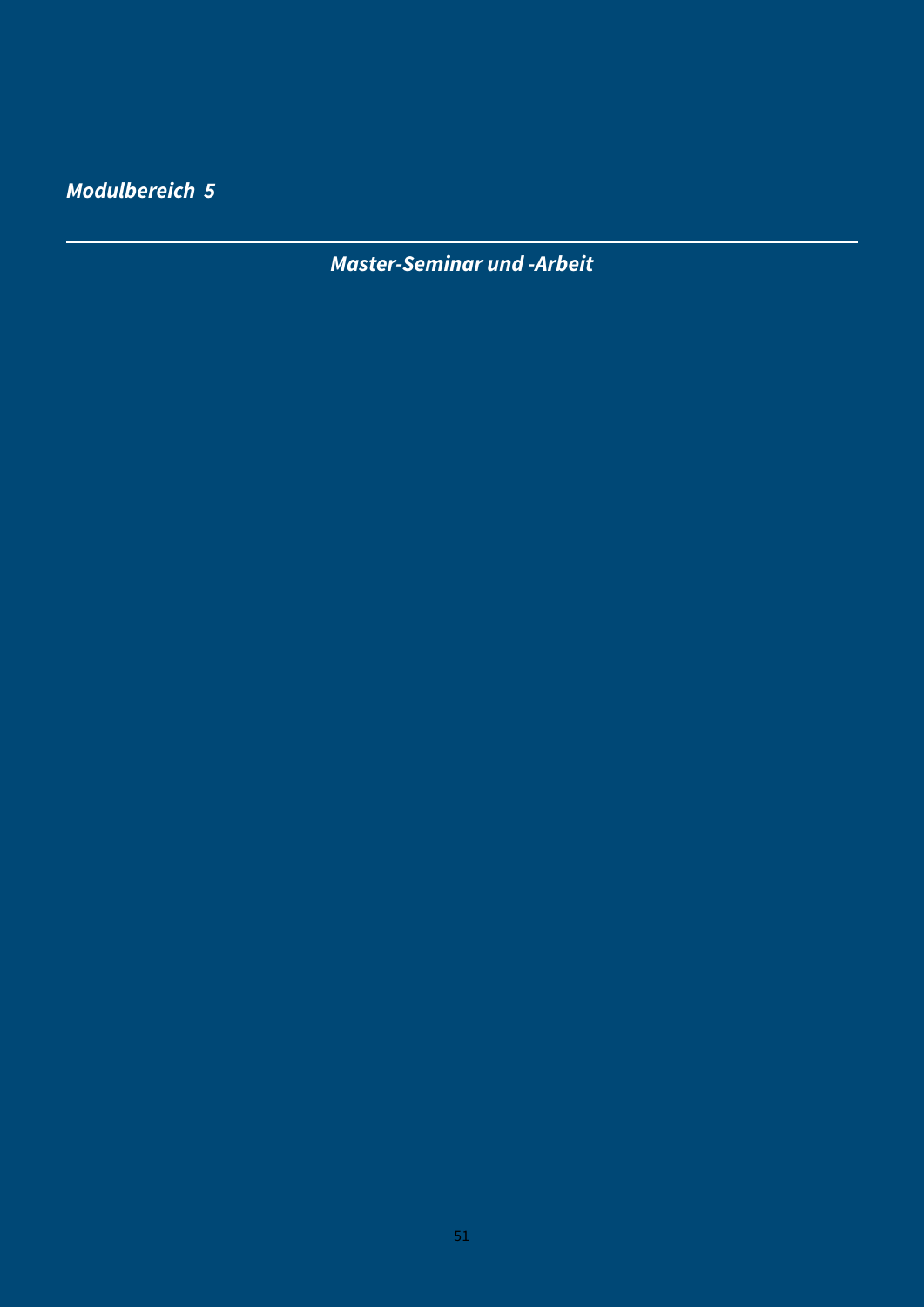## <span id="page-52-0"></span>**Master Seminar**

| Studiensem.                     | Regelst.sem.       | <b>Turnus</b>                                                                                                                                                                                                                   | Dauer      | <b>SWS</b> | <b>ECTS</b> |  |
|---------------------------------|--------------------|---------------------------------------------------------------------------------------------------------------------------------------------------------------------------------------------------------------------------------|------------|------------|-------------|--|
|                                 | $\boldsymbol{\mu}$ | every semester                                                                                                                                                                                                                  | 1 semester |            |             |  |
|                                 |                    | Modulverantwortliche/r Dean of Studies of the Faculty of Mathematics and Computer Science<br>Study representative of computer science                                                                                           |            |            |             |  |
|                                 |                    | <b>Dozent/inn/en</b> Professors of the department                                                                                                                                                                               |            |            |             |  |
|                                 |                    | Zulassungsvoraussetzungen Acquisition of at least 30 CP                                                                                                                                                                         |            |            |             |  |
| Leistungskontrollen / Prüfungen |                    | • Preparation of the relevant scientific literature<br>• Written elaboration of the topic of the master thesis<br>• Presentation about the planned topic with subsequent discussion<br>• Active participation in the discussion |            |            |             |  |
|                                 |                    | Lehrveranstaltungen / SWS 2 h seminar (weekly)                                                                                                                                                                                  |            |            |             |  |
|                                 | Arbeitsaufwand     | 30 h seminar<br>+ 40 h contact with supervisor<br>+ 290 h private study<br>$=$ 360 h ( $=$ 12 ECTS)                                                                                                                             |            |            |             |  |
|                                 | Modulnote graded   |                                                                                                                                                                                                                                 |            |            |             |  |

**Sprache** English or German

### **Lernziele / Kompetenzen**

The Master seminar sets the ground for carrying out independent research within the context of an appropriately demanding research area. This area provides sufficient room for developing own scientific ideas.

At the end of the Master seminar, the basics ingredients needed to embark on a successful Master thesis project have been explored and discussed with peers, and the main scientific solution techniques are established.

The Master seminar thus prepares the topic of the Master thesis. It does so while deepening the students' capabilities to perform a scientific discourse. These capabilities are practiced by active participation in a reading group. This reading group explores and discusses scientifically demanding topics of a coherent subject area.

### **Inhalt**

The methods of computer science are systematically applied, on the basis of the "state-of-the-art".

### **Literaturhinweise**

Scientific articles corresponding to the topic area in close consultation with the lecturer.